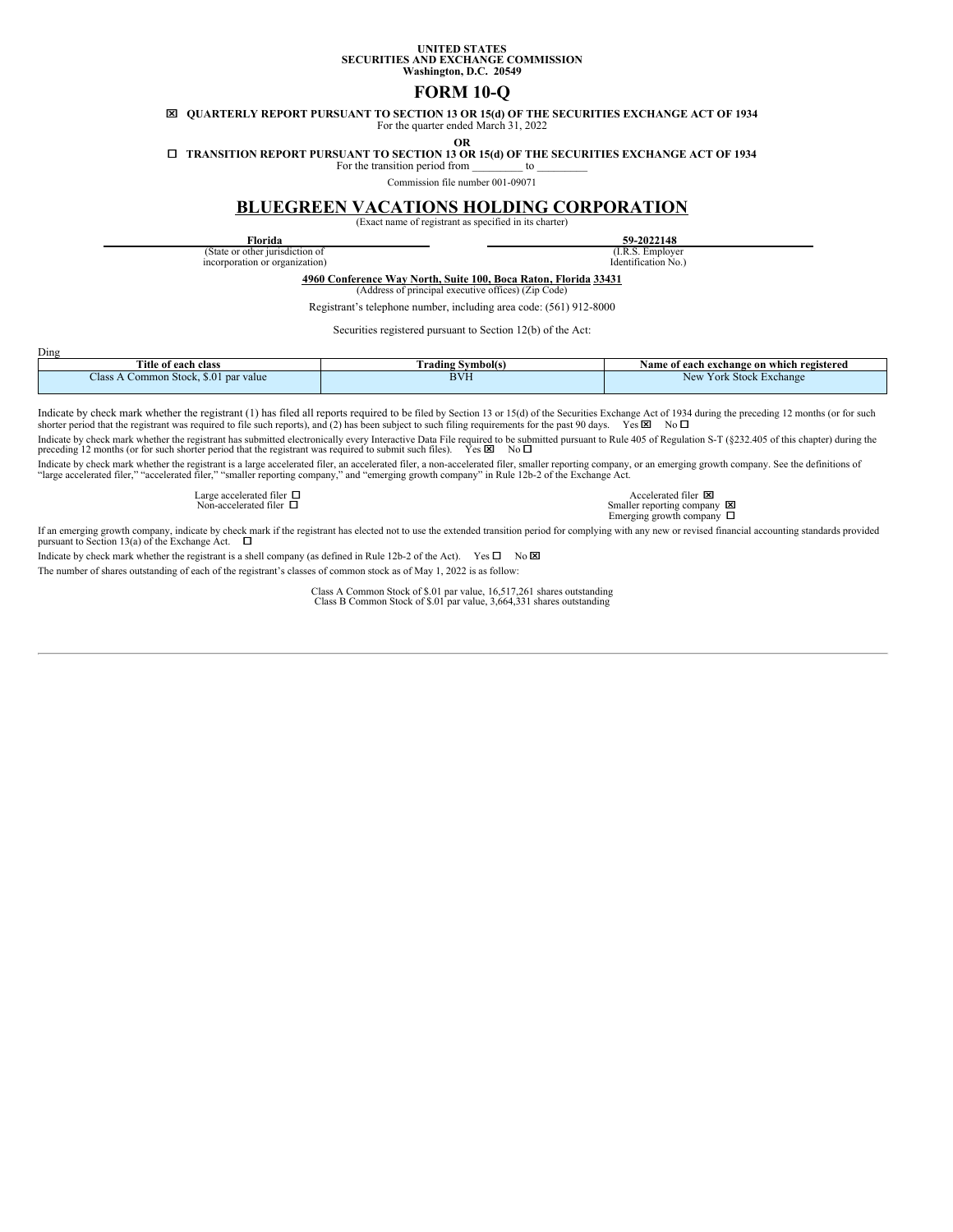#### **BLUEGREEN VACATIONS HOLDING CORPORATION FORM 10-Q TABLE OF CONTENTS**

|                   |                                                                                       | Page |
|-------------------|---------------------------------------------------------------------------------------|------|
|                   | <b>PARTI</b>                                                                          |      |
| Item 1.           | <b>Financial Statements (Unaudited)</b>                                               |      |
|                   | <b>Consolidated Balance Sheets (Unaudited)</b>                                        |      |
|                   | <b>Consolidated Statements of Operations and Comprehensive Income (Unaudited)</b>     |      |
|                   | Consolidated Statements of Shareholders' Equity (Unaudited)                           |      |
|                   | <b>Consolidated Statements of Cash Flows (Unaudited)</b>                              | h    |
|                   | Notes to Condensed Consolidated Financial Statements (Unaudited)                      |      |
| Item 2.           | Management's Discussion and Analysis of Financial Condition and Results of Operations | 27   |
| Item 3.           | <b>Quantitative and Qualitative Disclosures About Market Risk</b>                     | 48   |
| Item 4.           | <b>Controls and Procedures</b>                                                        | 48   |
|                   |                                                                                       |      |
|                   | <b>PART II</b>                                                                        |      |
| Item 1.           | <b>Legal Proceedings</b>                                                              | 49   |
| Item 1A.          | <b>Risk Factors</b>                                                                   | 49   |
| Item 2.           | Unregistered sales of Equity Securities and Use of Proceeds                           | 49   |
| Item 6.           | <b>Exhibits</b>                                                                       | 50   |
|                   |                                                                                       |      |
| <b>SIGNATURES</b> |                                                                                       | 51   |
|                   |                                                                                       |      |
|                   |                                                                                       |      |

2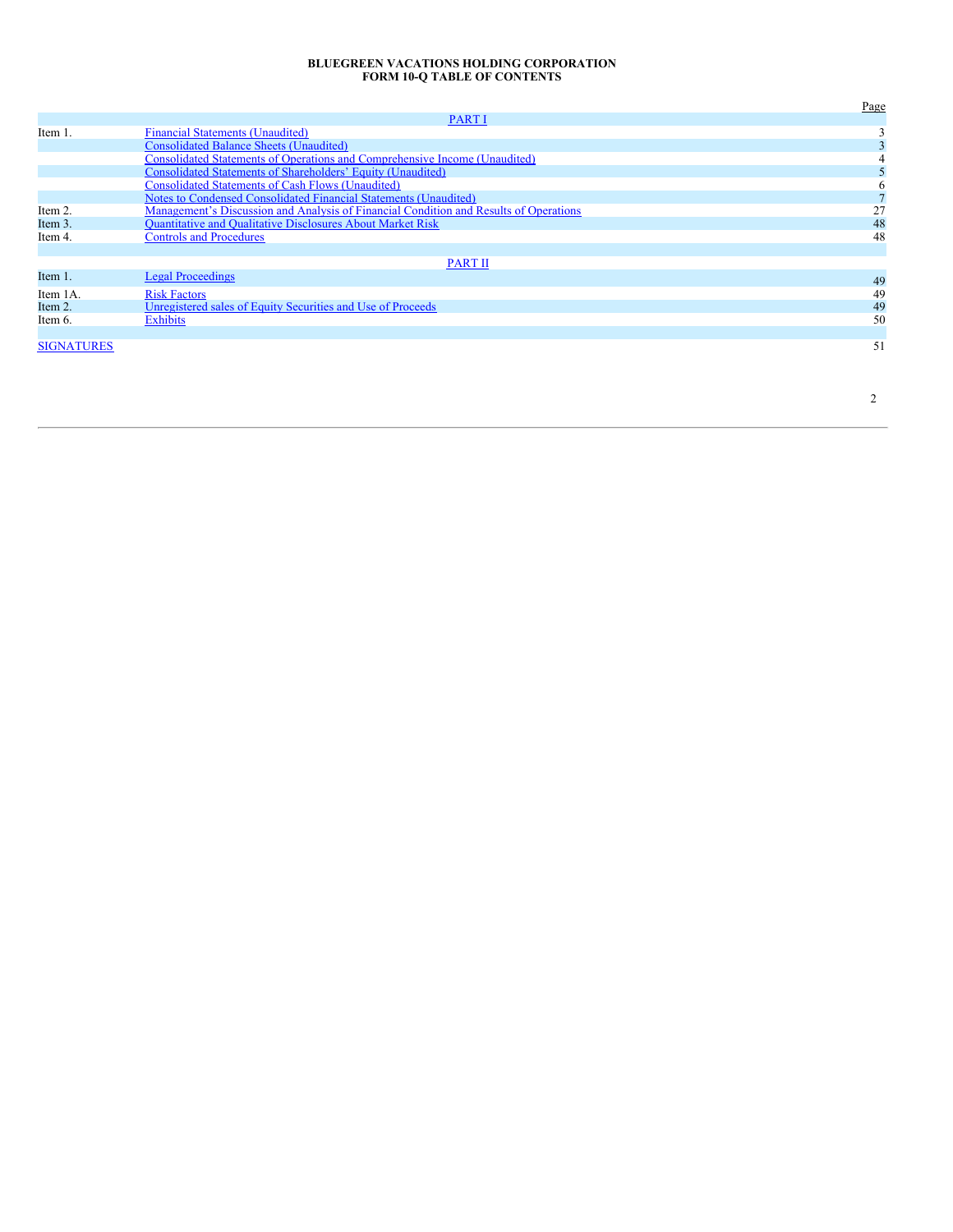## **Item 1. Financial Statements.**

## <span id="page-2-2"></span><span id="page-2-0"></span>**PART I—FINANCIAL INFORMATION**

#### <span id="page-2-1"></span>**BLUEGREEN VACATIONS HOLDING CORPORATION CONSOLIDATED BALANCE SHEETS (UNAUDITED) (In thousands, except share and per share data)**

|                                                                   |              | March 31,<br>2022 |              | December 31,<br>2021 |
|-------------------------------------------------------------------|--------------|-------------------|--------------|----------------------|
| <b>ASSETS</b>                                                     |              |                   |              |                      |
| Cash and cash equivalents                                         | S.           | 179,274           | -S           | 140,225              |
| Restricted cash (\$16,238 and \$15,956 in VIEs at March 31, 2022  |              |                   |              |                      |
| and December 31, 2021, respectively)                              |              | 46,430            |              | 42,854               |
| Notes receivable                                                  |              | 621,020           |              | 609,429              |
| Less: Allowance for loan losses                                   |              | (167, 403)        |              | (163, 107)           |
| Notes receivable, net (\$241,460 and \$248,873 in VIEs            |              |                   |              |                      |
| at March 31, 2022 and December 31, 2021, respectively)            |              | 453,617           |              | 446,322              |
| Vacation ownership interest ("VOI") inventory                     |              | 326,707           |              | 334,605              |
| Property and equipment, net                                       |              | 88,841            |              | 87,852               |
| Intangible assets, net                                            |              | 61,327            |              | 61,348               |
| Operating lease assets                                            |              | 31,927            |              | 33,467               |
| Prepaid expenses                                                  |              | 33,546            |              | 25,855               |
| Other assets                                                      |              | 37,459            |              | 37,984               |
| Total assets                                                      |              | 1,259,128         |              | 1,210,512            |
| <b>LIABILITIES AND SHAREHOLDERS' EQUITY</b><br><b>Liabilities</b> |              |                   |              |                      |
| Accounts payable                                                  | $\mathbf{s}$ | 15,560            | $\mathbb{S}$ | 14,614               |
| Deferred income                                                   |              | 12,772            |              | 13,690               |
| Accrued liabilities and other                                     |              | 105.894           |              | 100,131              |
| Receivable-backed notes payable - recourse                        |              | 22,500            |              | 22,500               |
| Receivable-backed notes payable - non-recourse (in VIEs)          |              | 323,043           |              | 340,154              |
| Note payable to BBX Capital, Inc.                                 |              | 50,000            |              | 50,000               |
| Note payable and other borrowing                                  |              | 137,787           |              | 97,125               |
| Junior subordinated debentures                                    |              | 135,197           |              | 134,940              |
| Operating lease liabilities                                       |              | 36,363            |              | 37,870               |
| Deferred income taxes                                             |              | 100,961           |              | 95,688               |
| <b>Total liabilities</b>                                          |              | 940,077           |              | 906,712              |
| Commitments and Contingencies - See Note 9                        |              |                   |              |                      |
| <b>Shareholders' Equity</b>                                       |              |                   |              |                      |
| Preferred stock of \$0.01 par value; authorized 10,000,000 shares |              |                   |              |                      |
|                                                                   |              |                   |              |                      |

| Class A Common Stock of \$0.01 par value; authorized 30,000,000 shares; |           |           |
|-------------------------------------------------------------------------|-----------|-----------|
| issued and outstanding $16,967,261$ in 2022 and $17,118,392$ in 2021    | 169       | 171       |
| Class B Common Stock of \$0.01 par value; authorized 4,000,000 shares;  |           |           |
| issued and outstanding $3,664,311$ in 2022 and $3,664,412$ in 2021      | 37        | 37        |
| Additional paid-in capital                                              | 169,954   | 173,909   |
| Accumulated earnings                                                    | 85,304    | 69,316    |
| Total Bluegreen Vacations Holding Corporation shareholders' equity      | 255,464   | 243,433   |
| Non-controlling interest                                                | 63,587    | 60,367    |
| Total shareholders' equity                                              | 319,051   | 303,800   |
| Total liabilities and shareholders' equity                              | 1,259,128 | 1,210,512 |
|                                                                         |           |           |

*See accompanying Notes to Consolidated Financial Statements - Unaudited*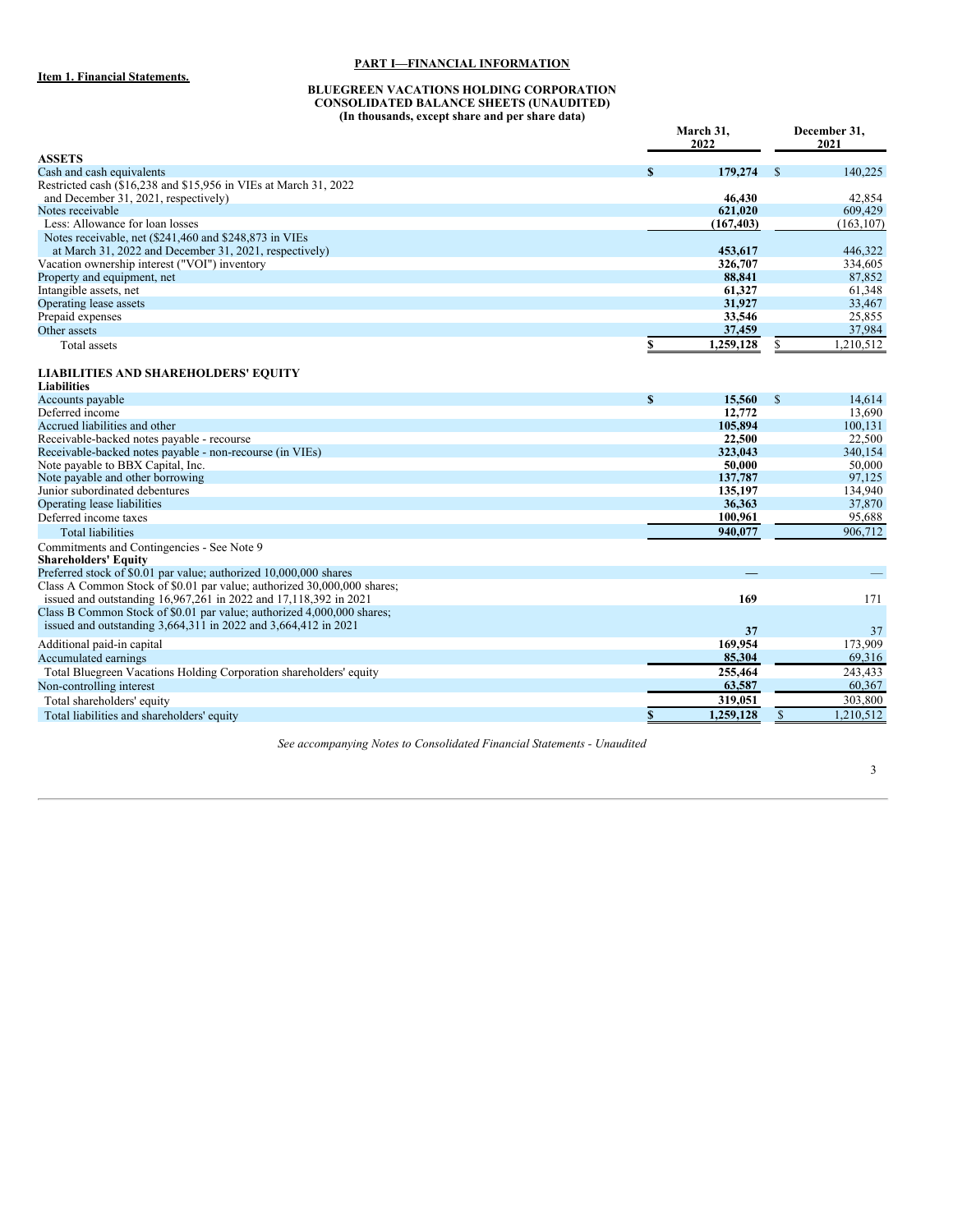#### <span id="page-3-0"></span>**BLUEGREEN VACATIONS HOLDING CORPORATION CONSOLIDATED STATEMENTS OF OPERATIONS AND COMPREHENSIVE INCOME (UNAUDITED) (In thousands, except per share data)**

|                                                                                    | <b>Three Months Ended</b><br>March 31, |           |               |          |  |  |  |  |
|------------------------------------------------------------------------------------|----------------------------------------|-----------|---------------|----------|--|--|--|--|
|                                                                                    |                                        | 2022      |               | 2021     |  |  |  |  |
| Revenue:                                                                           |                                        |           |               |          |  |  |  |  |
| Gross sales of VOIs                                                                |                                        | 115,607   | <sup>\$</sup> | 68,250   |  |  |  |  |
| Provision for loan losses                                                          |                                        | (16, 579) |               | (12,319) |  |  |  |  |
| Sales of VOIs                                                                      |                                        | 99.028    |               | 55,931   |  |  |  |  |
| Fee-based sales commission revenue                                                 |                                        | 24,084    |               | 25,718   |  |  |  |  |
| Other fee-based services revenue                                                   |                                        | 31,207    |               | 28,897   |  |  |  |  |
| Cost reimbursements                                                                |                                        | 18,064    |               | 16,608   |  |  |  |  |
| Interest income                                                                    |                                        | 22,198    |               | 19,261   |  |  |  |  |
| Other income, net                                                                  |                                        | 548       |               |          |  |  |  |  |
| <b>Total revenues</b>                                                              |                                        | 195,129   |               | 146,415  |  |  |  |  |
| <b>Costs and Expenses:</b>                                                         |                                        |           |               |          |  |  |  |  |
| Cost of VOIs sold                                                                  |                                        | 11,841    |               | 5,169    |  |  |  |  |
| Cost of other fee-based services                                                   |                                        | 12,765    |               | 17,085   |  |  |  |  |
| Cost reimbursements                                                                |                                        | 18,064    |               | 16,608   |  |  |  |  |
| Interest expense                                                                   |                                        | 7,759     |               | 9,735    |  |  |  |  |
| Selling, general and administrative expenses                                       |                                        | 119,302   |               | 90,964   |  |  |  |  |
| Other expense, net                                                                 |                                        |           |               | 161      |  |  |  |  |
| Total costs and expenses                                                           |                                        | 169,731   |               | 139,722  |  |  |  |  |
| Income before income taxes                                                         |                                        | 25,398    |               | 6,693    |  |  |  |  |
| Provision for income taxes                                                         |                                        | (6,190)   |               | (1,189)  |  |  |  |  |
| Net income                                                                         |                                        | 19,208    |               | 5,504    |  |  |  |  |
| Less: Income attributable to noncontrolling interests                              |                                        | 3,220     |               | 2,530    |  |  |  |  |
| Net income attributable to shareholders                                            |                                        | 15,988    |               | 2,974    |  |  |  |  |
| Comprehensive income attributable to shareholders                                  |                                        | 15,988    |               | 2,974    |  |  |  |  |
| Basic earnings per share (1)                                                       |                                        | 0.77      |               | 0.15     |  |  |  |  |
| Diluted earnings per share (1)                                                     |                                        | 0.76      |               | 0.15     |  |  |  |  |
| Basic weighted average number of common shares outstanding                         |                                        | 20,778    |               | 19,318   |  |  |  |  |
| Diluted weighted average number of common and common equivalent shares outstanding |                                        | 20,971    |               | 19,318   |  |  |  |  |
| Cash dividends declared per Class A and B common shares                            | S                                      |           | S             |          |  |  |  |  |

(1) Basic and Diluted EPS are calculated the same for both Class A and B common shares.

*See accompanying Notes to Consolidated Financial Statements - Unaudited.*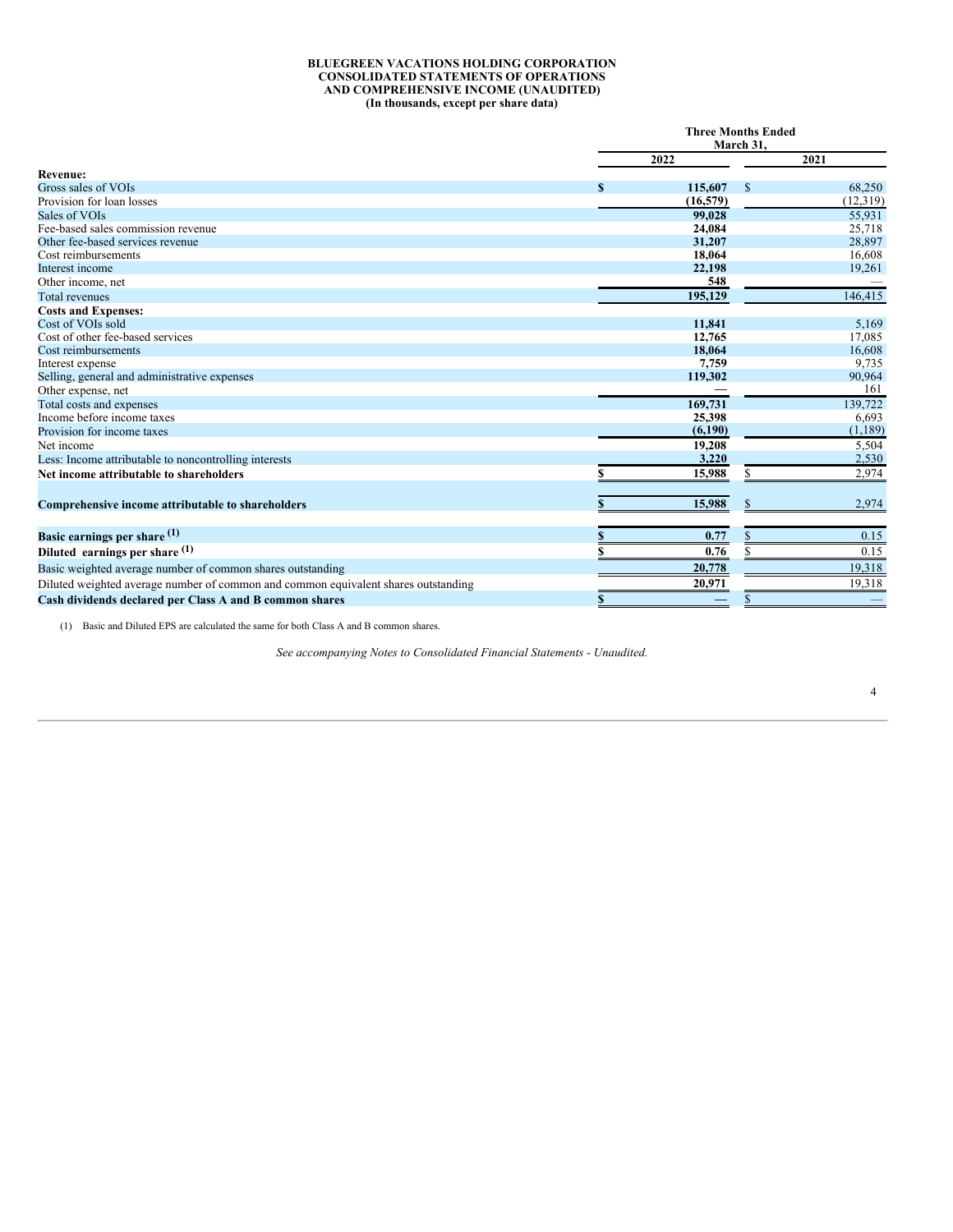#### <span id="page-4-0"></span>**BLUEGREEN VACATIONS HOLDING CORPORATION CONSOLIDATED STATEMENTS OF EQUITY (UNAUDITED) (In thousands)**

|                                                       | <b>Shares</b> of                        |             |                   |           |    |                    |     |                                |                         |                                 |                        |
|-------------------------------------------------------|-----------------------------------------|-------------|-------------------|-----------|----|--------------------|-----|--------------------------------|-------------------------|---------------------------------|------------------------|
|                                                       | <b>Common Stock</b>                     |             | Common            |           |    |                    |     |                                |                         |                                 |                        |
|                                                       | Outstanding                             |             | <b>Stock</b>      |           |    | <b>Additional</b>  |     |                                | <b>Total</b>            | Non-                            |                        |
|                                                       | <b>Class</b>                            | <b>B</b>    | <b>Class</b><br>A | B         |    | Paid-in<br>Capital |     | <b>Accumulated</b><br>Earnings | Shareholders'<br>Equity | controlling<br><b>Interests</b> | <b>Total</b><br>Equity |
| Balance, December 31, 2021                            | 17,118                                  | $3,665$ \$  | 171S              | 37S       |    | 173,909 \$         |     | 69,316 \$                      | 243,433 \$              | $60,367$ \$                     | 303,800                |
| Conversion of common stock from Class B to<br>Class A |                                         | (1)         |                   |           |    |                    |     |                                |                         |                                 |                        |
| Share-based compensation                              |                                         |             |                   |           |    | 745                |     |                                | 745                     |                                 | 745                    |
| Purchase and retirement of common stock<br>Net income | (152)<br>--                             |             | (2)               | _         |    | (4,700)            |     | 15,988                         | (4,702)<br>15,988       | 3,220                           | (4,702)<br>19,208      |
| Balance, March 31, 2022                               | 16,967                                  | 3,664<br>-S | 169               | 37S<br>-S |    | 169,954 \$         |     | 85,304 \$                      | 255,464 \$              | 63,587 \$                       | 319,051                |
|                                                       | <b>Shares</b> of<br><b>Common Stock</b> |             | Common            |           |    |                    |     |                                |                         |                                 |                        |
|                                                       | Outstanding                             |             | <b>Stock</b>      |           |    | <b>Additional</b>  |     |                                | <b>Total</b>            | Non-                            |                        |
|                                                       | <b>Class</b>                            |             | <b>Class</b>      |           |    | Paid-in            |     | Accumulated                    | Shareholders'           | controlling                     | Total                  |
|                                                       |                                         | в           | A                 | B         |    | Capital            |     | Earnings                       | Equity                  | <b>Interests</b>                | Equity                 |
| Balance, December 31, 2020                            | 15,624                                  | $3,694$ \$  | 156S              | 37S       |    | 177,104 \$         |     | 10,586 \$                      | 187,883 \$              | 74,847 \$                       | 262,730                |
| Net income                                            |                                         |             |                   |           |    |                    |     | 2,974                          | 2,974                   | 2,530                           | 5,504                  |
| Balance, March 31, 2021                               | 15,624                                  | 3,694<br>-9 | 156S              | 37        | -8 | 177,104            | - 5 | 13,560 \$                      | 190,857 \$              | 77,377 \$                       | 268,234                |

*See accompanying Notes to Consolidated Financial Statements - Unaudited.*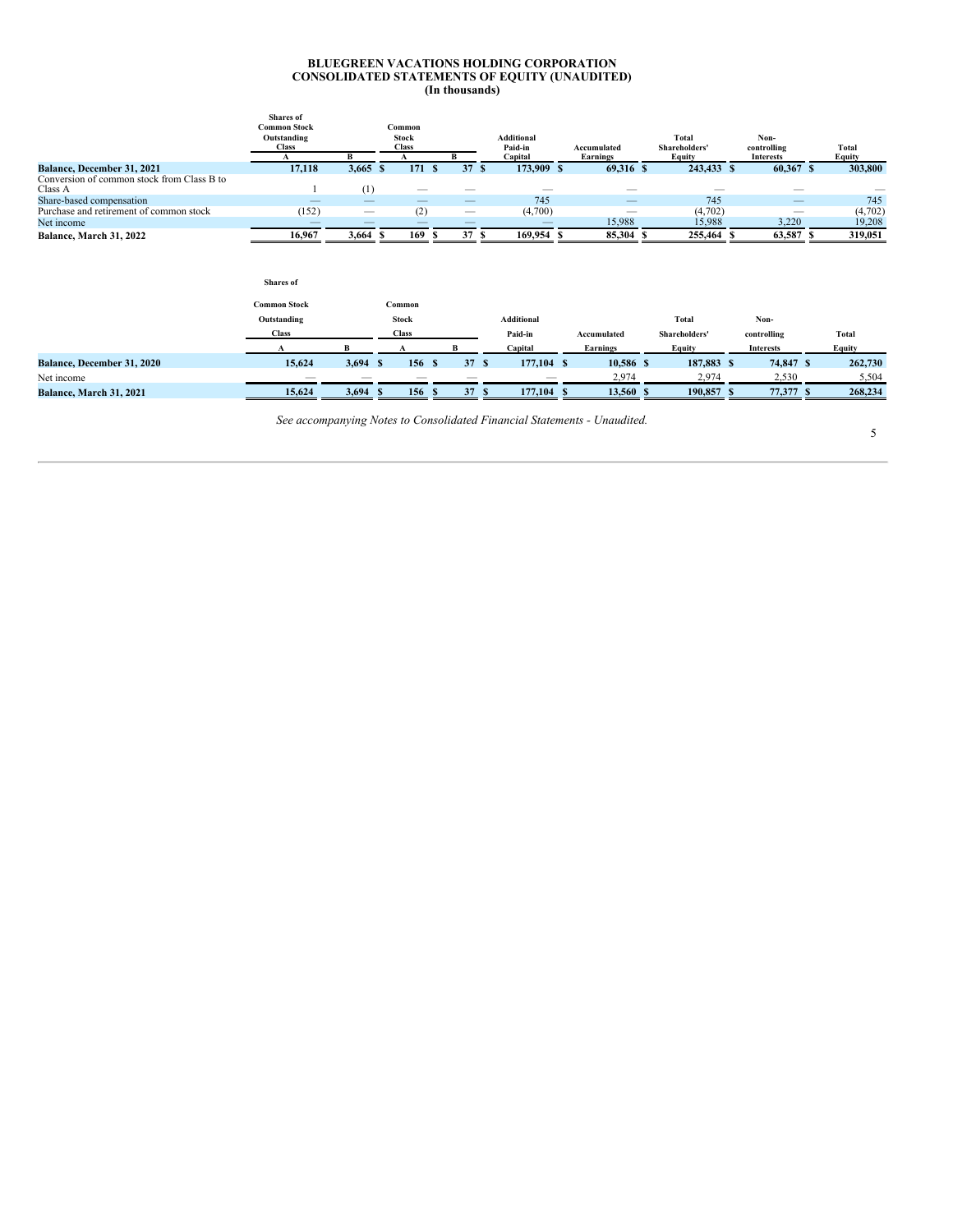#### <span id="page-5-0"></span>**BLUEGREEN VACATIONS HOLDING CORPORATION CONSOLIDATED STATEMENTS OF CASH FLOWS (UNAUDITED) (In thousands)**

|                                                                   |              | <b>For the Three Months Ended</b><br>March 31. |               |           |
|-------------------------------------------------------------------|--------------|------------------------------------------------|---------------|-----------|
|                                                                   |              | 2022                                           |               | 2021      |
| <b>Operating activities:</b>                                      |              |                                                |               |           |
| Net income                                                        | \$           | 19.208                                         | <sup>\$</sup> | 5.504     |
| Adjustment to reconcile net income to net cash                    |              |                                                |               |           |
| provided by operating activities:<br>Provision for loan losses    |              | 16,579                                         |               | 12,319    |
| Depreciation and amortization                                     |              | 4,810                                          |               | 5,189     |
| Share-based compensation expense                                  |              | 745                                            |               |           |
| Net losses on sales of real estate and property and equipment     |              | 5                                              |               | 11        |
| Increase (Decrease) in deferred income tax liability              |              | 5,273                                          |               | (4, 440)  |
| Changes in operating assets and liabilities:                      |              |                                                |               |           |
| Notes receivable                                                  |              | (23, 874)                                      |               | (4, 534)  |
| VOI inventory                                                     |              | 7,898                                          |               | 2,032     |
| Prepaids expense and other assets                                 |              | (6,976)                                        |               | (15, 192) |
| Accounts payable, accrued liabilities and other, and              |              |                                                |               |           |
| deferred income                                                   |              | 5,824                                          |               | 11,080    |
| Net cash provided by operating activities                         | \$           | 29,492                                         | $\mathbf S$   | 11,969    |
| <b>Investing activities:</b>                                      |              |                                                |               |           |
| Purchases of property and equipment                               |              | (4,895)                                        |               | (4,049)   |
| Net cash used in investing activities                             | \$           | (4, 895)                                       | \$            | (4,049)   |
| <b>Financing activities:</b>                                      |              |                                                |               |           |
| Repayments of notes payable and other borrowings                  | $\mathbf{s}$ | (33,970)                                       | $\mathbb{S}$  | (63, 484) |
| Proceeds from notes payable and other borrowings                  |              | 58,397                                         |               | 42,350    |
| Redemption of junior subordinated debentures                      |              |                                                |               | (4,004)   |
| Payments for debt issuance costs                                  |              | (1,697)                                        |               |           |
| Purchase and retirement of common stock                           |              | (4,702)                                        |               |           |
| Net cash provided by (used in) financing activities               | \$           | 18,028                                         | $\mathbb{S}$  | (25, 138) |
| Net increase (decrease) in cash and cash equivalents              |              |                                                |               |           |
| and restricted cash                                               |              | 42,625                                         |               | (17,218)  |
| Cash, cash equivalents and restricted cash at beginning of period |              | 183,079                                        |               | 257,104   |
| Cash, cash equivalents and restricted cash at end of period       | \$           | 225,704                                        | $\mathbb S$   | 239,886   |
| Supplemental cash flow information:                               |              |                                                |               |           |
| Interest paid on borrowings, net of amounts capitalized           | \$           | 5,951                                          | $\mathbb{S}$  | 1,818     |
| Income taxes paid                                                 |              | 704                                            |               | 228       |
| Reconciliation of cash, cash equivalents and restricted cash:     |              |                                                |               |           |
| Cash and cash equivalents                                         |              | 179,274                                        |               | 199.150   |
| Restricted cash                                                   |              | 46,430                                         |               | 40,736    |
| Total cash, cash equivalents and restricted cash                  | S            | 225,704                                        | S             | 239,886   |
|                                                                   |              |                                                |               |           |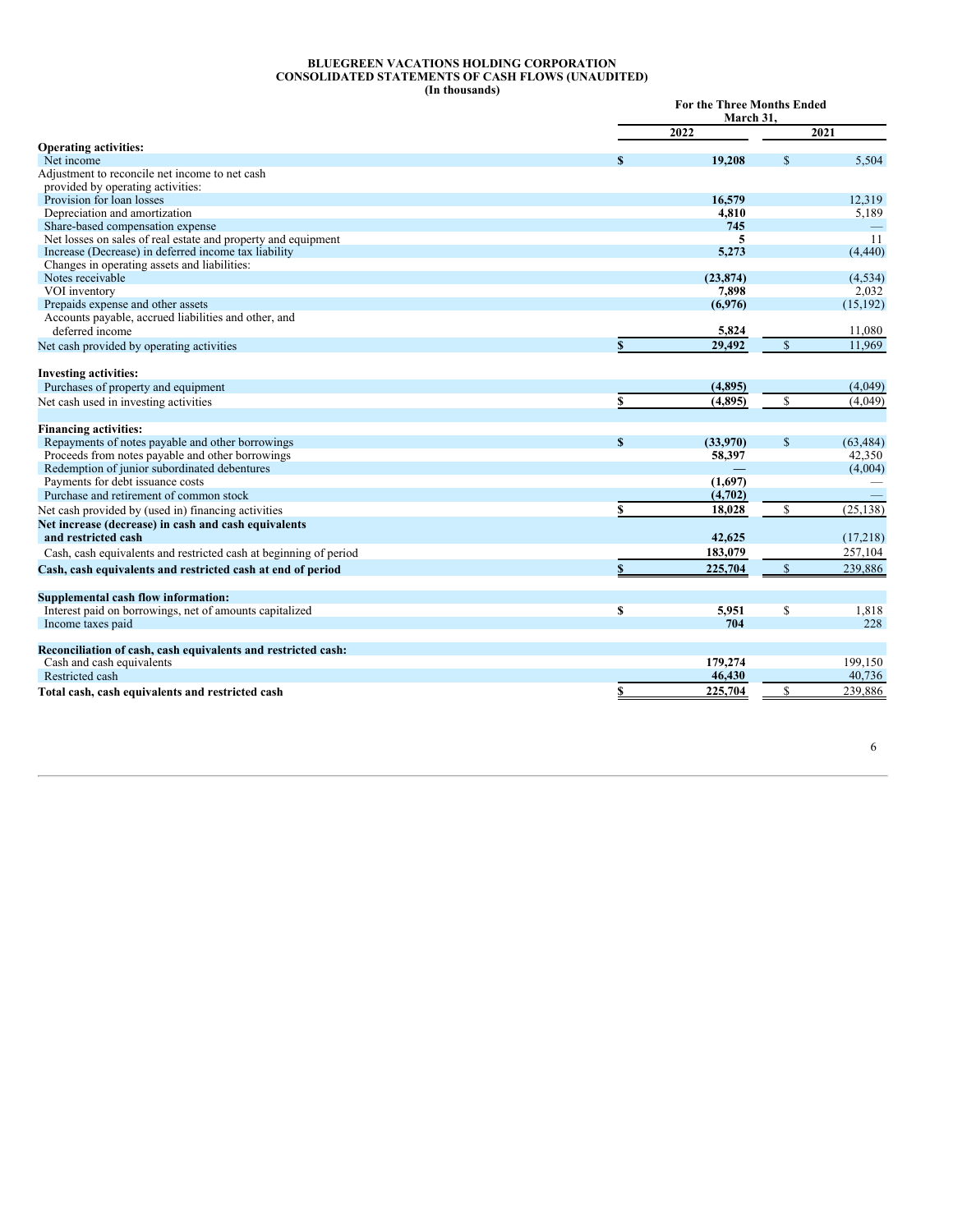### <span id="page-6-0"></span>**BLUEGREEN VACATIONS HOLDING CORPORATION**

#### **CONDENSED NOTES TO CONSOLIDATED FINANCIAL STATEMENTS - UNAUDITED**

### **1. Organization and Basis of Financial Statement Presentation**

Bluegreen Vacations Holding Corporation is a Florida-based holding company which owns 100% of Bluegreen Vacations Corporation ("Bluegreen"). Bluegreen Vacations Holding Corporation as a standalone entity without its subsidiaries is sometimes referred to herein as "BVH". Bluegreen Vacations Holding Corporation with its subsidiaries, including Bluegreen, is referred to herein as the "Company", "we", "us" or "our". The Company has prepared the accompanying unaudited consolidated financial statements in accordance with generally accepted accounting principles in the United States of America ("GAAP") for interim financial information. Accordingly, they do not include all of the information and footnotes required by GAAP for complete financial statements.

In the Company's opinion, the financial information furnished herein reflects all adjustments consisting of normal recurring items necessary for a fair presentation of its financial position, results of operations, and cash flows for the interim periods reported in this Quarterly Report on Form 10-Q. The preparation of financial statements in conformity with GAAP requires management to make estimates and assumptions that affect the amounts reported and, accordingly, actual results could differ from those estimates. The accompanying financial statements should be read in conjunction with the Company's audited consolidated financial statements and notes thereto as of and for the year ended December 31, 2021, included in the Company's Annual Report on Form 10-K for the year ended December 31, 2021, filed with the Securities and Exchange Commission (the "SEC") on March 4, 2022 (the "2021 Annual Report on Form 10-K").

#### *Our Business*

Prior to May 5, 2021, BVH beneficially owned approximately 93% of Bluegreen's outstanding common stock. On May 5, 2021, BVH acquired all of the approximately 7% of outstanding shares of Bluegreen's common stock not previously beneficially owned by BVH through a statutory short-form merger under Florida law. In connection with the merger, Bluegreen's shareholders (other than BVH) received 0.51 shares of BVH's Class A Common Stock for each share of Bluegreen's common stock that they held at the effective time of the merger (subject to rounding up of fractional shares). The Company issued approximately 2.66 million shares of its Class A Common Stock in connection with the merger. As a result of the completion of the merger, Bluegreen became a wholly owned subsidiary of BVH and Bluegreen's common stock is no longer publicly traded.

Bluegreen is a leading vacation ownership company that markets and sells vacation ownership interests ("VOIs") and manages resorts in popular leisure and urban destinations. Bluegreen's resorts are primarily located in high-volume, "drive-to" vacation locations, including Orlando, Las Vegas, Myrtle Beach, Charleston and New Orleans, among others. The resorts in which Bluegreen markets, sells, and manages VOIs were either developed or acquired by Bluegreen, or were developed and are owned by third parties. Bluegreen earns fees for providing sales and marketing services to third party developers. Bluegreen also earns fees for providing management services to the Vacation Club and homeowners' associations ("HOAs"), mortgage servicing, VOI title services, reservation services, and construction design and development services. In addition, Bluegreen provides financing to qualified VOI purchasers, which generates significant interest income.

#### *Principles of Consolidation and Basis of Presentation*

The Company's unaudited consolidated financial statements include the accounts of its wholly owned subsidiaries, entities in which the Company or its consolidated subsidiaries hold controlling financial interests, including Bluegreen/Big Cedar Vacations LLC (a joint venture in which Bluegreen is deemed to hold a controlling financial interest based on its 51% equity interest, its active role as the day-to-day manager of its activities, and Bluegreen's majority voting control of its management committee ("Bluegreen/Big Cedar Vacations")), and any variable interest entities ("VIEs") in which the Company or one of its consolidated subsidiaries is deemed the primary beneficiary of the VIE. All significant inter-company accounts and transactions have been eliminated in consolidation.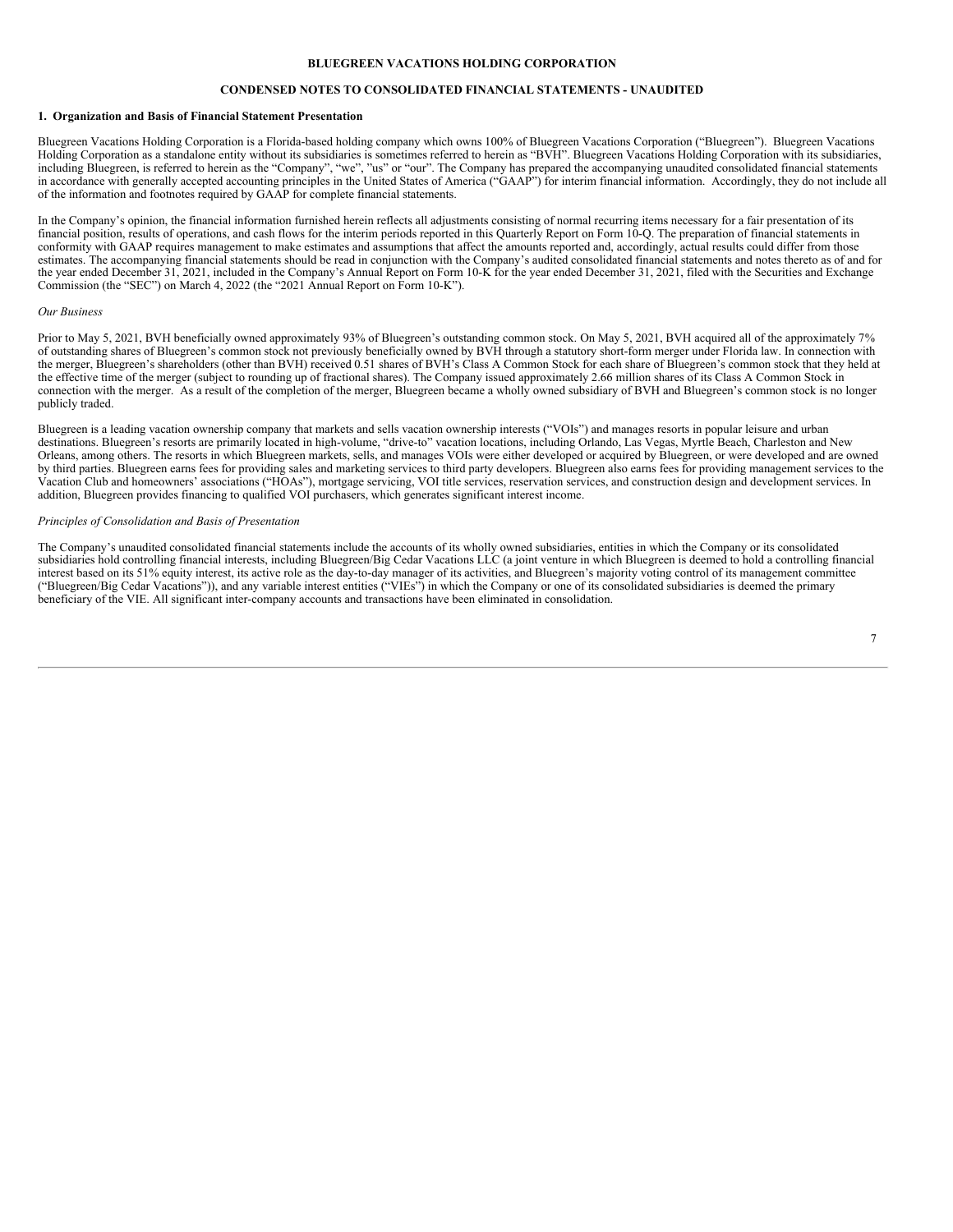## *Impact of the COVID-19 pandemi***c**

The COVID-19 pandemic caused an unprecedented disruption in the U.S. and global economies and the industries in which the Company operates due to, among other things, government ordered "shelter in place" and "stay at home" orders and advisories, travel restrictions, and restrictions on business operations, including government guidance with respect to travel, public accommodations, social gatherings, and related matters. These disruptions and the reaction of the general public to the pandemic had a significant adverse impact on the Company's financial condition and operations throughout 2020, including, without limitation, due to the temporary closure beginning in March 2020 of all of Bluegreen's VOI sales centers, its retail marketing operations at Bass Pro Shops and Cabela's stores and outlet malls, and its Choice Hotels call transfer program, Bluegreen's cancellation of existing owner reservations through May 15, 2020 and new prospect guest tours through June 30, 2020, and the temporary closure of certain of Bluegreen's Club Resorts and Club Associate Resorts in accordance with government mandates and advisories. While adverse conditions continued during 2021, including due to the emergence of new variants such as the Delta variant and Omicron variant, Bluegreen's business and results generally improved during 2021 and have continued to improve in the first quarter of 2022.

#### *Status of Current Operations*

As of March 31, 2022, we were operating marketing kiosks at 128 Bass Pro Shops and Cabela's stores, including 21 new Cabela's locations and two new Bass Pro locations as compared to March 31, 2021; and all of our VOI sales centers and resorts were open, except for one resort and sales center in Surfside, Florida which was closed due to conditions unrelated to the pandemic. Further, resort occupancy rates were approximately 77% at resorts with sales centers in the first quarter of 2022. While we sold only 42,000 vacation packages in the first quarter of 2022 compared to 49,000 in the first quarter of 2021, Bluegreen's pipeline of vacation packages was 200,600 at March 31, 2022 compared to 132,100 at March 31, 2021, which we believe reflected the impact of the temporary cessation of marketing activities at the outset of the COVID-19 pandemic. We believe that the increase in sales of VOIs in the first quarter of 2022 reflected the improvement in general economic conditions despite continued COVID-19 cases, increasing interest rates and inflationary trends during the period. While we hope that conditions in the travel and leisure industry continue to improve, the continued future impact of economic conditions and the pandemic on the Company is uncertain. Various state and local government officials may in the future issue new or revised orders that are different than the ones under which we are currently operating, and actions of foreign government may exacerbate supply chain constraints and result in increased inflation. It is impossible to predict the duration and severity of the pandemic and the likely impact of the pandemic on the Company's future revenues, net income and other operating results.

## *Use of Estimates*

The Company's financial statements are prepared in conformity with GAAP, which requires it to make estimates based on assumptions about current and, for some estimates, future economic and market conditions which affect reported amounts and related disclosures in its financial statements. Although the Company's current estimates contemplate current and expected future conditions, as applicable, actual conditions could differ from its expectations, which could materially affect its results of operations and financial position. In particular, a number of estimates have been and will continue to be affected by the ongoing COVID-19 pandemic and general economic conditions, increasing interest rates and inflation. The severity, magnitude and duration, as well as the economic consequences of these factors are uncertain, subject to change and difficult to predict. As a result, accounting estimates and assumptions may change over time. Such changes could result in, among other adjustments, future impairments of intangibles and long-lived assets, incremental credit losses on Bluegreen's VOI notes receivable, a decrease in the carrying amount of tax assets, or an increase in other obligations as of the time of a relevant measurement event. On an ongoing basis, management evaluates its estimates, including those that relate to the estimated future sales value of inventory; the recognition of revenue; the allowance for loan losses; the recovery of the carrying value of real estate inventories; the fair value of assets measured at, or compared to, fair value on a non-recurring basis such as intangible assets and other long-lived assets; the estimate of contingent liabilities related to litigation and other claims and assessments; and deferred income taxes. Management bases its estimates on historical experience and on various other assumptions that it believes to be reasonable under the circumstances, the results of which form the basis for making judgments about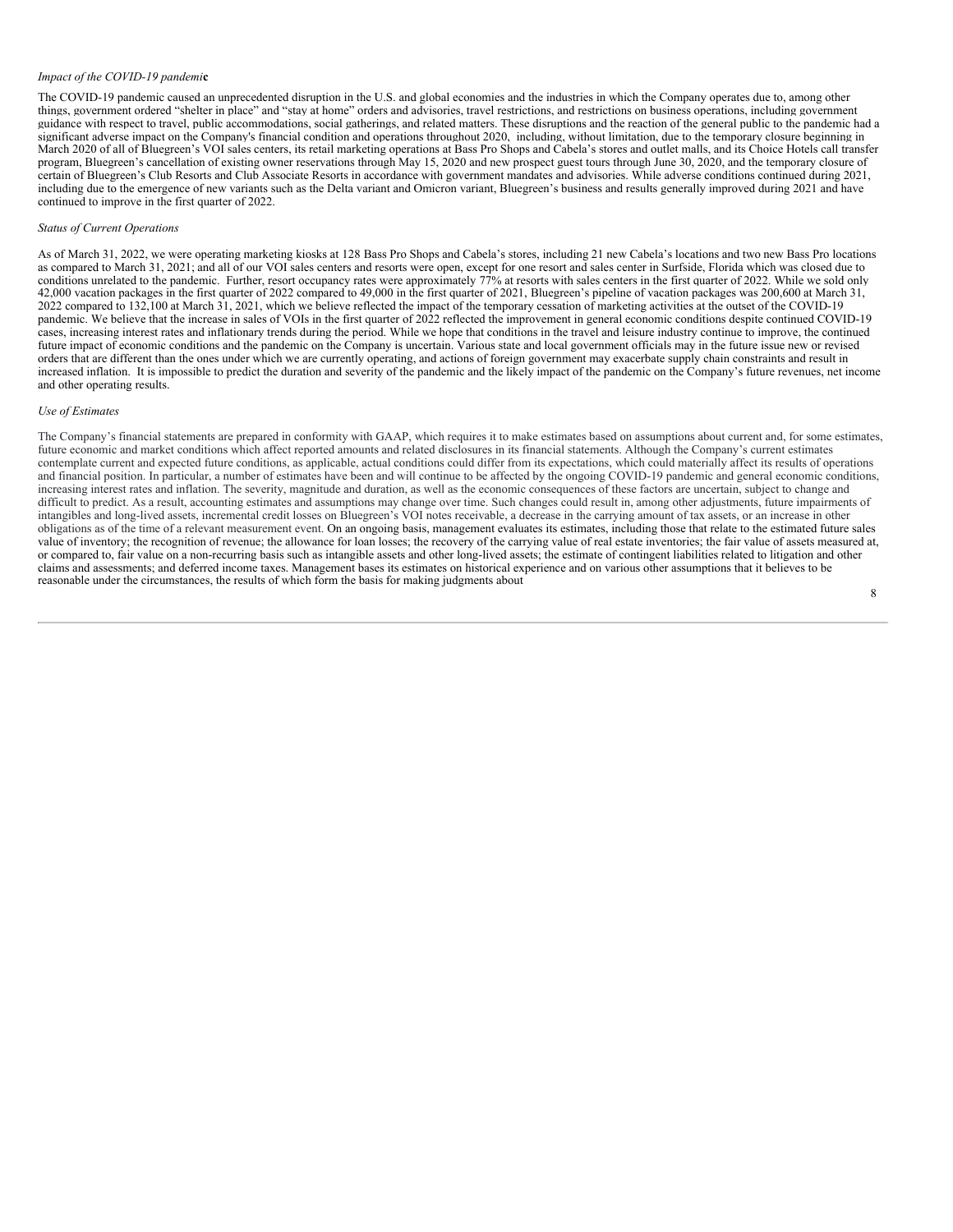the carrying values of assets and liabilities that are not readily apparent from other sources. Actual results may differ materially from these estimates under different assumptions and conditions.

## **2. Recently Issued Accounting Pronouncements**

## *Future Adoption of Recently Issued Accounting Pronouncements*

The FASB has issued the following accounting pronouncement and guidance relevant to the Company's operations which had not yet been adopted as of March 31, 2022:

In March 2020, the FASB issued ASU 2020-04, "Reference Rate Reform (Topic 848): Facilitation of the Effect of Reference Rate Reform on Financial Reporting" ("ASU 2020-04"), which provides relief for companies preparing for the discontinuation of LIBOR in response to the Financial Conduct Authority (the regulatory authority over LIBOR) plan for a phase out of regulatory oversight of LIBOR interest rate indices after 2021 to allow for an orderly transition to an alternate reference rate. The Alternative Reference Rates Committee ("ARRC") has proposed that the Secured Overnight Financing Rate ("SOFR") is the rate that represents best practice as the alternative to LIBOR for promissory notes or other contracts that are currently indexed to LIBOR. The ARRC has proposed a market transition plan to SOFR from LIBOR and organizations are currently working on transition plans as it relates to derivatives and cash markets exposed to LIBOR. Although the Company's VOIs notes receivable from its borrowers are not indexed to LIBOR, as of March 31, 2022, the Company had \$170.9 million of LIBOR indexed junior subordinated debentures and \$73.9 million of LIBOR indexed receivable-backed notes payable. Companies can apply ASU 2020-04 immediately. However, the guidance will only be available for a limited time, generally through December 31, 2022. The Company has not yet adopted this standard and is evaluating the potential impact that the eventual replacement of the LIBOR benchmark interest rate could have on its results of operations, liquidity and consolidated financial statements.

#### **3. Revenue from Contracts with Customers**

The table below sets forth the Company's disaggregated revenue by category from contracts with customers (in thousands):

|                                           |      | For the Three Months Ended<br>March 31, |    |         |  |  |  |  |  |  |
|-------------------------------------------|------|-----------------------------------------|----|---------|--|--|--|--|--|--|
|                                           | 2022 |                                         |    | 2021    |  |  |  |  |  |  |
| Sales of VOIs <sup><math>(1)</math></sup> |      | 99,028                                  | -8 | 55,931  |  |  |  |  |  |  |
| Fee-based sales commission revenue $(1)$  |      | 24,084                                  |    | 25,718  |  |  |  |  |  |  |
| Resort and club management revenue $(2)$  |      | 26,198                                  |    | 24,928  |  |  |  |  |  |  |
| Cost reimbursements $(2)$                 |      | 18,064                                  |    | 16,608  |  |  |  |  |  |  |
| Title fees and other $(1)$                |      | 3,082                                   |    | 2,274   |  |  |  |  |  |  |
| Other revenue $(2)$                       |      | 1,927                                   |    | 1,695   |  |  |  |  |  |  |
| Revenue from customers                    |      | 172,383                                 |    | 127,154 |  |  |  |  |  |  |
| Interest income $(3)$                     |      | 22,198                                  |    | 19,261  |  |  |  |  |  |  |
| Other income, net                         |      | 548                                     |    |         |  |  |  |  |  |  |
| Total revenue                             |      | 195,129                                 |    | 146,415 |  |  |  |  |  |  |

(1) Included in the Company's sales of VOIs and financing segment described in Note 14.<br>(2) Included in the Company's resort operations and club management segment described in Note 14.<br>(3) Interest income of \$22.1 million Note 14.

As of March 31, 2022 and December 31, 2021, the Company had commission receivables, net of an allowance, of \$16.4 million and \$17.4 million, respectively, related to third-party sales of VOIs, which are included in other assets in the unaudited consolidated balance sheets. Commission receivables relate to contracts with customers, including amounts associated with the Company's contractual right to consideration for completed performance obligations, and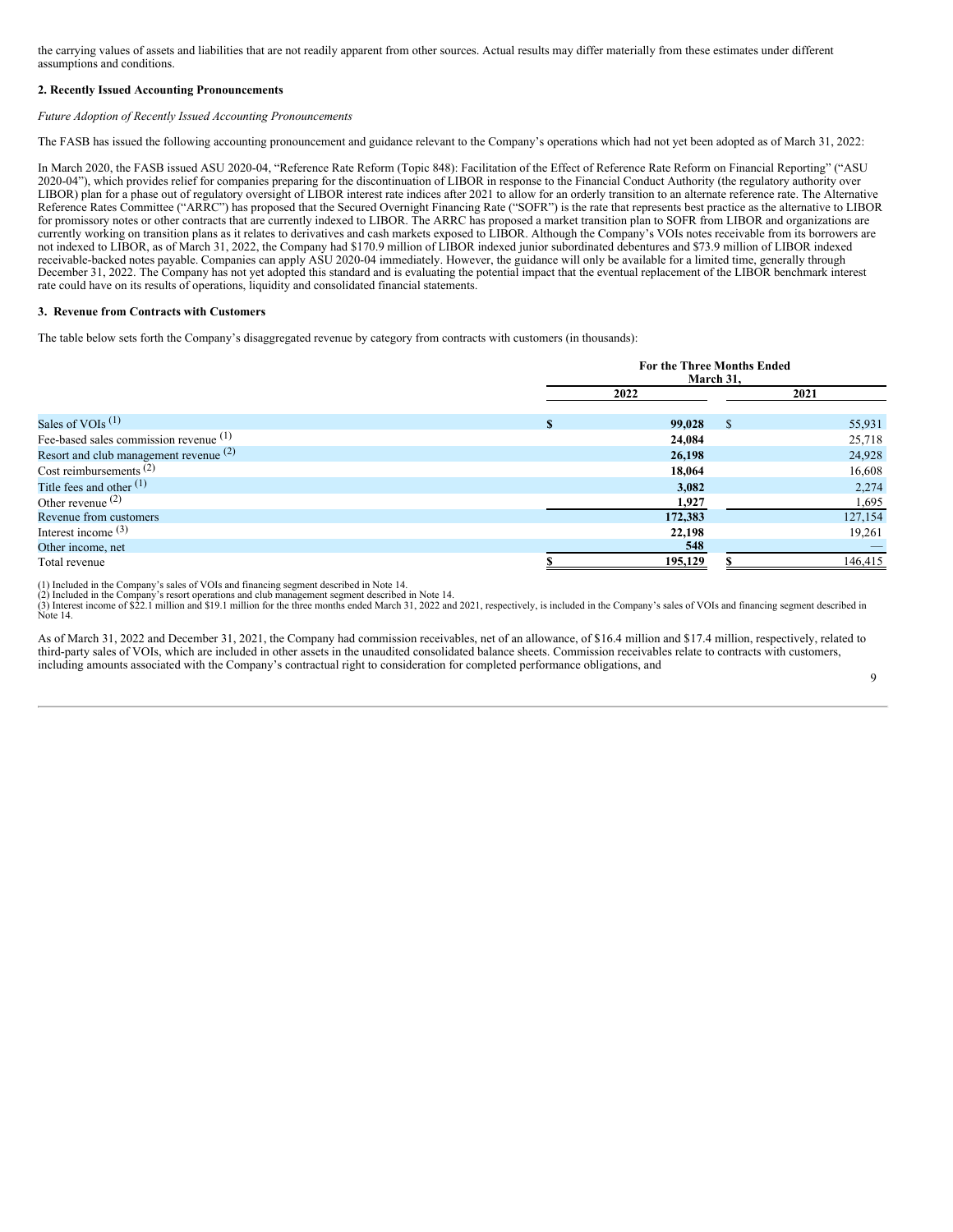are settled when the related cash is received. Commission receivables are recorded when the right to consideration becomes unconditional and is only contingent on the passage of time.

Contract liabilities include payments received or due in advance of satisfying performance obligations, including points awarded to customers as an incentive for the purchase of VOIs that may be redeemed in the future, advance deposits on owner programs for future services, and deferred revenue on prepaid vacation packages for future stays at the Company's resorts. Both points incentives and owner programs are recognized upon redemption, and deferred revenue for vacation packages is recognized net of sales of marketing expenses upon customer stays.

The following table sets forth the Company's contract liabilities as of March 31, 2022 and December 31, 2021 (in thousands):

|                                    | March 31,<br>2022 |       | December 31,<br>2021 |
|------------------------------------|-------------------|-------|----------------------|
| Point incentives                   |                   | 2,473 | 2,676                |
| Owner programs                     |                   | 1,995 | 2,159                |
| Deferred revenue vacation packages |                   | 1,264 | .274                 |
|                                    |                   | 5.732 | 5.109                |

## **4. Notes Receivable**

The table below provides information relating to the Company's notes receivable and its allowance for loan losses (dollars in thousands):

|                                                | As of             |  |                      |  |  |
|------------------------------------------------|-------------------|--|----------------------|--|--|
|                                                | March 31,<br>2022 |  | December 31,<br>2021 |  |  |
| Notes receivable secured by VOIs:              |                   |  |                      |  |  |
| VOI notes receivable - non-securitized         | 294,661           |  | 275,163              |  |  |
| VOI notes receivable - securitized             | 326,359           |  | 334,266              |  |  |
| Gross VOI notes receivable                     | 621.020           |  | 609,429              |  |  |
| Allowance for loan losses - non-securitized    | (82,504)          |  | (77, 714)            |  |  |
| Allowance for loan losses - securitized        | (84,899)          |  | (85,393)             |  |  |
| Allowance for loan losses                      | (167, 403)        |  | (163, 107)           |  |  |
| VOI notes receivable, net                      | 453,617           |  | 446,322              |  |  |
| Allowance as a % of Gross VOI notes receivable | 27%               |  | 27%                  |  |  |

The weighted-average interest rate charged on the Company's notes receivable secured by VOIs was 15.3% at both March 31, 2022 and December 31, 2021. All of Company's VOI loans bear interest at fixed rates. The Company's VOI notes receivable are primarily secured by VOI inventory located in Florida, Missouri, South Carolina, Tennessee, Nevada and Virginia.

## *Allowance for Loan Losses*

The activity in the Company's allowance for loan losses was as follows (in thousands):

|                                               | <b>For the Three Months Ended</b><br>March 31. |           |
|-----------------------------------------------|------------------------------------------------|-----------|
|                                               | 2022                                           | 2021      |
| Balance, beginning of period                  | 163,107                                        | 142,044   |
| Provision for loan losses                     | 16,579                                         | 12,319    |
| Less: Write-offs of uncollectible receivables | (12, 283)                                      | (11, 121) |
| Balance, end of period                        | 167,403                                        | 143.242   |
|                                               |                                                | 10        |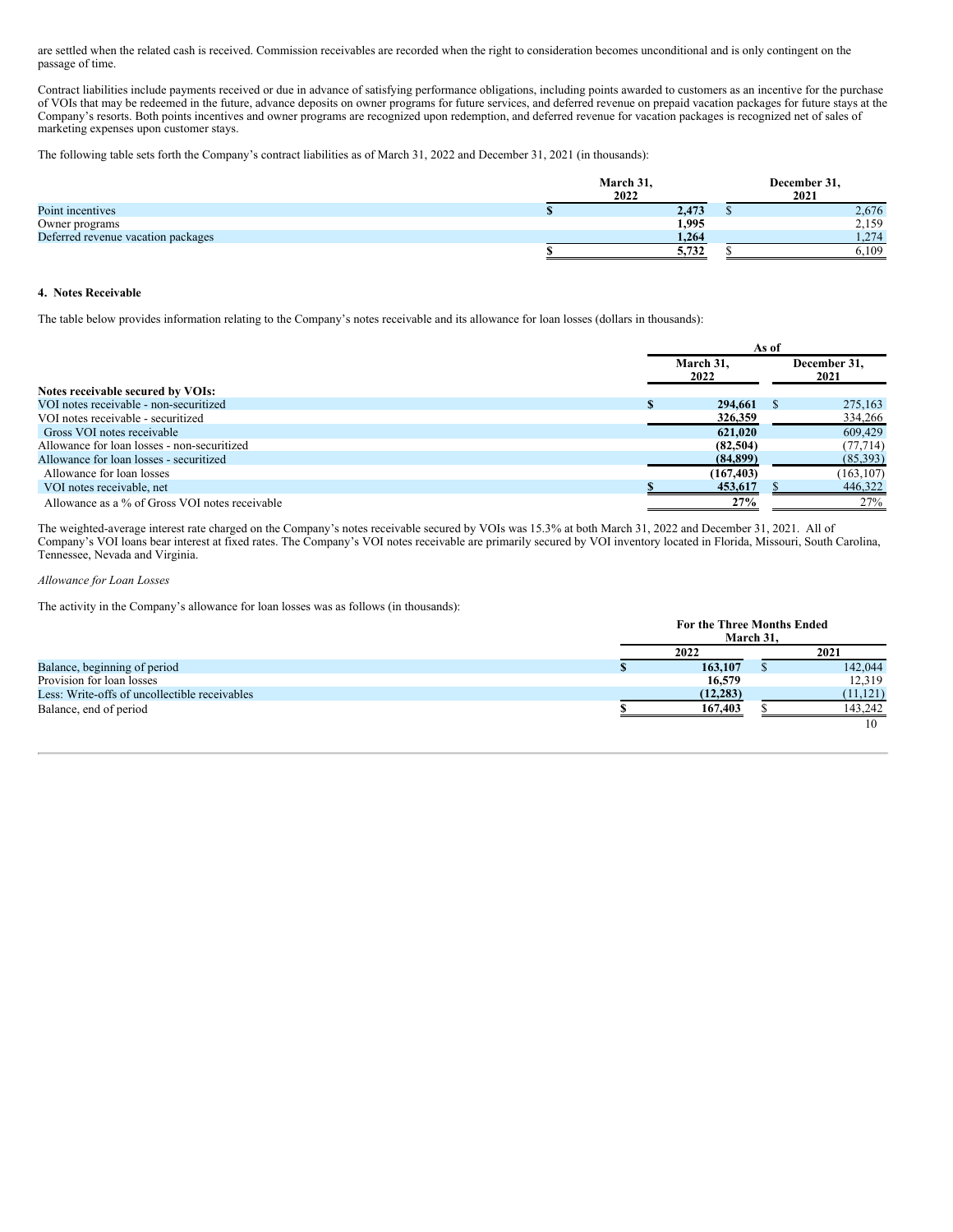The Company monitors the credit quality of its receivables on an ongoing basis. The Company holds large amounts of homogeneous VOI notes receivable and assess uncollectibility based on pools of receivables as it does not believe that there are significant concentrations of credit risk with any individual counterparty or groups of counterparties. In estimating loan losses, the Company does not use a single primary indicator of credit quality but instead evaluates its VOI notes receivable based upon a static pool analysis that incorporates the aging of the respective receivables, default trends and prepayment rates by origination year, as well as the FICO scores of the borrowers. The Company records the difference between its VOI notes receivable and the variable consideration included in the transaction price for the sale of the related VOI as an allowance for loan losses and records the VOI notes receivables net of the allowance.

The COVID-19 pandemic or adverse changes in economic conditions, including recent inflationary trends may have an adverse impact on the collectability of our VOI notes receivable and we continue to evaluate the impact on on our default or and delinquency rates. Our estimates may not prove to be correct and our allowance for loan losses may not prove to be adequate.

Additional information about the Company's VOI notes receivable by year of origination is as follows as of March 31, 2022 (in thousands):

|                     | Year of Origination |        |  |         |  |           |  |           |        |  |         |      |         |  |                |  |       |
|---------------------|---------------------|--------|--|---------|--|-----------|--|-----------|--------|--|---------|------|---------|--|----------------|--|-------|
|                     |                     | 2022   |  | 2021    |  | 2020      |  |           |        |  |         | 2019 | 2018    |  | 2017 and Prior |  | Total |
|                     |                     |        |  |         |  |           |  |           |        |  |         |      |         |  |                |  |       |
| $701+$              |                     | 39,722 |  | 117,094 |  | 44,535 \$ |  | 55,081 \$ | 36.536 |  | 60.572  |      | 353,540 |  |                |  |       |
| 601-700             |                     | 18,111 |  | 81,328  |  | 31,597    |  | 31,779    | 23,900 |  | 50,505  |      | 237,220 |  |                |  |       |
| $<$ 601 $(1)$       |                     | 1,453  |  | 4,056   |  | 2,912     |  | 3,464     | 2,274  |  | 5,095   |      | 19,254  |  |                |  |       |
| Other $^{(2)}$      |                     | 491    |  | 2.668   |  | 1,234     |  | 1,017     | 1,596  |  | 4.000   |      | 11,006  |  |                |  |       |
| Total by FICO score |                     | 59,777 |  | 205,146 |  | 80,278    |  | 91.341    | 64,306 |  | 120.172 |      | 621,020 |  |                |  |       |

(1) Includes VOI notes receivable attributable to borrowers without a FICO score (who are primarily foreign borrowers).<br>(2) Includes \$7.0 million related to VOI notes receivable that, as of March 31, 2022, had defaulted, b provisions of certain receivable-backed notes payable transactions. These VOI notes receivable have been reflected in the allowance for loan losses.

Additional information about the Company's VOI notes receivable by year of origination is as follows as of December 31, 2021 (in thousands):

|                                   | <b>Year of Origination</b> |    |             |  |             |  |           |  |           |  |                |  |              |  |
|-----------------------------------|----------------------------|----|-------------|--|-------------|--|-----------|--|-----------|--|----------------|--|--------------|--|
|                                   | 2021                       |    | 2020        |  | 2019        |  | 2018      |  | 2017      |  | 2016 and Prior |  | <b>Total</b> |  |
| $701+$                            | 129,960                    | -S | $49,102$ \$ |  | $60,037$ \$ |  | 39,760 \$ |  | 26,711 \$ |  | 40,872 \$      |  | 346,442      |  |
| 601-700                           | 82,664                     |    | 34,185      |  | 34,072      |  | 25,732    |  | 18,132    |  | 37,777         |  | 232,562      |  |
| $<$ 601 $^{(1)}$                  | 4,623                      |    | 3,149       |  | 3,690       |  | 2,473     |  | 1,551     |  | 4,175          |  | 19,661       |  |
| Other <sup><math>(2)</math></sup> | 2,279                      |    | 996         |  | 1.201       |  | 1,876     |  | 1,429     |  | 2,983          |  | 10,764       |  |
| Total by FICO score               | 219,526                    |    | 87,432      |  | 99,000 \$   |  | 69,841 \$ |  | 47,823 \$ |  | 85,807 \$      |  | 609,429      |  |

(1) Includes VOI notes receivable attributable to borrowers without a FICO score (who are primarily foreign borrowers).<br>(2) Includes \$7.0 million related to VOI notes receivable that as of December 31, 2021, had defaulted

(2) Includes \$7.0 million related to VOI notes receivable that, as of December 31, 2021, had defaulted, but the related VOI note receivable balance had not yet been charged off in accordance with the provisions of certain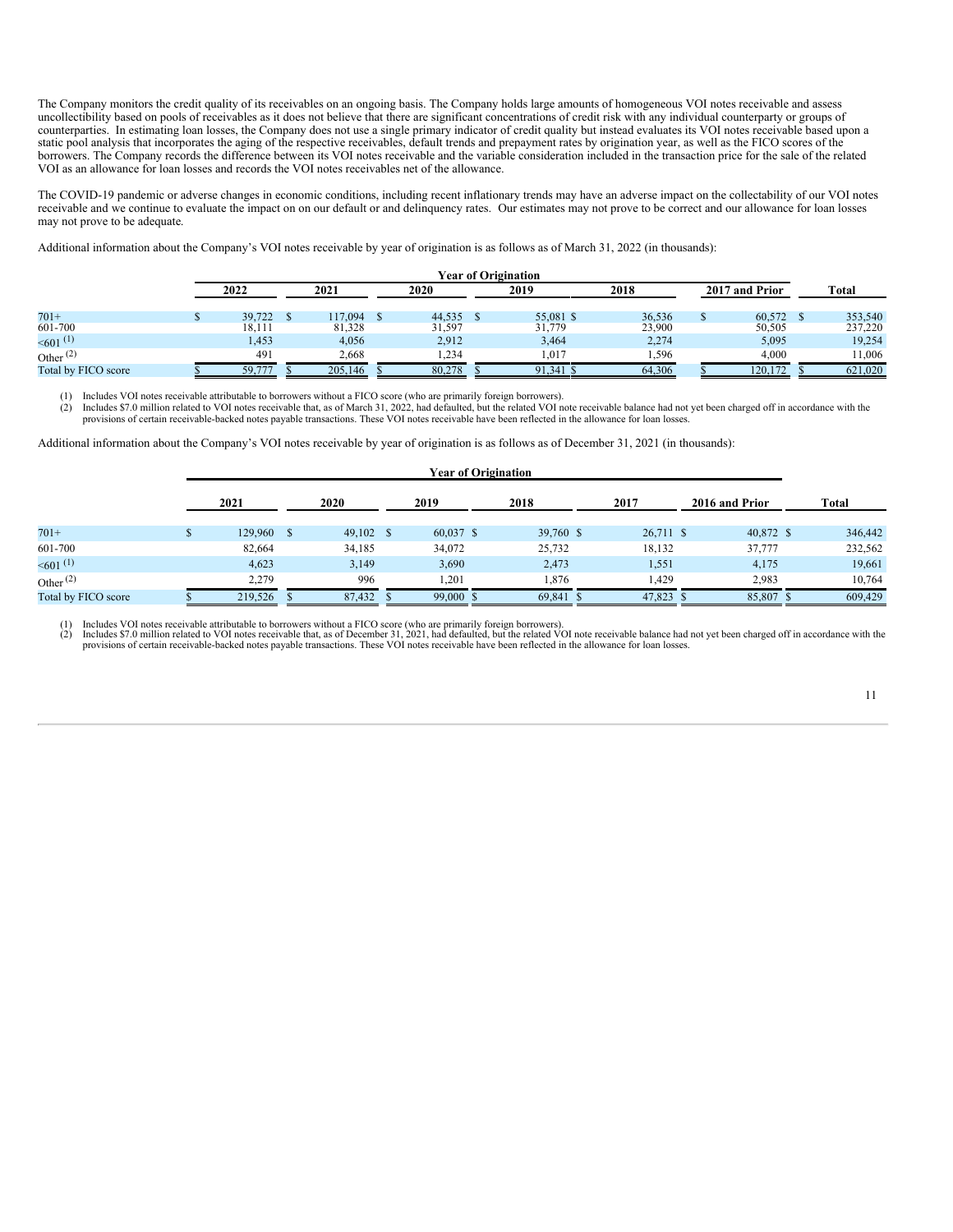The percentage of gross notes receivable outstanding by FICO score of the borrower at the time of origination were as follows:

|                   | As of             |                      |  |  |  |  |  |  |
|-------------------|-------------------|----------------------|--|--|--|--|--|--|
|                   | March 31,<br>2022 | December 31,<br>2021 |  |  |  |  |  |  |
| <b>FICO Score</b> |                   |                      |  |  |  |  |  |  |
| $700+$            | 58 %              | 58 %                 |  |  |  |  |  |  |
| 601-699           | 39                | 39                   |  |  |  |  |  |  |
| <600              |                   |                      |  |  |  |  |  |  |
| No Score $(1)$    |                   |                      |  |  |  |  |  |  |
| Total             | 100 %             | 100 %                |  |  |  |  |  |  |

(1) Includes VOI notes receivable attributable to borrowers without a FICO score (who are primarily foreign borrowers).

The Company's notes receivable are carried at amortized cost less an allowance for loan losses. Interest income is suspended, and previously accrued but unpaid interest income is reversed, on all delinquent notes receivable when principal or interest payments are more than 90 days contractually past due and not resumed until such loans are less than 90 days past due. As of March 31, 2022 and December 31, 2021, \$17.3 million and \$16.3 million, respectively, of our VOI notes receivable were more than 90 days past due, and accordingly, consistent with our policy, were not accruing interest income. After approximately 127 days, VOI notes receivable are generally written off against the allowance for loan loss. Accrued interest was \$4.4 million as of both March 31, 2022 and December 31, 2021, and is included within other assets in the Company's unaudited consolidated balance sheets herein.

The following table shows the delinquency status of the Company's VOI notes receivable as of March 31, 2022 and December 31, 2021 (in thousands):

|                    |           | As of |              |
|--------------------|-----------|-------|--------------|
|                    | March 31. |       | December 31, |
|                    | 2022      |       | 2021         |
| Current            | 592,907   |       | 581,719      |
| 31-60 days         | 6,429     |       | 6,290        |
| $61-90$ days       | 4,372     |       | 5,084        |
| Over 91 days $(1)$ | 17,312    |       | 16,336       |
| Total              | 621,020   |       | 609,429      |

(1) Includes \$7.0 million related to VOI notes receivable that, as of both March 31, 2022 and December 31, 2021 had defaulted, but the related VOI note receivable balance had not yet been charged off in accordance with the provisions of certain receivable-backed notes payable transactions. These VOI notes receivable have been reflected in the allowance for loan losses.

#### **5. Variable Interest Entities**

The Company sells VOI notes receivable through special purpose finance entities. These transactions are generally structured as non-recourse to Bluegreen and are designed to provide liquidity and to transfer the economic risks and benefits of the notes receivable to third parties. In a securitization, various classes of debt securities are issued by the special purpose finance entities that are generally collateralized by a single tranche of transferred assets, which consist of VOI notes receivable. Bluegreen services the securitized notes receivable for a fee pursuant to servicing agreements negotiated with third parties based on market conditions at the time of the securitization.

In these securitizations, the Company generally retains a portion of the securities and continues to service the securitized notes receivable. Under these arrangements, the cash payments received from obligors on the receivables sold are generally applied monthly to pay fees to service providers, make interest and principal payments to investors,  $12$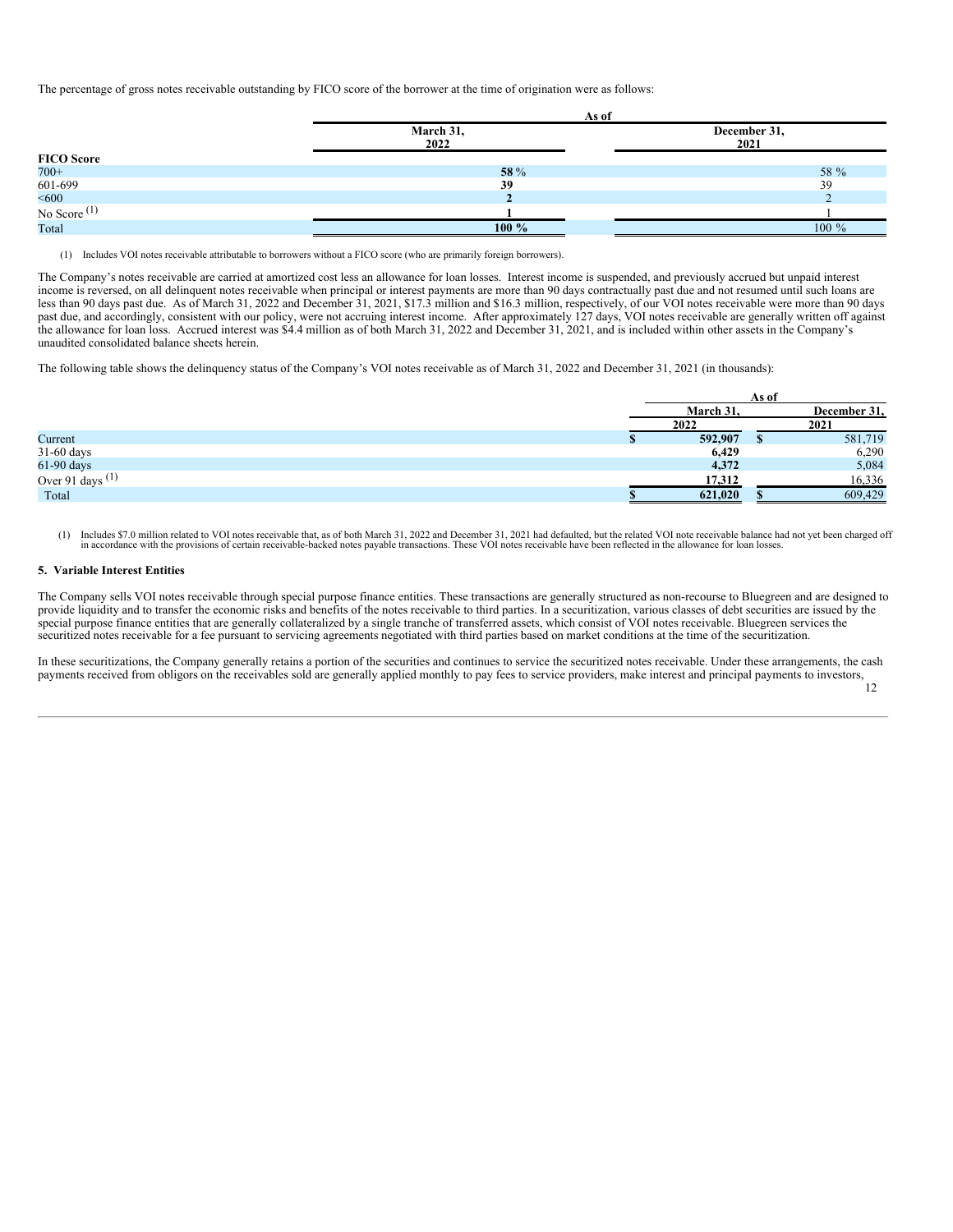and fund required reserves, if any, with the remaining balance of such cash retained by the Company; however, to the extent the portfolio of receivables fails to satisfy specified performance criteria (as may occur due to, among other things, an increase in default rates or credit loss severity) or other trigger events occur, the funds received from obligors are required to be distributed on an accelerated basis to investors. Depending on the circumstances and the transaction, the application of the accelerated payment formula may be permanent or temporary until the trigger event is cured. As of March 31, 2022 and December 31, 2021, Bluegreen was in compliance with all terms under its securitization transactions, and no trigger events had occurred.

In accordance with applicable accounting guidance for the consolidation of VIEs, the Company analyzes its variable interests, which may consist of loans, servicing rights, guarantees, and equity investments, to determine if an entity in which it has a variable interest is a VIE. The analysis includes a review of both quantitative and qualitative factors. The Company bases its quantitative analysis on the forecasted cash flows of the entity and it bases its qualitative analysis on the structure of the entity, including its decision-making ability and authority with respect to the entity, and relevant financial agreements. The Company also uses its qualitative analysis to determine if it must consolidate a VIE as the primary beneficiary. In accordance with applicable accounting guidance, the Company has determined these securitization entities to be VIEs of which it is the primary beneficiary and, therefore, the Company consolidates the entities into its financial statements.

Under the terms of certain of VOI notes receivable sales, the Company has the right to repurchase or substitute a limited amount of defaulted notes for new notes at the outstanding principal balance plus accrued interest. Voluntary repurchases and substitutions of defaulted notes for the three months ended March 31, 2022 and 2021 were \$2.0 million and \$3.8 million, respectively. The Company's maximum exposure to loss relating to its non-recourse securitization entities is the difference between the outstanding VOI notes receivable and the notes payable, plus cash reserves and any additional residual interest in future cash flows from collateral.

The assets and liabilities of the Company's consolidated VIEs are as follows (in thousands):

|                                                |                   | As of |                      |
|------------------------------------------------|-------------------|-------|----------------------|
|                                                | March 31,<br>2022 |       | December 31,<br>2021 |
| Restricted cash                                | 16,238            |       | 15,956               |
| Securitized notes receivable, net              | 241,460           |       | 248,873              |
| Receivable backed notes payable - non-recourse | 323,043           |       | 340.154              |

The restricted cash and the securitized notes receivable balances disclosed in the table above are restricted to satisfy obligations of the VIEs.

## **6. VOI Inventory**

The Company's VOI inventory consists of the following (in thousands):

|                                         | As of             |  |                      |  |
|-----------------------------------------|-------------------|--|----------------------|--|
|                                         | March 31,<br>2022 |  | December 31,<br>2021 |  |
| Completed VOI units                     | 251,555           |  | 255,223              |  |
| Construction-in-progress                | 11,335            |  | 10,313               |  |
| Real estate held for future development | 63,817            |  | 69,069               |  |
| Total                                   | 326,707           |  | 334,605              |  |

Construction-in-progress consists primarily of additional VOI units being developed at The Cliffs at Long Creek and The Bluegreen Wilderness Club at Big Cedar in Ridgedale, Missouri.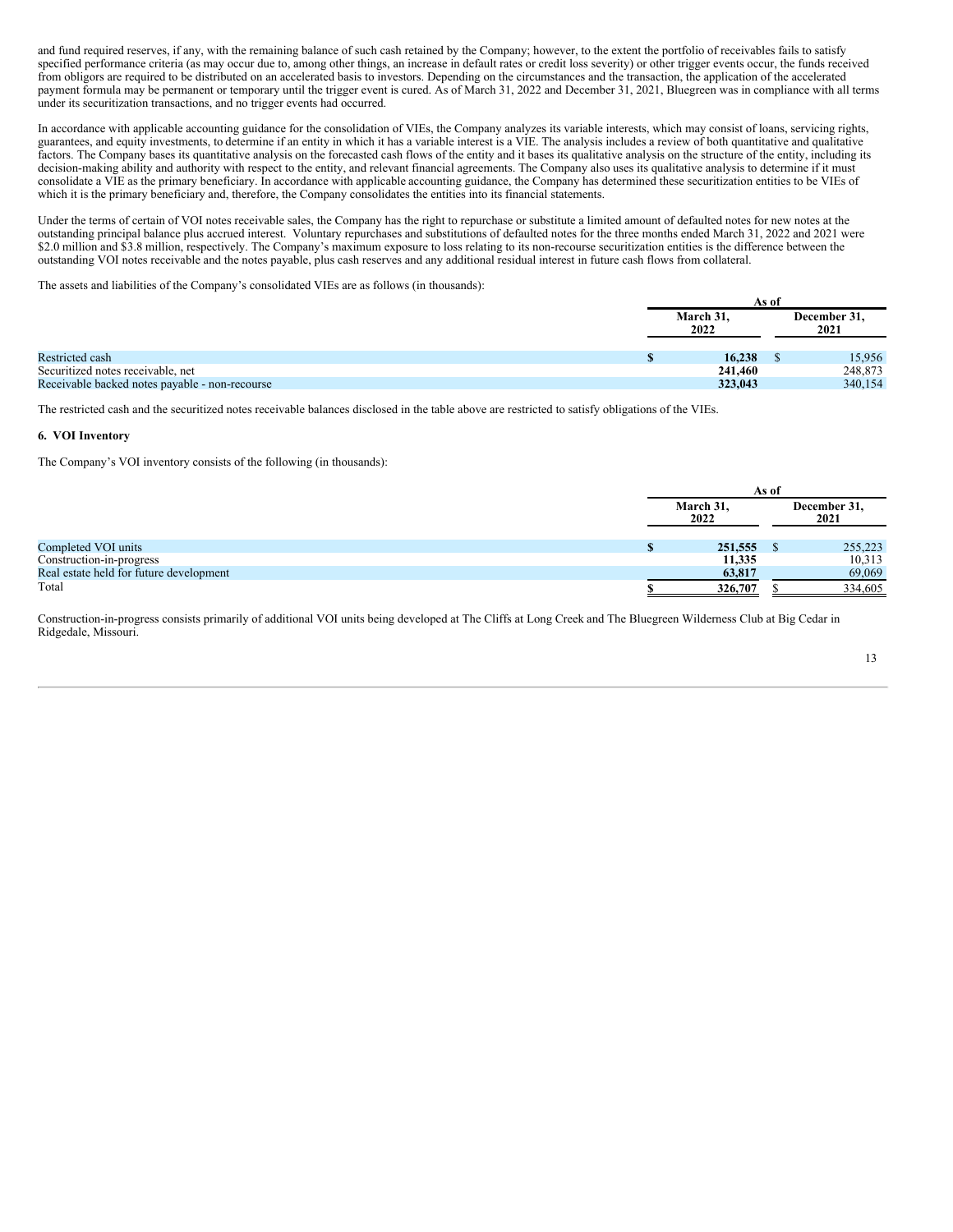## **7. Debt**

## *Lines-of-Credit and Notes Payable*

Financial data related to our lines of credit and notes payable (other than receivable-backed notes payable, which are discussed below) as of March 31, 2022 and December 31, 2021, were as follows (dollars in thousands):

|                                  | As of          |                         |   |                                                          |  |                   |                         |  |                                                          |  |  |
|----------------------------------|----------------|-------------------------|---|----------------------------------------------------------|--|-------------------|-------------------------|--|----------------------------------------------------------|--|--|
|                                  |                | March 31, 2022          |   |                                                          |  | December 31, 2021 |                         |  |                                                          |  |  |
|                                  | <b>Balance</b> | <b>Interest</b><br>Rate |   | Carrying<br><b>Amount of</b><br>Pledged<br><b>Assets</b> |  | <b>Balance</b>    | <b>Interest</b><br>Rate |  | Carrying<br><b>Amount of</b><br>Pledged<br><b>Assets</b> |  |  |
| Fifth Third Syndicated LOC       | 40,000         | $2.11\%$                | S | 57,383 \$                                                |  | 10.000            | 2.25%                   |  | 21,243                                                   |  |  |
| Fifth Third Syndicated Term Loan | 100.000        | 1.99%                   |   | 143,457                                                  |  | 88,125            | 2.25%                   |  | 187,207                                                  |  |  |
| Unamortized debt issuance costs  | (2,213)        | _                       |   |                                                          |  | (1,000)           |                         |  |                                                          |  |  |
| Total                            | 137,787        |                         |   | 200,840                                                  |  | 97,125            |                         |  | 208,450                                                  |  |  |

Fifth Third Syndicated Line-of-Credit and Fifth Third Syndicated Term Loan. Bluegreen has a corporate credit facility which at December 31, 2021 included a \$100.0 million term loan (the "Fifth Third Syndicated Loan") with quarterly amortization requirements and a \$125.0 million revolving line of credit (the "Fifth Third Syndicated Line-of-Credit"). In February 2022, Bluegreen amended and increased the facility to \$300.0 million. The amended facility includes a \$100.0 million term loan with quarterly amortization requirements and a \$200.0 million revolving line of credit. Accordingly, the amendment and restatement increased the revolving line of credit by \$75.0 million. Borrowings generally bear interest at a rate of term SOFR plus 1.75-2.50% and a 0.05%-0.10% credit spread adjustment, depending on Bluegreen's leverage ratio (as compared to LIBOR plus 2.00%-2.50% with a 0.25% LIBOR floor under the terms of the facility prior to the amendment and restatement). The amendment also extended the maturity date from October 2024 to February 2027. Fifth Third Bank acts as administrative agent, lead arranger, and participating lender. In addition, certain other banks participate as lenders. Borrowings are collateralized by certain VOI inventory, sales center buildings, management fees, short-term receivables and cash flows from residual interests relating to certain term securitizations.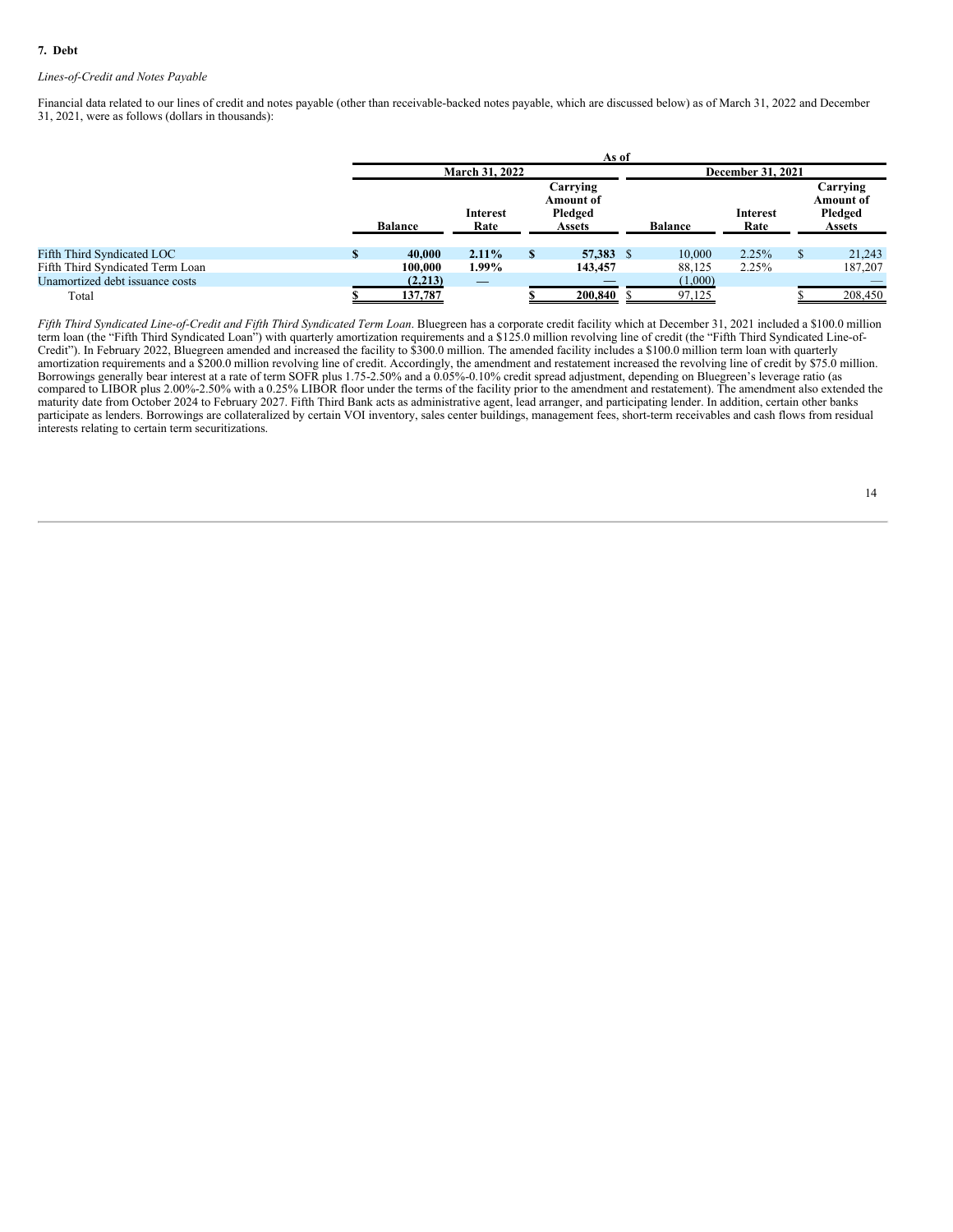#### *Receivable-Backed Notes Payable*

Financial data related to our receivable-backed notes payable facilities as of March 31, 2022 and December 31, 2021 were as follows (dollars in thousands):

|                                                    |              |                        |                         |               | As of                                                                              |                        |                         |               |                                                                                    |
|----------------------------------------------------|--------------|------------------------|-------------------------|---------------|------------------------------------------------------------------------------------|------------------------|-------------------------|---------------|------------------------------------------------------------------------------------|
|                                                    |              |                        | March 31, 2022          |               |                                                                                    |                        | December 31, 2021       |               |                                                                                    |
|                                                    |              | Debt<br><b>Balance</b> | <b>Interest</b><br>Rate |               | Principal<br><b>Balance of</b><br>Pledged/<br><b>Secured</b><br><b>Receivables</b> | Debt<br><b>Balance</b> | <b>Interest</b><br>Rate |               | Principal<br><b>Balance of</b><br>Pledged/<br><b>Secured</b><br><b>Receivables</b> |
| Receivable-backed notes<br>payable - recourse:     |              |                        |                         |               |                                                                                    |                        |                         |               |                                                                                    |
| Liberty Bank Facility                              | $\mathbf{s}$ | 5,000                  | 3.00%                   | <sup>\$</sup> | $7,582$ \$                                                                         | 5,000                  | 3.00%                   | <sup>\$</sup> | 7,198                                                                              |
| <b>NBA Receivables Facility</b>                    |              | 10,000                 | 3.00%                   |               | 16,336                                                                             | 10,000                 | $3.00\%$                |               | 15,396                                                                             |
| Pacific Western Facility                           |              | 7,500                  | 3.21%                   |               | 11,886                                                                             | 7,500                  | 3.00%                   |               | 11,265                                                                             |
| Total                                              |              | 22,500                 |                         |               | 35,804                                                                             | 22,500                 |                         |               | 33,859                                                                             |
| Receivable-backed notes<br>payable - non-recourse: |              |                        |                         |               |                                                                                    |                        |                         |               |                                                                                    |
| Liberty Bank Facility <sup>(1)</sup>               | $\mathbf{s}$ | 15,233                 | $3.00\%$                | $\mathbf{s}$  | 23,098 \$                                                                          | 17,965                 | 3.00%                   | $\mathbb{S}$  | 25,864                                                                             |
| NBA Receivables Facility <sup>(2)</sup>            |              | 14,891                 | 3.00%                   |               | 24,327                                                                             | 18,910                 | 3.00%                   |               | 29,114                                                                             |
| Pacific Western Facility <sup>(3)</sup>            |              | 13,967                 | 3.21%                   |               | 22,135                                                                             | 16.906                 |                         |               | 25,394                                                                             |
| KeyBank/DZ Purchase Facility                       |              | 55,067                 | 2.53%                   |               | 68,665                                                                             | 42,994                 |                         |               | 53,623                                                                             |
| Quorum Purchase Facility                           |              | 17,866                 | $4.95 - 5.10\%$         |               | 20,765                                                                             | 19,425                 | 4.95-5.10%              |               | 22,690                                                                             |
| 2013 Term Securitization                           |              | 4,903                  | 3.20%                   |               | 5,820                                                                              | 6,023                  | 3.20%                   |               | 6,965                                                                              |
| 2015 Term Securitization                           |              | 12,588                 | $3.02\%$                |               | 13,370                                                                             | 14,163                 | 3.02%                   |               | 15,009                                                                             |
| 2016 Term Securitization                           |              | 22,331                 | 3.35%                   |               | 24,528                                                                             | 24,727                 | 3.35%                   |               | 27,166                                                                             |
| 2017 Term Securitization                           |              | 34,429                 | 3.12%                   |               | 38,814                                                                             | 37,430                 | 3.12%                   |               | 42,452                                                                             |
| 2018 Term Securitization                           |              | 50,386                 | 4.02%                   |               | 56,926                                                                             | 53,919                 | 4.02%                   |               | 61,269                                                                             |
| 2020 Term Securitization                           |              | 85,274                 | 2.60%                   |               | 97,404                                                                             | 91,922                 | 2.60%                   |               | 105,023                                                                            |
| Unamortized debt issuance costs                    |              | (3,892)                |                         |               |                                                                                    | (4,230)                | ---                     |               |                                                                                    |
| Total                                              |              | 323,043                |                         |               | 395,852                                                                            | 340,154                |                         |               | 414,569                                                                            |
| Total receivable-backed debt                       |              | 345,543                |                         |               | 431,656                                                                            | 362,654                |                         |               | 448,428                                                                            |

(1) Recourse on the Liberty Bank Facility is generally limited to \$5.0 million, subject to certain exceptions. See the 2021 Company's Annual Report on form 10-K for additional information.<br>(2) Recourse on the NBA Receivabl

There were no new debt issuances or significant changes related to the above listed facilities during the three months ended March 31, 2022. See Note 10 to the Company's Consolidated Financial Statements included in its 2021 Annual Report on Form 10-K for additional information regarding the receivable-backed notes payable facilities listed above.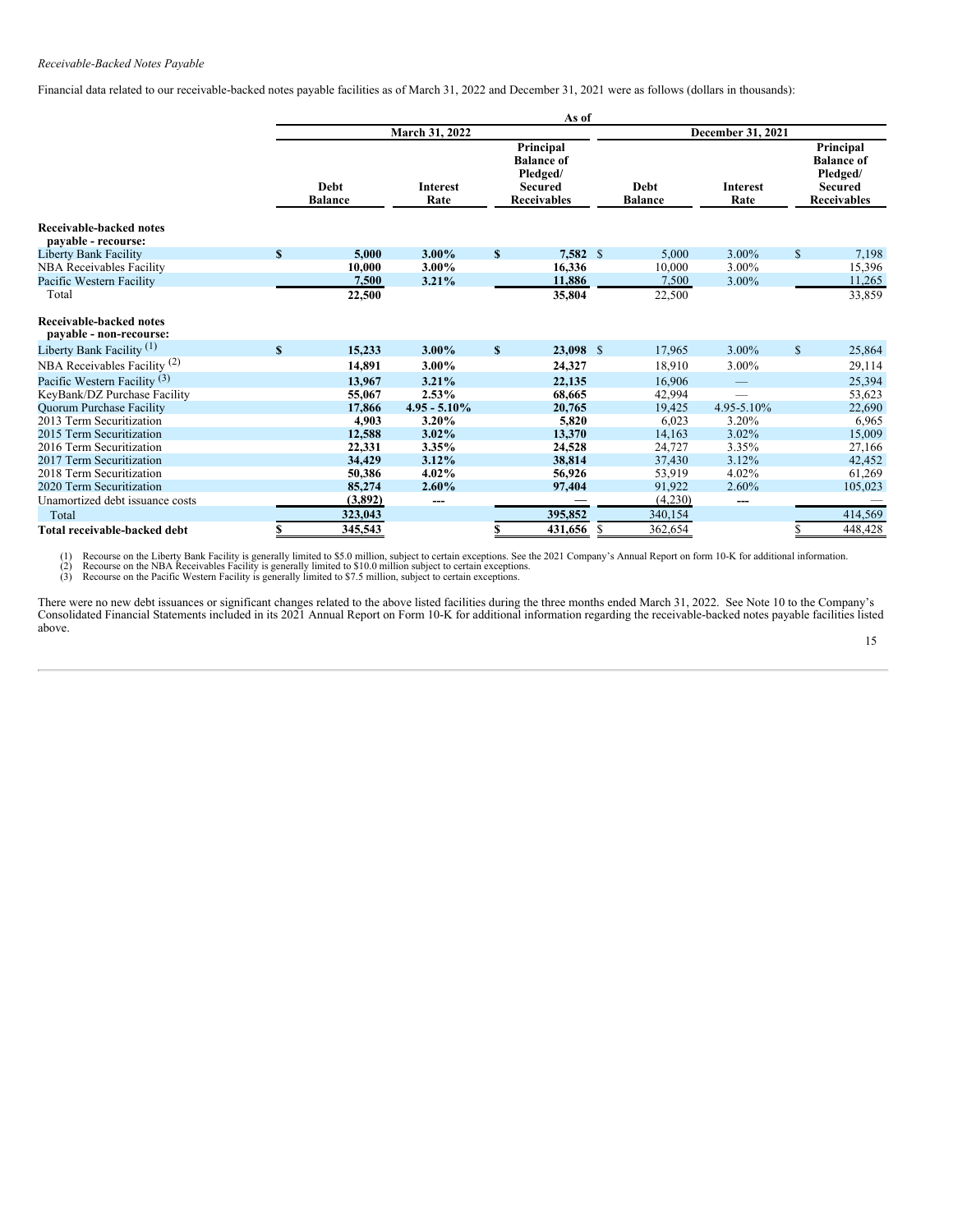#### *Junior Subordinated Debentures*

Financial data relating to the Company's junior subordinated debentures as of March 31, 2022 and December 31, 2021 was as follows (dollars in thousands):

|                                             |  | <b>March 31, 2022</b>      |                                                        | <b>December 31, 2021</b> |                                                        |                         |  |  |  |
|---------------------------------------------|--|----------------------------|--------------------------------------------------------|--------------------------|--------------------------------------------------------|-------------------------|--|--|--|
|                                             |  | Carrying<br><b>Amounts</b> | <b>Effective</b><br>Interest<br>$Rate3$ <sup>(1)</sup> | Carrying<br>Amounts      | <b>Effective</b><br>Interest<br>$Rate3$ <sup>(1)</sup> | Maturity<br>Years $(2)$ |  |  |  |
| Woodbridge - Levitt Capital Trusts I - IV   |  | 66,302                     | $4.10 - 4.85\%$                                        | 66.302                   | $3.93 - 4.07\%$                                        | $2035 - 2036$           |  |  |  |
| Bluegreen Statutory Trusts I - VI           |  | 104.595                    | $5.10 - 5.90\%$                                        | 104.595                  | $4.93 - 5.12\%$                                        | 2035 - 2037             |  |  |  |
| Unamortized debt issuance costs             |  | (968)                      |                                                        | (985)                    |                                                        |                         |  |  |  |
| Unamortized purchase discount               |  | (34, 732)                  |                                                        | (34, 972)                |                                                        |                         |  |  |  |
| <b>Total junior subordinated debentures</b> |  | 135,197                    |                                                        | 134,940                  |                                                        |                         |  |  |  |

(1) The Company's junior subordinated debentures bear interest at three-month LIBOR (subject to quarterly adjustment) plus a spread ranging from 4.10% to 5.90%.<br>(2) As of March 31, 2022 and December 31, 2021, all of the ju

## *Availability*

As of March 31, 2022, the Company was in compliance with all financial debt covenants under its debt instruments. As of March 31, 2022, the Company had availability of approximately \$310.2 million under our receivable-backed purchase and credit facilities, inventory lines of credit and corporate credit facility, subject to eligible collateral and the terms of the facilities, as applicable.

## *Note Payable to BBX Capital*

On September 30, 2020, the Company spun-off its subsidiary, BBX Capital, Inc. ("BBX Capital"). As a result of the spin-off, BBX Capital became a separate publicly traded company. In connection with the spin-off, the Company issued a \$75.0 million note payable to BBX Capital that accrues interest at a rate of 6% per annum and requires payments of interest on a quarterly basis. See Note 13 Related Party Transactions for further information.

## **8. Fair Value of Financial Instruments**

*ASC 820 Fair Value Measurement* (Topic 820) defines fair value as the price that would be received to sell an asset or paid to transfer a liability in an orderly transaction between market participants at the measurement date (exit price). The inputs used to measure fair value are classified into the following hierarchy:

- Level 1: Unadjusted quoted prices in active markets for identical assets or liabilities
- Level 2: Unadjusted quoted prices in active markets for similar assets or liabilities, or unadjusted quoted prices for identical or similar assets or liabilities in markets that are not active, or inputs other than quoted prices that are observable for the asset or liability
- Level 3: Unobservable inputs for the asset or liability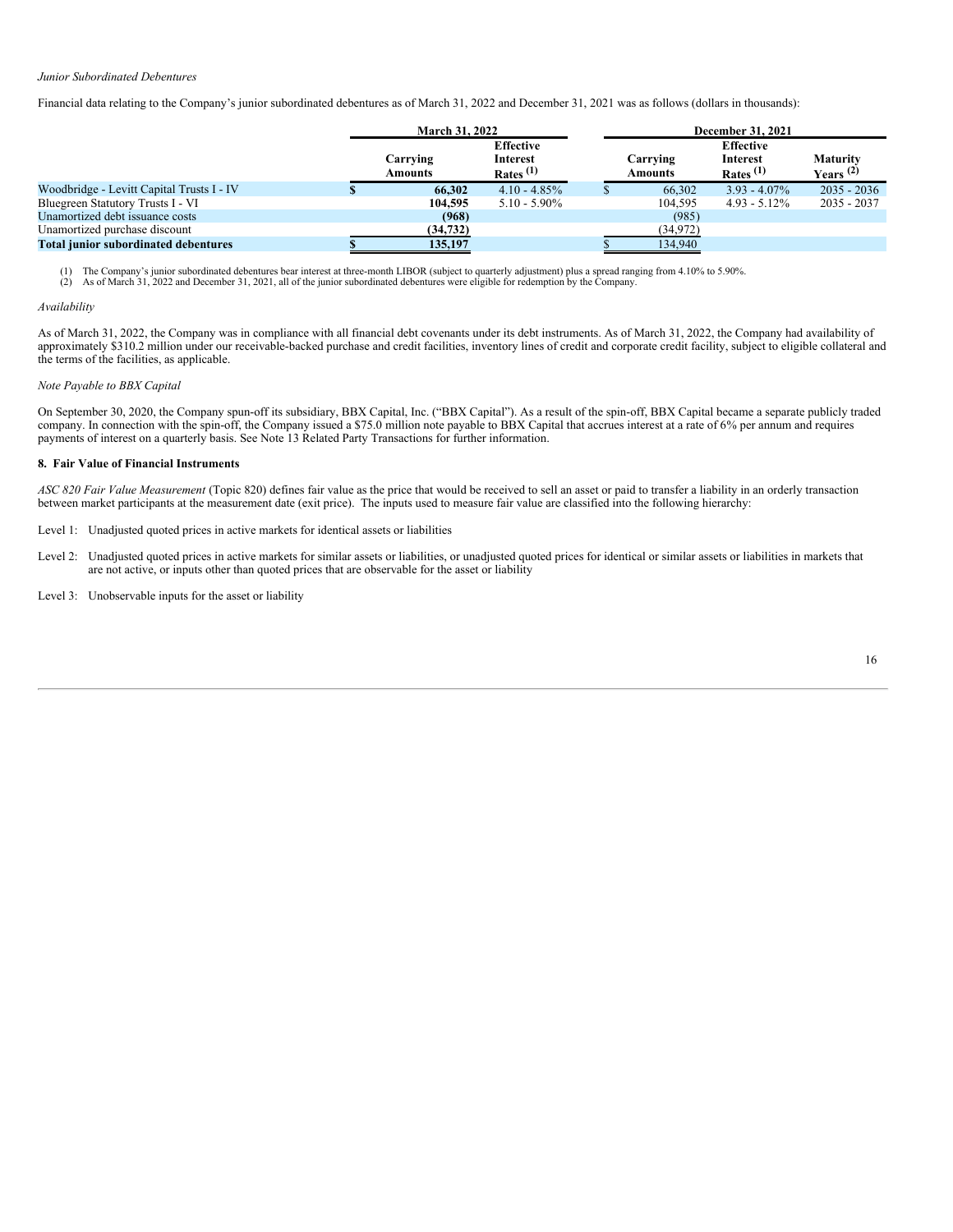The carrying amounts of financial instruments included in the unaudited consolidated financial statements and their estimated fair values were as follows (in thousands):

|                                     | As of March 31, 2022 |  |                                       | As of December 31, 2021 |                    |  |                                       |
|-------------------------------------|----------------------|--|---------------------------------------|-------------------------|--------------------|--|---------------------------------------|
|                                     | Carrying<br>Amount   |  | <b>Estimated</b><br><b>Fair Value</b> |                         | Carrying<br>Amount |  | <b>Estimated</b><br><b>Fair Value</b> |
| Cash and cash equivalents           | 179,274              |  | 179,274                               |                         | 140.225            |  | 140,225                               |
| Restricted cash                     | 46,430               |  | 46,430                                |                         | 42,854             |  | 42,854                                |
| Notes receivable, net               | 453.617              |  | 596,362                               |                         | 446,322            |  | 607,881                               |
| Note payable to BBX Capital, Inc.   | 50,000               |  | 49,230                                |                         | 50,000             |  | 50,340                                |
| Lines-of-credit, notes payable, and |                      |  |                                       |                         |                    |  |                                       |
| receivable-backed notes payable     | 483.330              |  | 475.300                               |                         | 459,779            |  | 463,300                               |
| Junior subordinated debentures      | 135,197              |  | 113,500                               |                         | 134,940            |  | 133,500                               |

*Cash and cash equivalents.* The amounts reported in the unaudited consolidated balance sheets for cash and cash equivalents approximate fair value due to their short maturity of 90 days or less.

*Restricted cash.* The amounts reported in the unaudited consolidated balance sheets for restricted cash approximate fair value.

*Notes receivable, net.* The fair value of the Company's notes receivable is estimated using Level 3 inputs and is based on estimated future cash flows considering contractual payments and estimates of prepayments and defaults, discounted at a market rate.

*Note Payable to BBX Capital.* The fair value of the note payable to BBX Capital was determined using Level 3 inputs by discounting the net cash outflows estimated to be used to repay the debt.

*Lines-of-credit, notes payable, and receivable-backed notes payable.* The amounts reported in the Company's unaudited consolidated balance sheets for lines of credit, notes payable, and receivable-backed notes payable, approximate fair value for indebtedness that provides for variable interest rates. The fair value of the Company's fixed-rate, receivable-backed notes payable was determined using Level 3 inputs by discounting the net cash outflows estimated to be used to repay the debt. These obligations are to be satisfied using the proceeds from the consumer loans that secure the obligations.

*Junior subordinated debentures.* The fair value of the Company's junior subordinated debentures is estimated using Level 3 inputs based on the contractual cash flows discounted at a market rate or based on market price quotes from the over-the-counter bond market.

#### **9. Commitments and Contingencies**

## *Litigation Matters*

In the ordinary course of business, the Company and its subsidiaries are parties to lawsuits as plaintiff or defendant involving its operations and activities, including the purchase, sale, marketing, or financing of VOIs.

Reserves are accrued for matters in which management believes it is probable that a loss will be incurred and the amount of such loss can be reasonably estimated. Management does not believe that the aggregate liability relating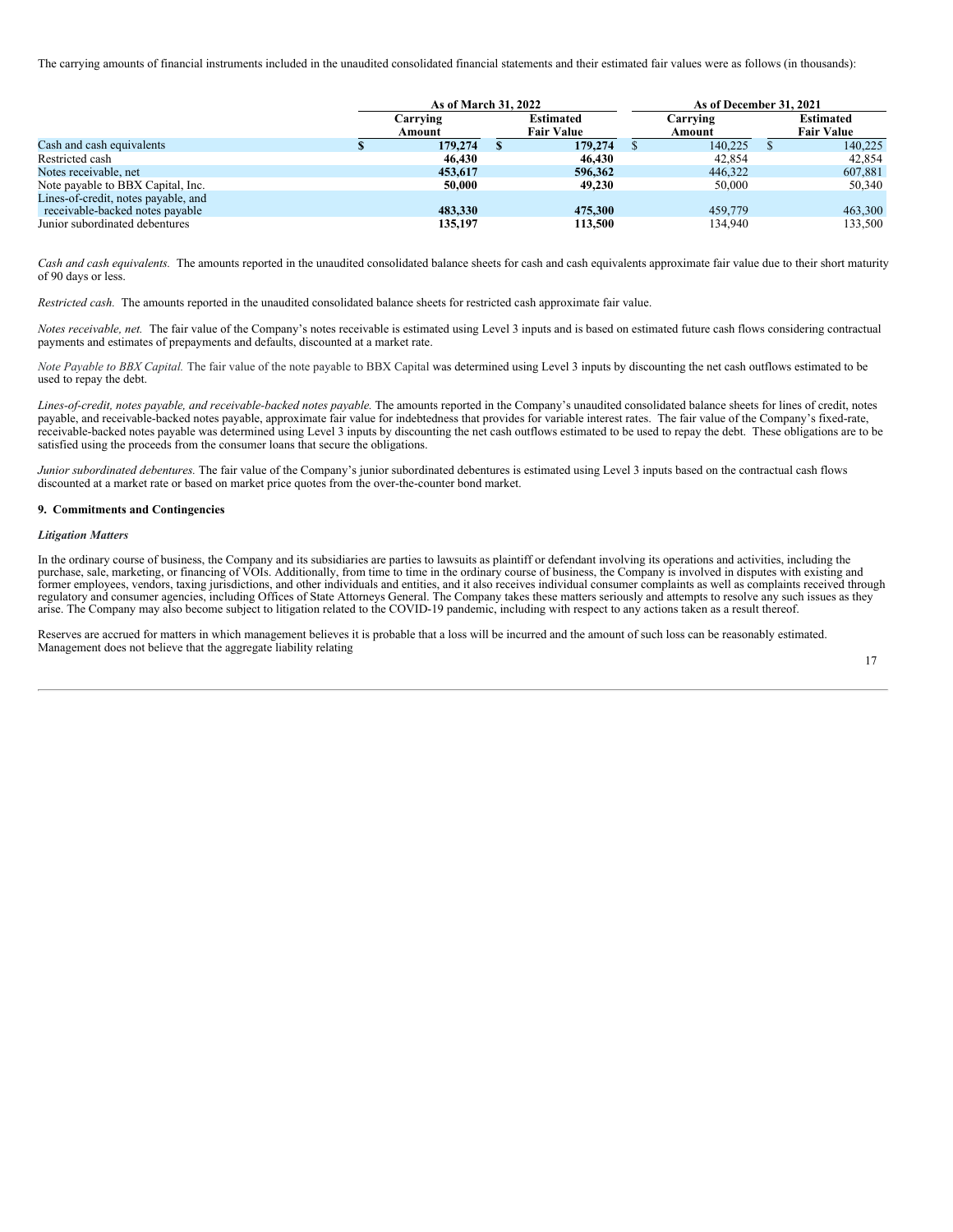to known contingencies in excess of the aggregate amounts accrued will have a material impact on the Company's results of operations or financial condition. However, litigation is inherently uncertain and the actual costs of resolving legal claims, including awards of damages, may be substantially higher than the amounts accrued for these claims and may have a material adverse impact on the Company's results of operations or financial condition.

Management is not at this time able to estimate a range of reasonably possible losses with respect to matters in which it is reasonably possible that a loss will occur. In certain matters, management is unable to estimate the loss or reasonable range of loss until additional developments provide information sufficient to support an assessment of the loss or range of loss. Frequently in these matters, the claims are broad and the plaintiffs have not quantified or factually supported their claim.

#### *Litigation*

The following is a description of material legal proceedings pending against the Company or its subsidiaries:

On June 28, 2018, Melissa S. Landon, Edward P. Landon, Shane Auxier and Mu Hpare, individually and on behalf of all others similarly situated, filed a purported class action lawsuit against Bluegreen and BVU asserting claims for alleged violations of the Wisconsin Timeshare Act, Wisconsin law prohibiting illegal referral selling, and Wisconsin law prohibiting illegal attorney's fee provisions. Plaintiffs seek certification of a class consisting of all persons who, in Wisconsin, purchased from Bluegreen one or more VOIs within six years prior to the filing of this lawsuit. Plaintiffs seek statutory damages, attorneys' fees and injunctive relief. Bluegreen moved to dismiss the case, and on November 27, 2019, the Court issued a ruling granting the motion in part. Plaintiffs moved for class certification, and on November 5, 2021, the Court entered an order denying Plaintiff's Motion. Bluegreen believes the remainder of the lawsuit, which is proceeding on behalf of the named Plaintiffs only, is without merit and intends to vigorously defend the action.

On January 7, 2019, Shehan Wijesinha filed a purported class action lawsuit alleging violations of the Telephone Consumer Protection Act (the "TCPA"). It is alleged that BVU called plaintiff's cell phone for telemarketing purposes using an automated dialing system, and that plaintiff did not give BVU his express written consent to do so. Plaintiff seeks certification of a class comprised of other persons in the United States who received similar calls from or on behalf of BVU without the person's consent. Plaintiff seeks monetary damages, attorneys' fees and injunctive relief. Bluegreen believes the lawsuit is without merit and intends to vigorously defend the action. On July 15, 2019, the court entered an order staying this case pending a ruling from the Federal Communications Commission clarifying the definition of an automatic telephone dialing system under the TCPA and the decision of the Eleventh Circuit in a separate action brought against a VOI company by a plaintiff alleging violations of the TCPA. On January 7, 2020, the Eleventh Circuit issued a ruling consistent with BVU's position, and on June 26, 2020, the FCC also issued a favorable ruling. The case was stayed pending the United States Supreme Court's decision in *Facebook, Inc. v. Duguid.* On April 1, 2021, the Supreme Court issued a decision a on the Facebook case which was favorable to Bluegreen's position that an automatic telephone dialing system was not used in this case. Bluegreen believes the ruling disposes of the plaintiff's claim and has filed a Notice of Supplemental Authority advising the court of the ruling.

On July 18, 2019, Eddie Boyd, and Connie Boyd, Shaundre and Kimberly Laskey, and others similarly situated filed an action alleging that BVU and co-defendants violated the Missouri Merchandise Practices Act for allegedly making false statements and misrepresentations with respect to the sale of VOIs. Plaintiffs further have filed a purported class action allegation that BVU's charging of an administrative processing fee constitutes the unauthorized practice of law, and have also asserted that Bluegreen and its outside counsel engaged in abuse of process by filing a lawsuit against plaintiffs' counsel (The Montgomery Law Firm). Plaintiffs seek monetary damages, attorneys' fees and injunctive relief. On August 31, 2020, the court certified a class regarding the unauthorized practice of law claim and dismissed the claims regarding abuse of process. On January 11, 2021, the Court issued an order that the class members are not entitled to rescission of their contracts because they failed to plead fraud in the inducement. Discovery is ongoing. Bluegreen believes the lawsuit is without merit and is vigorously defending the action.

On July 14, 2020, Kenneth Johansen, individually and on behalf of all others similarly situated, filed a purported class action against BVU for alleged violations of the TCPA. Specifically, the named plaintiff alleges that he received numerous telemarketing calls from BVU while he was on the National Do Not Call Registry. Bluegreen filed a motion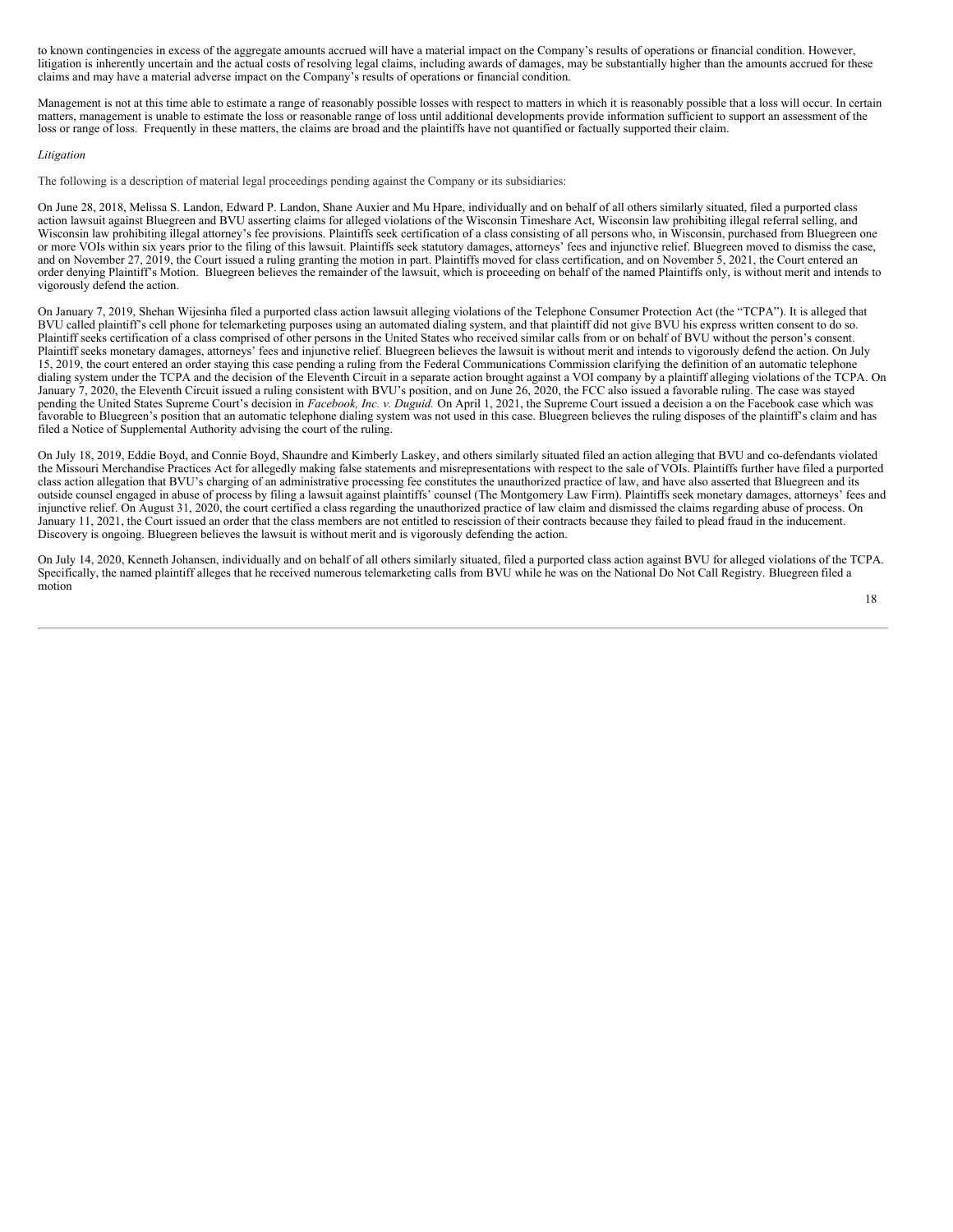to dismiss, and plaintiff in response filed an amended complaint on September 18, 2020. On February 18, 2021, plaintiff filed a motion for class certification seeking to certify a class of thousands of individual proposed class members. On April 15, 2021 a court ordered mediation was conducted at which time the parties were not able to resolve the lawsuit. On September 30, 2021 the court entered an order denying plaintiff's motion for class certification. The plaintiffs have appealed the order. Bluegreen is vigorously defending the action.

On March 15, 2018, BVU entered into an Agreement for Purchase and Sale of Assets with T. Park Central, LLC, O. Park Central, LLC, and New York Urban Ownership Management, LLC, (collectively "New York Urban") ("Purchase and Sale Agreement"), which provided for the purchase of The Manhattan Club inventory over a number of years and the management contract for The Manhattan Club Association, Inc. On October 7, 2019, New York Urban initiated arbitration proceedings against BVU alleging that The Manhattan Club Association, Inc. (of which BVU was a member) was obligated to pay an increased management fee to a New York Urban affiliate and that this higher amount would be the benchmark for BVU's purchase of the management contract under the parties' Purchase and Sale Agreement. New York Urban also sought damages in the arbitration proceedings in excess of \$10 million for promissory estoppel and tortious interference. On November 19, 2019, the parties participated in mediation but did not resolve the matter. On November 20, 2019, New York Urban sent a letter to BVU advising that it was: (1) withdrawing its arbitration demand; (2) notifying the Board that it was not seeking to execute the proposed amendment to the Management Agreement that was originally sent to Bluegreen on April 24, 2019; and (3) was not going to pay itself a management fee for the 2020 operating year in an amount exceeding the 2019 operating year (i.e., \$6.5 million). On November 21, 2019, BVU sent New York Urban a Notice of Termination of the Purchase and Sale Agreement. On November 25, 2019, New York Urban sent its own Notice of Termination and a separate letter containing an offer to compromise if BVU resigned its position on the Board and permitted New York Urban to enforce its rights to the collateral. On November 29, 2019, BVU accepted the offer and on December 18, 2019, BVU provided New York Urban with resignations of its members on the Board of Directors.

On August 30, 2020, over 100 VOI owners at The Manhattan Club ("TMC") sued BVU and certain unaffiliated entities (the "Non-Bluegreen Defendants"). The complaint included claims arising out of alleged misrepresentations made during the sale of VOIs at TMC and certain post-sale operational practices, including allegedly charging owners excessive annual maintenance fees and implementing reservation policies that restrict the ability of VOI owners to use their points to access the resort while allowing the general public to make reservations. The plaintiffs assert in the complaint that Bluegreen acquired operational control of TMC from the Non-Bluegreen Defendants in 2018 and assumed joint liability for any prior wrongdoing by them. Bluegreen believes this assertion to be erroneous and that the claims against BVU are without merit. On September 27, 2021, the court granted Bluegreen's motion to dismiss without prejudice and the Court declined to exercise supplemental jurisdiction over the remaining state law claims. Plaintiffs have amended their complaint. BVU filed a motion to dismiss the amended complaint on December 29, 2021 and continues to vigorously defend the action.

On April 2, 2021, New York Urban initiated new arbitration proceedings against BVU, alleging it is owed over \$70 million for periodic inventory closings that have not occurred since the Purchase and Sale Agreement was terminated or that will not occur because of the termination. New York Urban also seeks over \$50 million because, due to the Purchase and Sale Agreement's termination, the closing on the management contract will not occur. BVU believes this new claim is without merit and is pursuing declaratory relief and claims based on breach of the parties settlement agreement. Both New York Urban's claims and BVU's claims for declaratory relief and breach of the settlement agreement are being heard by an arbitration panel, and BVU is vigorously defending against New York Urban's claims. Discovery is ongoing.

On September 14, 2021, Tamarah and Emmanuel Louis, individually and on behalf of all others similarly situated, filed a purported class action lawsuit against BVU alleging it violated the Military Lending Act ("MLA"). The complaint alleges that BVU did not make any inquiry before offering financing to the plaintiffs as to whether they were members of the United States Military and allege other claims related to certain disclosures mandated by the MLA. BVU filed a motion to dismiss the complaint, and plaintiffs then filed an amended complaint on December 3, 2021. BVU believes that plaintiffs' claims are without merit, has filed a motion to dismiss the amended complaint, and is vigorously defending the action.

Commencing in 2015, it came to Bluegreen's attention that its collection efforts with respect to its VOI notes receivable were being impacted by a then emerging, industrywide trend involving the receipt of "cease and desist"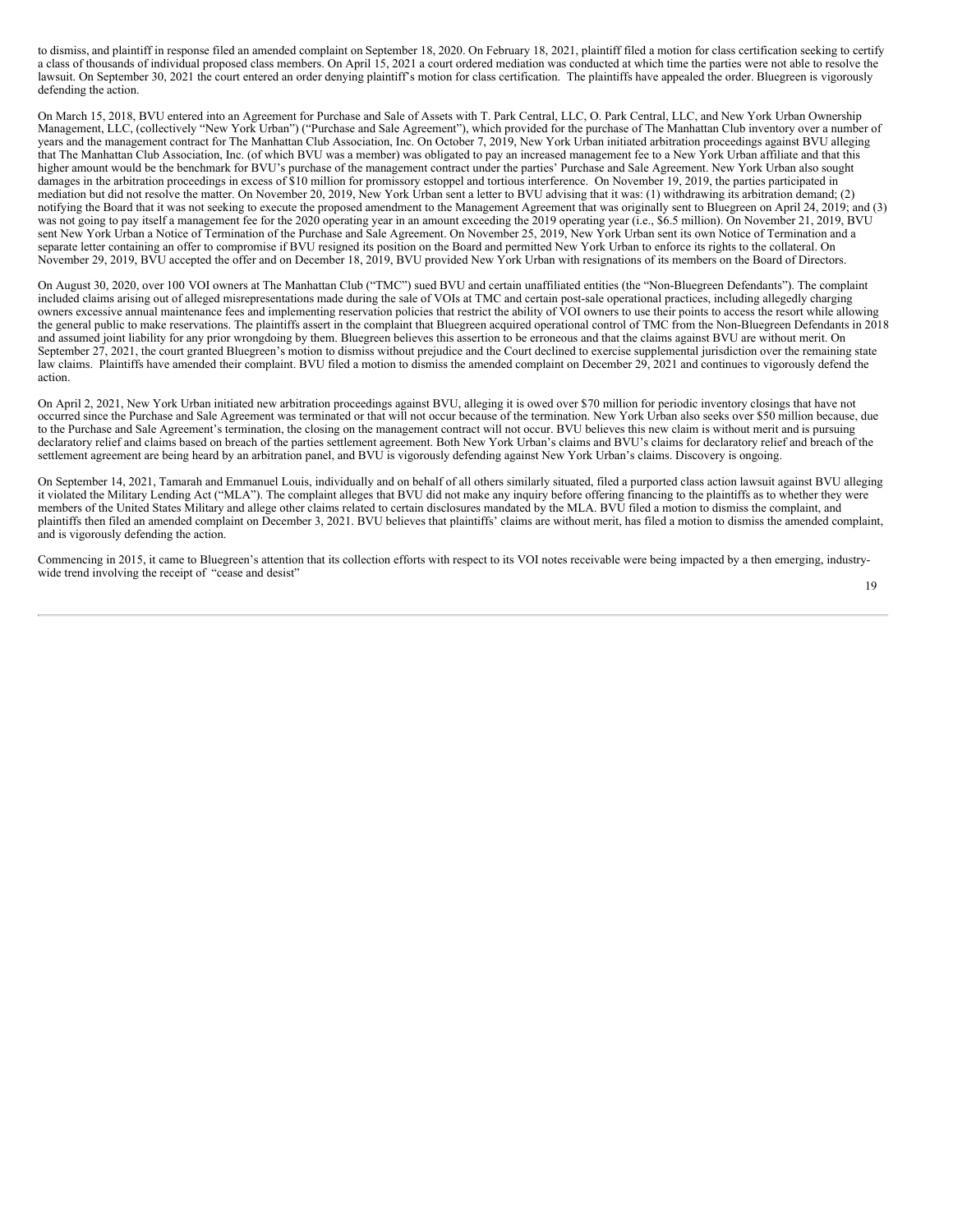letters from exit firms and attorneys purporting to represent certain VOI owners. Following receipt of these letters, Bluegreen is unable to contact the owners unless allowed by law. Bluegreen believes these exit firms have encouraged such owners to become delinquent and ultimately default on their obligations and that such actions and its inability to contact the owners have been a material factor in the increase in its annual default rates. Bluegreen's average annual default rates have increased from 6.9% in 2015 to 8.2% in the first quarter of 2022. Bluegreen also estimates that approximately 6.1% of the total delinquencies on its VOI notes receivable as of March 31, 2022 related to VOI notes receivable subject to this issue. Bluegreen has in a number of cases pursued, and Bluegreen may in the future pursue, legal action against the VOI owners, and as described below, against the exit firms.

On November 13, 2019, Bluegreen filed a lawsuit against timeshare exit firm The Montgomery Law Firm and certain of its affiliates. In the complaint, Bluegreen alleged that through various forms of deceptive advertising, as well as inappropriate direct contact with VOI owners, such firm and its affiliates made false statements about Bluegreen and provided misleading information to the VOI owners and encouraged nonpayment by consumers. Bluegreen believes the consumers are paying fees to the firm and its affiliates in exchange for illusory services. Bluegreen has asserted claims under the Lanham Act, as well as tortious interference with contractual relations, civil conspiracy to commit tortious interference and other claims. Defendants' motion to dismiss was denied. In January 2022, Bluegreen entered into a settlement with several of the defendants, which includes an immaterial monetary payment and a stipulated injunction. Bluegreen continues to pursue its claims against the remaining defendants.

On November 13, 2020, Bluegreen filed a lawsuit against timeshare exit firm, Carlsbad Law Group, LLP, and certain of its associated law firms and affiliates. On December 30, 2020, Bluegreen filed a lawsuit against timeshare exit firm, The Molfetta Law Firm, and certain of its associated law firms, affiliates, and cohorts, including Timeshare Termination ("TTT"). In both of these actions, Bluegreen makes substantially the same claims against the timeshare exit firms and its associated law firms and affiliates as those made in its action against The Montgomery Law Firm described above. In June 2021, counsel for TTT moved to withdraw, citing TTT's insolvency. On October 1, 2021, the principals of TTT filed for Chapter 11 Bankruptcy Protection. Bluegreen is pursuing its damages as a claim in those proceedings. Discovery is ongoing with respect to the non-bankrupt defendants in the Molfetta matter and in the Carlsbad matter.

## *Other Commitments, Contingencies and Guarantees*

The Company, indirectly through Bluegreen and BVU has an exclusive marketing agreement through 2024 with Bass Pro, a nationally-recognized retailer of fishing, marine, hunting, camping and sports gear, that provides the Company with the right to market and sell vacation packages at kiosks in each of Bass Pro's retail locations and through other means. Pursuant to a settlement agreement Bluegreen entered into with Bass Pro and its affiliates during June 2019, Bluegreen paid Bass Pro \$20.0 million and agreed to, among other things, make five annual payments to Bass Pro of \$4.0 million in January of each year, commencing in 2020. Bluegreen made annual payments of \$4.0 million to Bass Pro in January 2020, January 2021, and December 2021 (as payment of the amount owed in January 2022). As of March 31, 2022 and December 31, 2021, \$7.5 million and \$7.3 million, respectively, was included in accrued liabilities and other in the unaudited consolidated balance sheet, for the remaining payments required by the settlement agreement.

During the three months ended March 31, 2022 and March 31 2021, VOI sales to prospects and leads generated by the agreement with Bass Pro accounted for approximately 14% and 13%, respectively, of Bluegreen's VOI sales volume. Subject to the terms and conditions of the settlement agreement, in lieu of the previous commission arrangement, Bluegreen agreed to pay Bass Pro a fixed annual fee of \$70,000 for each Bass Pro and Cabela's retail store that it is accessing (excluding sales at retail stores which are designated to provide tours to Bluegreen/Big Cedar Vacations, or "Bluegreen/Big Cedar feeder stores"), plus \$32.00 per net vacation package sold (less cancellations or refunds within 45 days of sale). Bluegreen also agreed to contribute to the Wonders of Wildlife Foundation \$5.00 per net package sold (less certain cancellations and refunds within 45 days of sale), subject to an annual minimum of \$700,000. Bluegreen will generally be required to pay the fixed annual fee with respect to at least 59 Bass Pro retail stores and at least 60 Cabela's retail stores. In December 2021, Bluegreen paid \$8.3 million for the 2022 fixed fee, of which \$6.3 million was unamortized as of March 31, 2022 and is included in the Company's unaudited consolidated balance sheet. During the three months ended March 31, 2022 and 2021, Bluegreen expensed \$2.1 million and \$1.7 million, respectively, for this fixed fee, which is included in selling, general and administrative expenses in the Company's unaudited consolidated statements of operations and comprehensive income. Notwithstanding the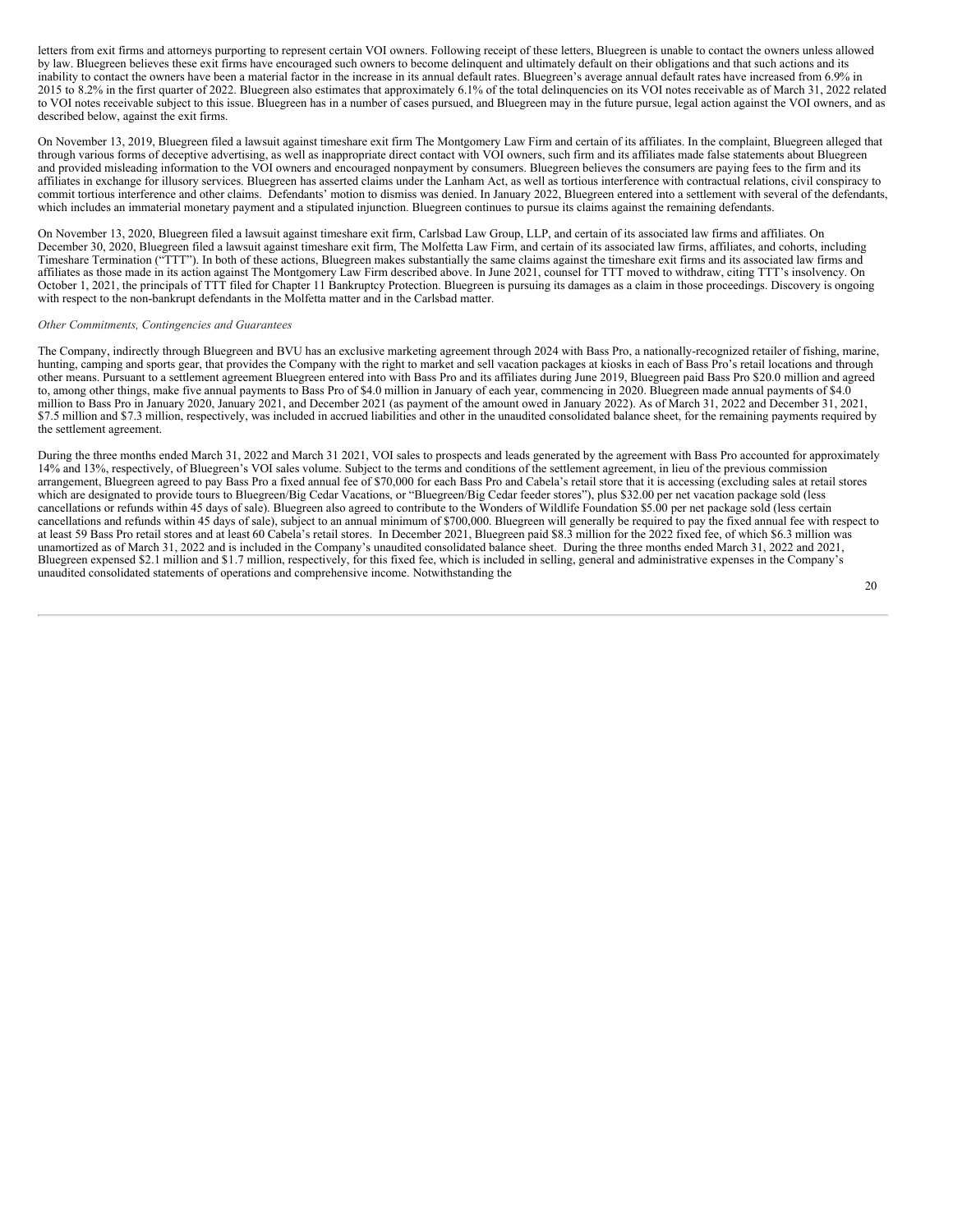foregoing, the minimum number of Bass Pro and Cabela's retail stores for purposes of the fixed annual fee may be reduced under certain circumstances set forth in the agreement, including as a result of a reduction of traffic in the stores in excess of 25% year-over-year. As of March 31, 2022, Bluegreen had sales and marketing operations at a total of 128 Bass Pro Shops and Cabela's Stores.

In lieu of paying maintenance fees for unsold VOI inventory, Bluegreen may enter into subsidy agreements with certain HOAs. During the three months ended March 31, 2022 and 2021, Bluegreen made subsidy payments related to such subsidies of \$1.5 million and \$1.6 million, respectively, which are included in cost of other fee-based services in the Company's unaudited consolidated statements of operations and comprehensive income. As of March 31, 2022, Bluegreen had \$4.9 million accrued for such subsidies, which is included in accrued liabilities and other in the unaudited consolidated balance sheet as of such date. As of December 31, 2021, Bluegreen had no accrued liabilities for such subsidies.

#### **10. Equity**

#### *Share Repurchase Program*

In August 2021, the Company's board of directors approved a share repurchase program which authorized the repurchase of the Company's Class A Common Stock and Class B Common Stock at an aggregate cost of up to \$40.0 million. In March 2022, the Company's board of directors approved a \$50.0 million increase in the aggregate cost of the Company's Class A Common Stock and Class B Common Stock that may be repurchased under the share repurchase program. The Company repurchased and retired approximately 152,000 shares of Class A Common Stock during the three months ended March 31, 2022 for an aggregate purchase price of \$4.7 million. There were no repurchases during the three months ended March 31, 2021. The excess of cost over par value of the repurchased shares is recorded to additional paid in capital. As of March 31, 2022, \$58.0 million remained available for the repurchase of shares under this share repurchase program. In April 2022, the Company repurchased and retired 450,000 of Class A Common Stock for \$13.5 million in a private transaction.

#### *Restricted Stock and Stock Option Plans*

At the Company's Annual Meeting of Shareholders held on July 21, 2021, the Company's shareholders approved the Bluegreen Vacations Holding Corporation 2021 Incentive Plan (the "2021 Plan"), which allows for the issuance of up to 2,000,000 shares of the Company's Class A Common Stock pursuant to restricted stock awards and options which may be granted under the 2021 Plan. The 2021 Plan also permits the grant of performance-based cash awards. During the three months ended March 31, 2022, the board approved restricted stock grants of 208,035 shares to certain executive officers and employees under the 2021 Plan. There were no restricted stock or other equity award grants during the three months ended March 31, 2021. As of March 31, 2022, 1,331,495 shares of Class A Common Stock remained available for grant under the 2021 Plan.

#### *Restricted Stock Activity*

The Company accounts for compensation cost for unvested time-based service condition restricted stock awards based on the fair value of the award on the measurement date, which is generally the grant date. The cost is recognized on a straight-line basis over the requisite service period of the award, with forfeitures recognized as incurred. The table below sets forth information regarding the Company's unvested restricted stock award activity for the three months ended March 31, 2022. There were no unvested restricted stock awards as of March 31, 2021.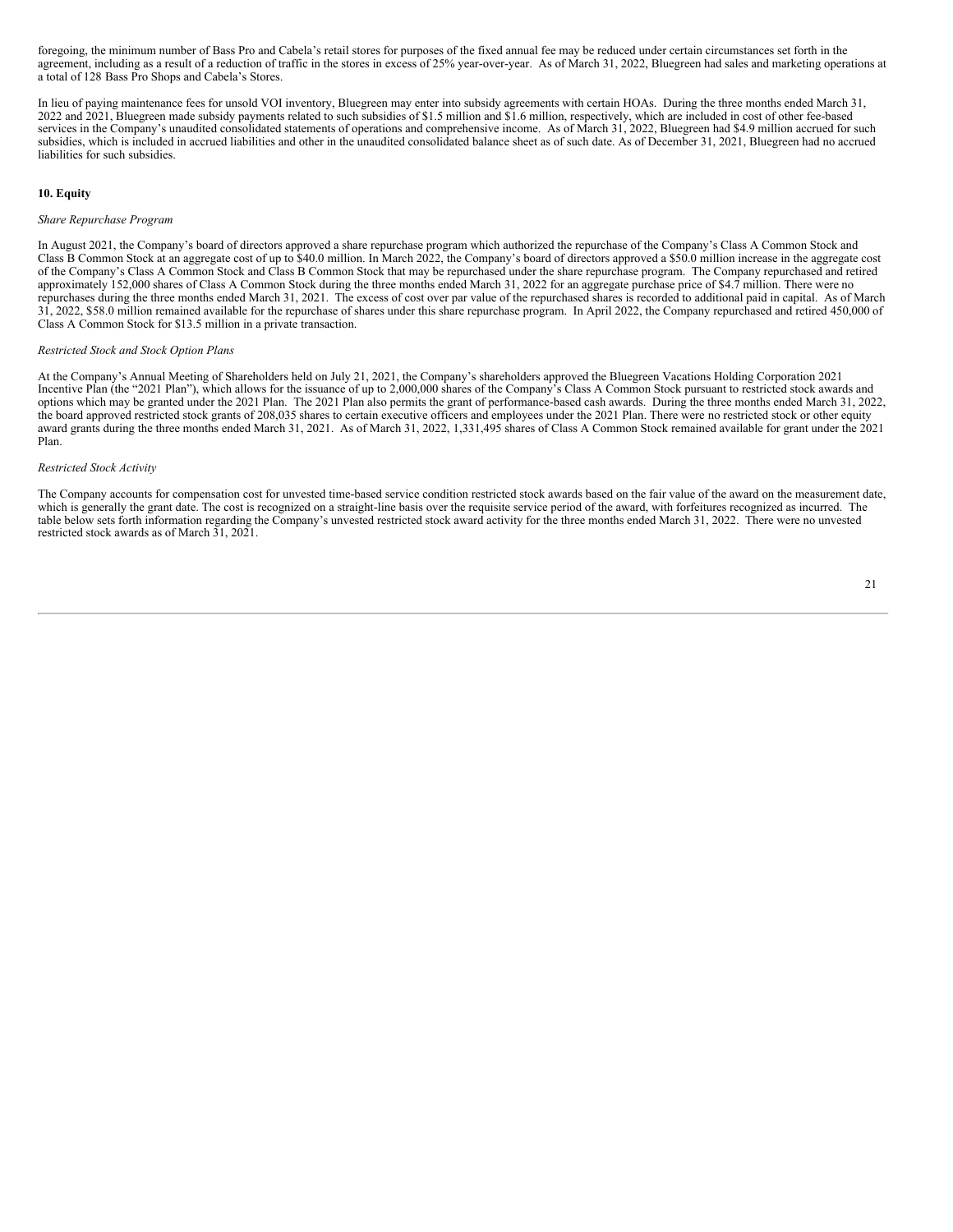|                                                   |                   | As of March 31, |                   |  |  |  |
|---------------------------------------------------|-------------------|-----------------|-------------------|--|--|--|
|                                                   | 2022              |                 |                   |  |  |  |
|                                                   |                   |                 | Per Share         |  |  |  |
|                                                   |                   |                 | Weighted          |  |  |  |
|                                                   | <b>Unvested</b>   |                 | Average           |  |  |  |
|                                                   | <b>Restricted</b> |                 | <b>Grant Date</b> |  |  |  |
|                                                   | <b>Stock</b>      |                 | <b>Fair Value</b> |  |  |  |
| Unvested balance outstanding, beginning of period | 460,470           | S               | 20.72             |  |  |  |
| Granted                                           | 208,035           |                 | 29.80             |  |  |  |
| Vested                                            |                   |                 |                   |  |  |  |
| Forfeited                                         |                   |                 |                   |  |  |  |
| Unvested balance outstanding, end of period       | 668,505           |                 | 23.55             |  |  |  |
| Available for grant                               | 1,331,495         |                 |                   |  |  |  |

The table below sets forth information regarding the restricted stock awards granted during the three months ended March 31, 2022. There were no restricted stock awards granted during the three months ended March 31, 2021.

|                     |                   |                     | Per Share<br>Weighted        |                       |                     |
|---------------------|-------------------|---------------------|------------------------------|-----------------------|---------------------|
|                     |                   | Number of<br>Awards | Average<br><b>Grant Date</b> | Requisite             |                     |
| <b>Plan Name</b>    | <b>Grant Date</b> | Granted             | <b>Fair Value</b>            | <b>Service Period</b> | <b>Vesting Date</b> |
| 2021 Incentive Plan | 1/19/2022         | 208,035             | 29.80                        | 4 years               | [1]                 |

(1) 154,679 of the shares granted are scheduled to vest ratably in annual installments over 4 years and 53,356 of the shares granted are scheduled to cliff vest in January 2026, in each case subject to the terms and condit

The aggregate grant date fair value of the awards granted in January 2022 was \$6.2 million. As of March 31, 2022, there was \$14.0 million of unrecognized share-based compensation with a remaining weighted average period of 5 years.

The Company recognized restricted stock compensation expense included in selling general and administrative expenses in the Company's unaudited consolidated statements of operations and comprehensive income related to its restricted stock awards of \$0.7 million during the three months ended March 31, 2022, with no such expense during the three months ended March 31, 2021. There were no tax benefits recognized on restricted stock compensation expense for the awards granted in January 2022.

### **11. Income Taxes**

The Company and its subsidiaries file a consolidated U.S. federal income tax return and income tax returns in various state and foreign jurisdictions. With certain exceptions, the Company is no longer subject to U.S. federal, state and local, or non-U.S. income tax examinations by tax authorities for years before 2017.

The Company's effective income tax rate was approximately 28% and 29% during the three months ended March 31, 2022 and 2021, respectively. Effective income tax rates for interim periods are based upon the Company's then current estimated annual rate. The effective income tax rate varies based upon the estimate of taxable earnings as well as on the mix of taxable earnings in the various states in which the Company and its subsidiaries operate. As such, the Company's effective tax rates for the 2022 and 2021 periods reflect an estimate of its annual taxable earnings, state taxes, non-deductible items and changes in valuation allowance on deferred tax assets for each respective year.

Certain of the Company's state filings are under routine examination. While there is no assurance as to the results of these audits, the Company does not currently anticipate any material adjustments in connection with these examinations.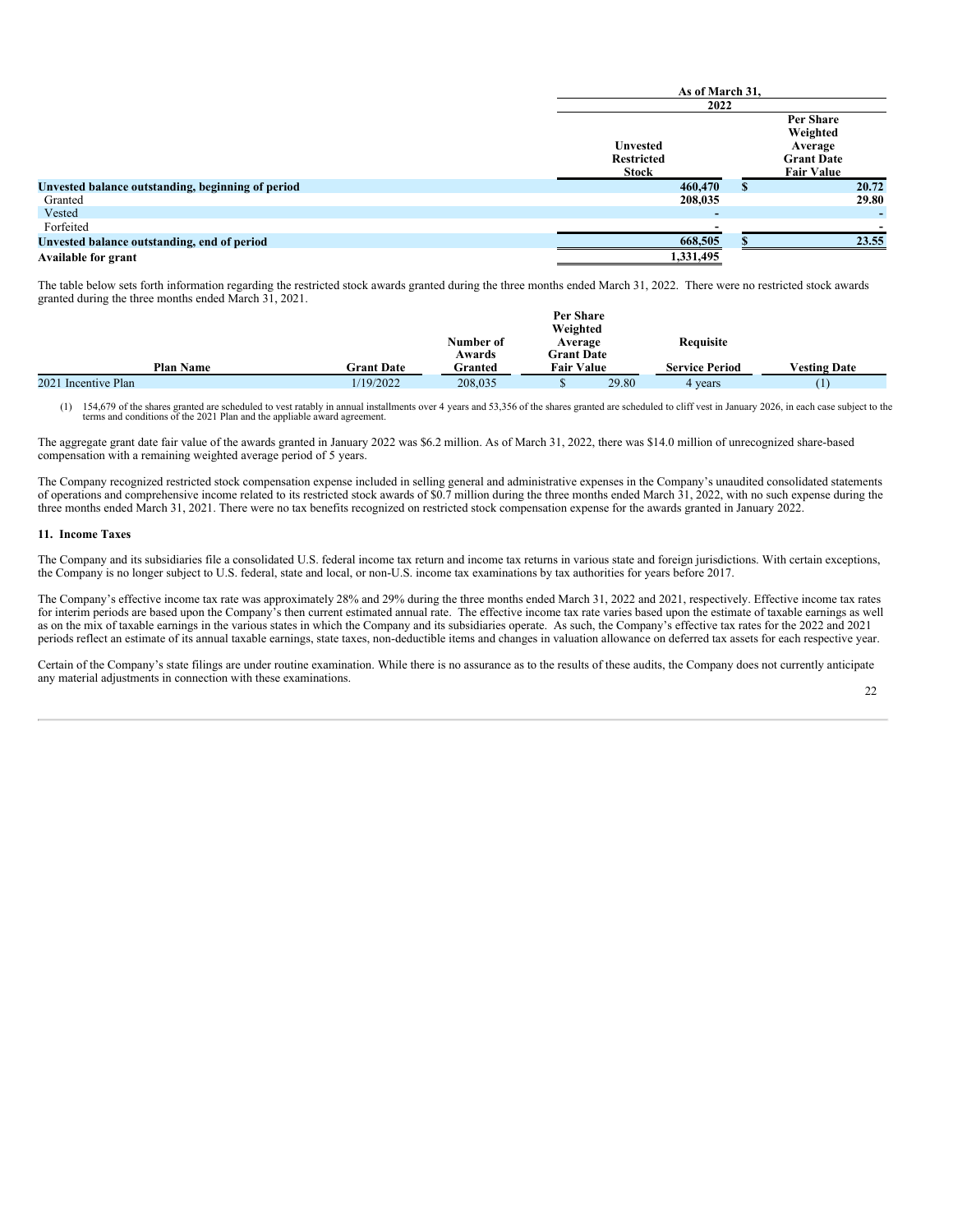As of March 31, 2022, the Company did not have any significant amounts accrued for interest and penalties or recorded for uncertain tax positions.

## **12. Earnings Per Share**

The following table presents the calculation of the Company's basic and diluted earnings per share ("EPS"):

|                                                             | <b>For the Three Months Ended</b><br>March 31, |        |          |        |  |  |  |
|-------------------------------------------------------------|------------------------------------------------|--------|----------|--------|--|--|--|
| (In thousands, except per share amounts)                    | 2022                                           |        | 2021     |        |  |  |  |
| Basic EPS:                                                  |                                                |        |          |        |  |  |  |
| Numerator:                                                  |                                                |        |          |        |  |  |  |
| Net income                                                  | S                                              | 15,988 | S        | 2,974  |  |  |  |
| Denominator:                                                |                                                |        |          |        |  |  |  |
| Weighted average shares outstanding                         |                                                | 20,778 |          | 19,318 |  |  |  |
| <b>Basic EPS</b>                                            |                                                | 0.77   |          | 0.15   |  |  |  |
|                                                             |                                                |        |          |        |  |  |  |
| <b>Diluted EPS</b>                                          |                                                |        |          |        |  |  |  |
| Numerator:                                                  |                                                |        |          |        |  |  |  |
| Net income                                                  | $\mathcal{L}$                                  | 15,988 | <b>S</b> | 2,974  |  |  |  |
| Denominator:                                                |                                                |        |          |        |  |  |  |
| Basic - weighted average shares outstanding                 |                                                | 20,778 |          | 19,318 |  |  |  |
| Dilutive effect of restricted stock rewards                 |                                                | 193    |          |        |  |  |  |
| Diluted weighted average number of common share outstanding |                                                | 20,971 |          | 19,318 |  |  |  |
| <b>Diluted EPS</b>                                          |                                                | 0.76   |          | 0.15   |  |  |  |

During the three months ended March 31, 2022, 193,631 of weighted average shares of unvested restricted stock awards outstanding were included in the computation of diluted earnings per share as the shares were dilutive. There were no unvested restricted stock awards outstanding during the three months ended March 31, 2021.

#### **13. Related Party Transactions**

The Company may be deemed to be controlled by Alan B. Levan, Chairman, Chief Executive Officer and President of the Company, John E. Abdo, Vice Chairman of the Company, Jarett S. Levan, a director of the Company and former President of the Company, and Seth M. Wise, a director of the Company and former Executive Vice President of the Company. Together, they may be deemed to beneficially own shares of the Company's Class A Common Stock and Class B Common Stock representing approximately 79% of the Company's total voting power. Further, in connection with the spin-off of BBX Capital during September 2020, Mr. Jarett Levan became the Chief Executive Officer and President and a director of BBX Capital, Mr. Alan Levan became the Chairman of the Board of BBX Capital, Mr. John E. Abdo became Vice Chairman of BBX Capital and Seth M. Wise became Executive Vice President and a director of BBX Capital. Mr. Alan Levan, Mr. Abdo, Mr. Jarett Levan and Mr. Wise may also be deemed to control BBX Capital through their ownership of BBX Capital's Class A Common Stock and Class B Common Stock. Mr. Alan Levan and Mr. John Abdo also receive compensation from BBX Capital.

On May 5, 2021, BVH acquired all of the approximately 7% of outstanding shares of Bluegreen's common stock not previously owned by BVH through a statutory shortform merger under Florida law. In connection with the merger, Bluegreen's shareholders (other than BVH) received 0.51 shares of the Company's Class A Common Stock for each share of Bluegreen's common stock that they held at the effective time of the merger (subject to rounding up of fractional shares). BVH issued approximately 2.66 million shares of its Class A Common Stock in connection with the merger. As a result of the completion of the merger, Bluegreen became a wholly owned subsidiary of BVH and its common stock is no longer publicly traded. Prior to the merger, BVH owned approximately 93% of Bluegreen

The Company paid or reimbursed BBX Capital \$0.3 million and \$0.1 million during the three months ended March 31, 2022 and 2021, respectively, for management advisory, risk management, administrative and other services. The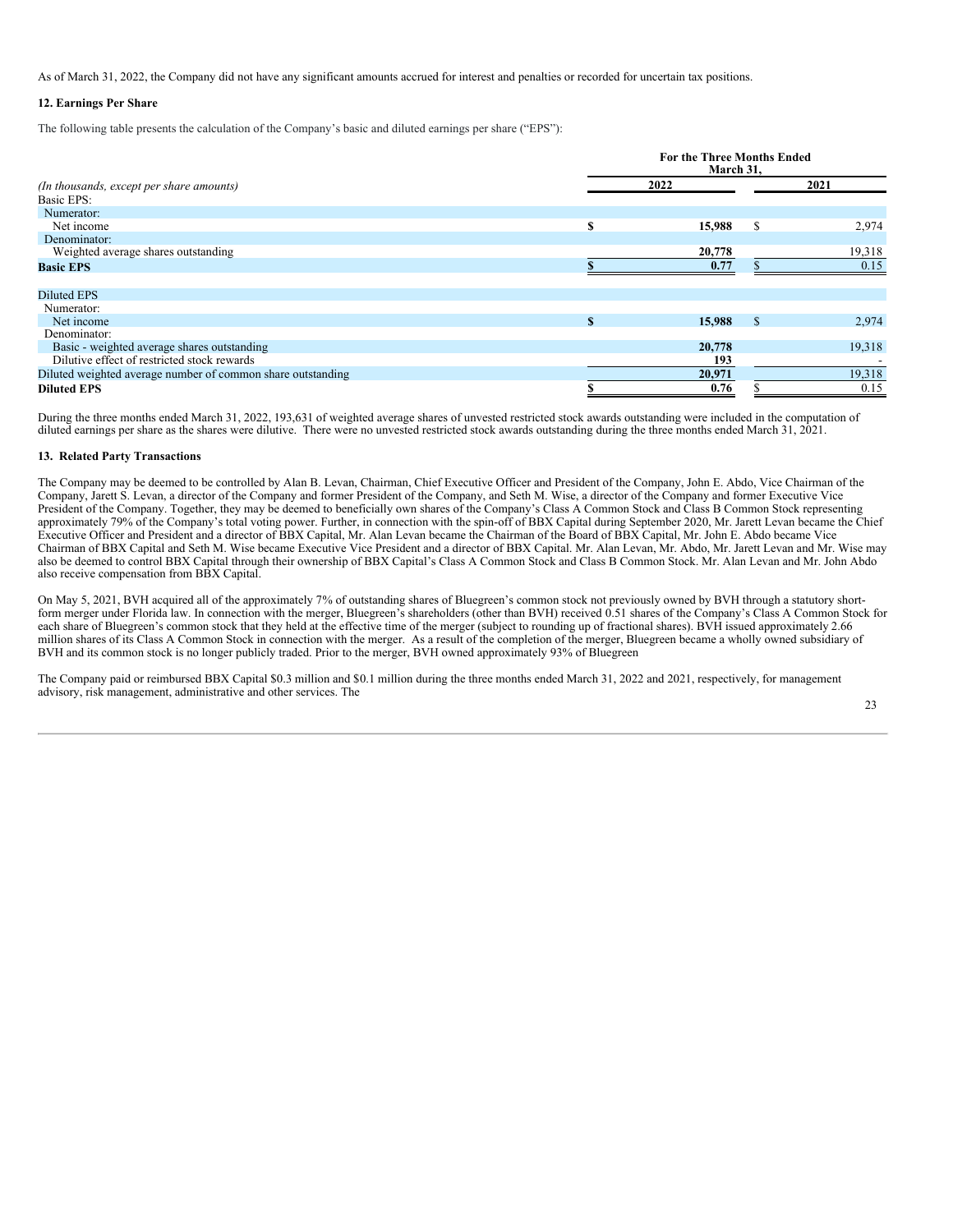Company had \$0.3 million in accrued expenses for the services described above as of March 31, 2022 and \$0.1 million in accrued expenses for the services described above as of December 31, 2021.

During each of the three months ended March 31, 2022 and 2021, the Company paid Abdo Companies, Inc. \$38,000 in exchange for certain management services. John E. Abdo, the Company's Vice Chairman, is the principal shareholder and Chief Executive Officer of Abdo Companies, Inc.

In connection with its spin-off of BBX Capital during September 2020, the Company issued a \$75.0 million note payable to BBX Capital. See Note 7 for a description of the terms of BVH's note payable to BBX Capital. In connection with the spin-off, the Company also entered into a Transition Services Agreement, Tax Matters Agreement and Employee Matters Agreement with BBX Capital. The Transition Services Agreement generally sets out the respective rights, responsibilities and obligations of BVH and BBX Capital with respect to the support services provided to one another after the spin-off to ensure an orderly transition. The Transition Services Agreement establishes a baseline charge for certain categories or components of services to be provided, which is at cost unless the parties mutually agree to a different charge. The Transition Services Agreement will continue until terminated, in whole or with respect to any service provided thereunder by either party at any time upon thirty days prior written notice to the other party. During the three months ended March 31, 2022 and March 31, 2021, BBX Capital reimbursed the Company \$0.1 million and \$0.2 million, respectively, under the Transition Services agreement. No payments were made under the Tax Matters Agreement and Employee Matters Agreement during the three months ended March 31, 2022 or 2021.

## **14. Segment Reporting**

Operating segments are defined as components of an enterprise about which separate financial information is available that is regularly reviewed by the chief operating decision maker ("CODM") in assessing performance and deciding how to allocate resources. Reportable segments consist of one or more operating segments with similar economic characteristics, products and services, production processes, type of customer, distribution system or regulatory environment.

The Company reports its results through two reportable segments: (i) sales of VOIs and financing; and (ii) resort operations and club management.

The sales of VOIs and financing segment includes the Company's marketing and sales activities related to the VOIs that are owned by the Company, VOIs they acquire under just-in-time and secondary market inventory arrangements, or sales of VOIs through fee-for-service arrangements with third-party developers, as well as consumer financing activities in connection with sales of VOIs owned by the Company, and title services operations.

The resort operations and club management segment include management services activities for the Vacation Club and for a majority of the HOAs of the resorts within the Vacation Club. The Company also provides reservation services, services to owners and billing and collections services to the Vacation Club and certain HOAs. Additionally, this segment includes revenue from the Traveler Plus program, food and beverage and other retail operations, rental services activities, and management of construction activities for certain of fee-based developer clients.

The information provided for segment reporting is obtained from internal reports utilized by management. The presentation and allocation of results of operations may not reflect the actual economic costs of the segments as standalone businesses. Due to the nature of the Company's business, assets are not allocated to a particular segment, and therefore management does not evaluate the balance sheet by segment. If a different basis of allocation were utilized, the relative contributions of the segments might differ but the relative trends in the segments' operating results would, in management's view, likely not be impacted.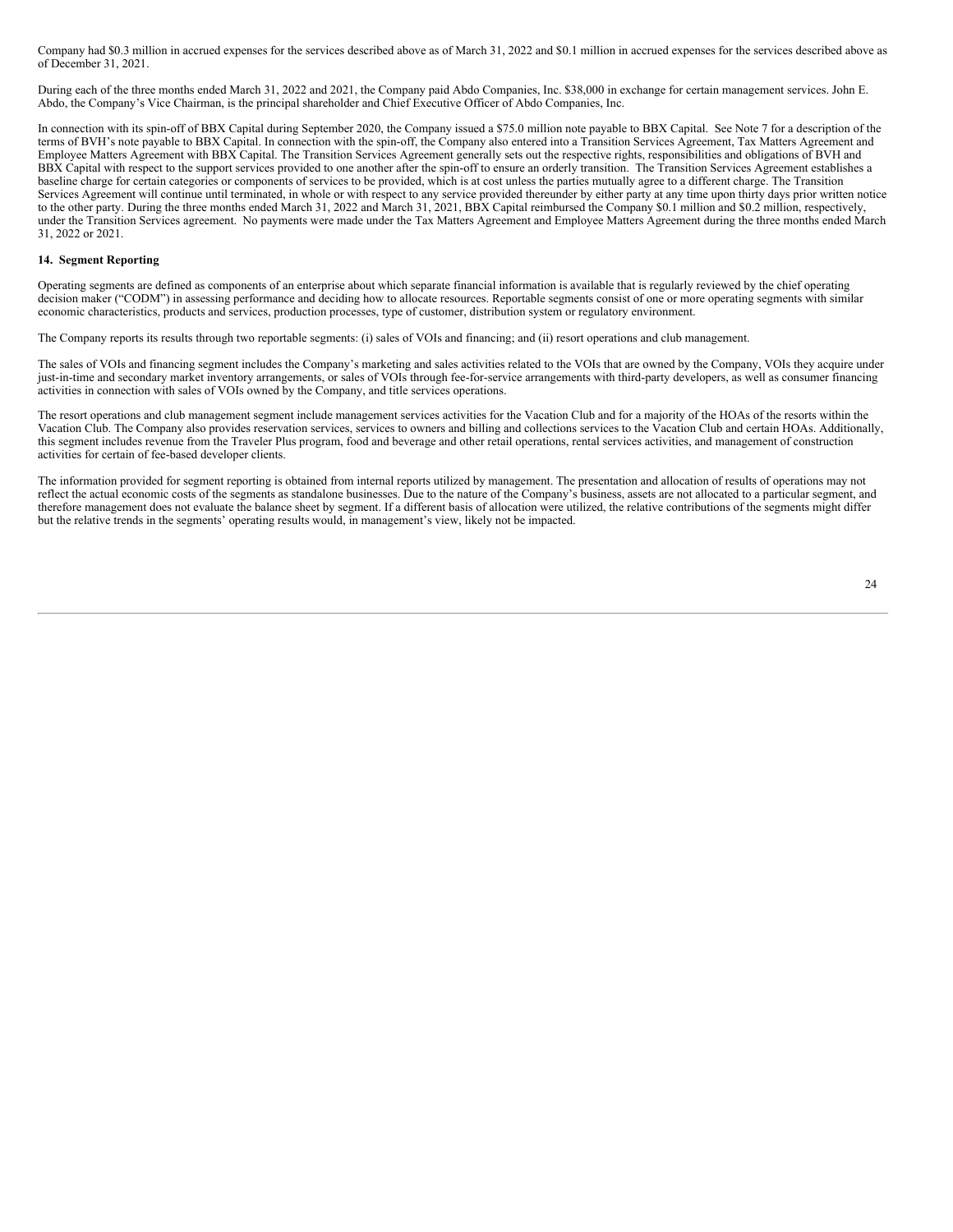The table below sets forth the Company's revenue for its reportable segments for the three months ended March 31, 2022 and 2021 (in thousands): **Three Months Ended**

|                                       | тите вления вичей<br>March 31. |         |  |         |  |  |
|---------------------------------------|--------------------------------|---------|--|---------|--|--|
| <b>Revenues:</b>                      |                                | 2022    |  | 2021    |  |  |
| Sales of VOIs and financing           |                                | 149.591 |  | 104,362 |  |  |
| Resort operations and club management |                                | 28,125  |  | 26,623  |  |  |
| Cost reimbursements $(1)$             |                                | 18,064  |  | 16,608  |  |  |
| Total segment revenues                |                                | 195,780 |  | 147,593 |  |  |
| Corporate and other                   |                                | 610     |  | 133     |  |  |
| Eliminations                          |                                | (1,261) |  | (1,311) |  |  |
| Total revenues                        |                                | 195,129 |  | 146,415 |  |  |

(1) Revenue and Cost reimbursements net to zero and are excluded from the computation of adjusted EBITDA below.

The table below sets forth the Company's Adjusted EBITDA for its reportable segments reconciled to net income for the three months ended March 31, 2022 and 2021 (in thousands):

| <b>Three Months Ended</b><br>March 31.                                     |           |
|----------------------------------------------------------------------------|-----------|
| 2022                                                                       | 2021      |
| Adjusted EBITDA $(1)$ :                                                    |           |
| Sales of VOIs and financing<br>$\mathbf{s}$<br>35,733                      | 21,128    |
| Resort operations and club management<br>20,551                            | 18,233    |
| Segment Adjusted EBITDA<br>56,284                                          | 39,361    |
| General and administrative (2)<br>(25,300)                                 | (25, 467) |
| Depreciation and amortization<br>(1, 832)                                  | (1,601)   |
| Other income (expense), net<br>548                                         | (161)     |
| Interest income (other than interest earned on VOI notes receivable)<br>62 | 133       |
| (4,364)<br>Interest expense - corporate                                    | (5, 572)  |
| Provision for income taxes<br>(6,190)                                      | (1, 189)  |
| Net income<br>19,208                                                       | 5,504     |
| Less: Net income attributable to                                           |           |
| (3,220)<br>Non-controlling interests                                       | (2,530)   |
| 15,988<br>Net income attributable to shareholders                          | 2,974     |

(1) See Management's Discussion and Analysis of Financial Condition and Results of Operations for information regarding Adjusted EBITDA, including the definition of Adjusted EBITDA.

(2) Included in general and administrative expenses for the three months ended Mach 31, 2022 is \$0.7 million of share-based compensation. There was no share-based compensation during the three months ended March 31, 2021.

## **15. Subsequent Events**

On April 13, 2022, the Company's board of directors declared a quarterly cash dividend of \$0.15 per share on its Class A and Class B common stock, which totaled \$3.0 million in the aggregate, to be paid on May 16, 2022. The record date for the dividend was May 2, 2022.

In April 2022 in connection with the 2022 Term Securitization, we repaid in full the 2013 Term Securitization Notes Payable.

In April 2022, Bluegreen completed a private offering and sale of \$172.0 million of VOI receivable-backed notes (the "2022 Term Securitization"). The 2022 Term Securitization consisted of the issuance of three tranches of VOI receivable-backed notes (collectively, the "Notes") as follows: \$71.0 million of Class A Notes, \$56.5 million of Class B Notes, and \$44.5 million of Class C Notes. The interest rates on the Class A Notes, Class B Notes and Class C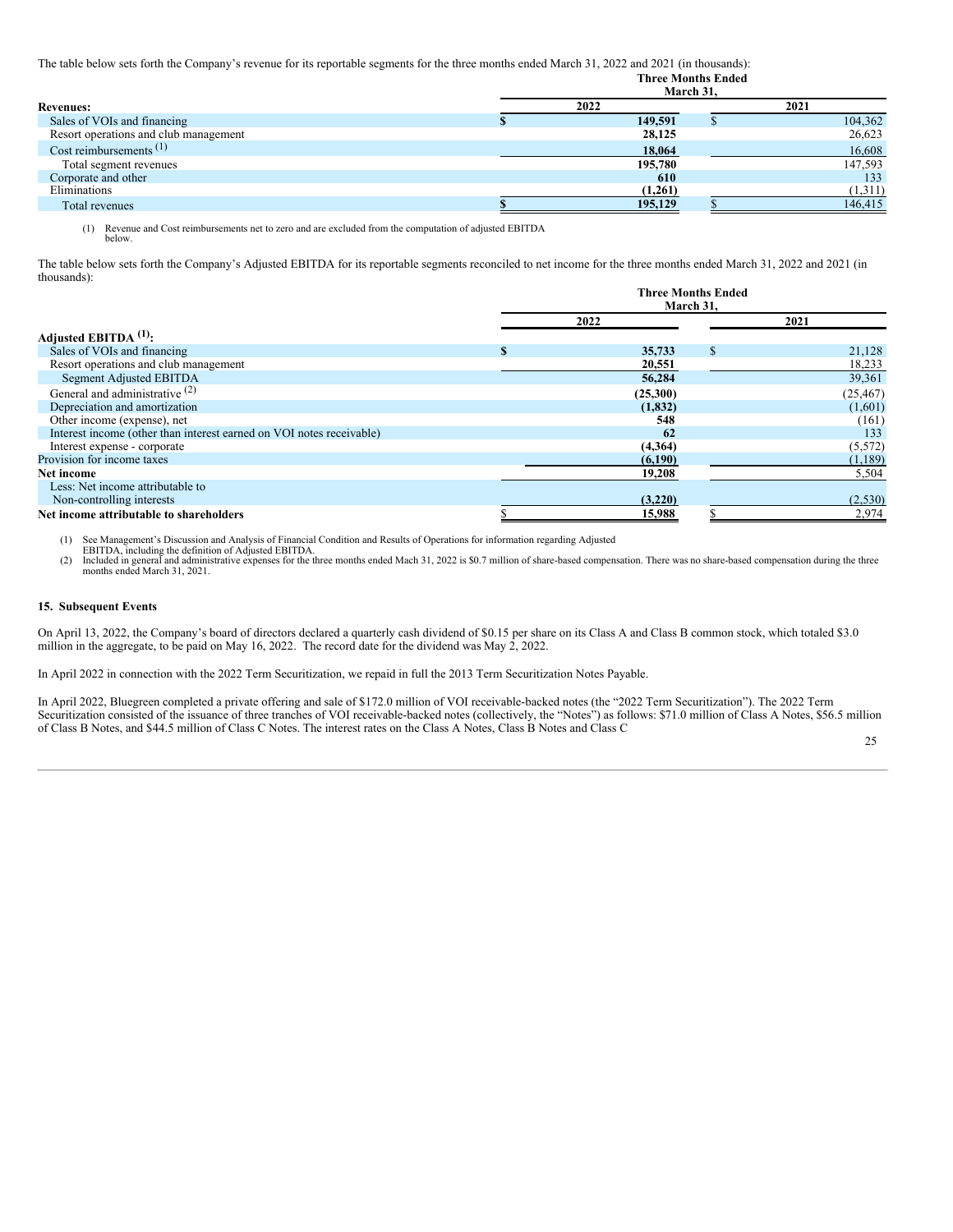Notes are 4.12%, 4.61% and 5.35%, respectively, which blends to an overall weighted average note interest rate of approximately 4.60%. The gross advance rate for this transaction was 88.3%. The Notes mature in September 2037.

The amount of the VOI receivables sold or to be sold to BXG Receivables Note Trust 2022-A (the "Trust") in the transaction is \$194.7 million, \$185.0 million of which was sold to the Trust at closing and \$9.7 million of which is expected to be sold to the Trust by August 2022. The gross proceeds of such sales to the Trust are anticipated to be \$171.9 million. A portion of the proceeds received at the closing were used to: repay the Key Bank/DZ Purchase Facility \$53.2 million, representing all amounts outstanding under the facility; repay the Liberty Bank facility \$11.0 million; repay Pacific Western Bank Facility \$16.1 million; capitalize a reserve fund; and pay fees and expenses associated with the transaction. Prior to the closing of the 2022-A Term Securitization, Bluegreen, as servicer, funded \$4.9 million in connection with the servicer redemption of the notes related to the 2013 Term Securitization, as described above, and certain of the VOI notes in such trust were sold to the Trust in connection with the 2022 Term Securitization. The remainder of the gross proceeds from the 2022 Term Securitization are expected to be used for general corporate purposes.

Subject to performance of the collateral, Bluegreen will receive any excess cash flows generated by the receivables transferred under the 2022 Term Securitization (excess meaning after payments of customary fees, interest and principal under the 2022 Term Securitization) on a pro-rata basis as borrowers make payments on their VOI loans.

While ownership of the VOI receivables included in the 2022 Term Securitization is transferred and sold for legal purposes, the transfer of these receivables is accounted for as a secured borrowing for financial accounting purposes. Accordingly, no gain or loss was recognized as a result of this transaction.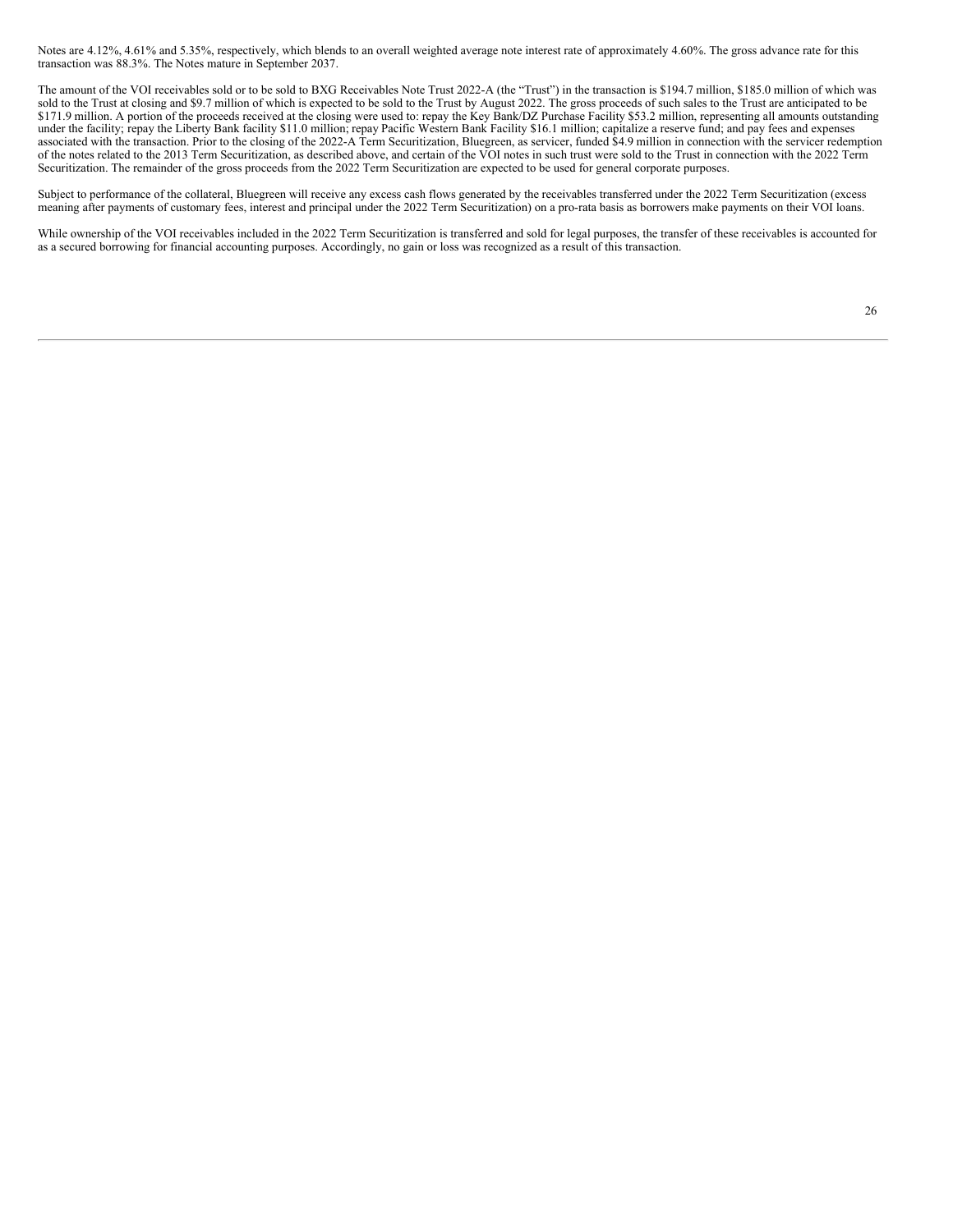#### <span id="page-26-0"></span>**Item 2. Management's Discussion and Analysis of Financial Condition and Results of Operations.**

The following discussion and analysis of the Company's financial condition and results of operations should be read in conjunction with the Company's unaudited consolidated financial statements and related notes included elsewhere in this Quarterly Report on Form 10-Q and with the Company's Annual Report on Form 10-K for the year ended December 31, 2021, including the Company's audited consolidated financial statements and related notes contained therein.

Except as otherwise noted or where the context requires otherwise, references in this Quarterly Report on Form 10-Q to, "the Company," "we," "us" and "our" refer to Bluegreen Vacations Holding Corporation, together with its consolidated subsidiaries, including Bluegreen Vacations Corporation and its consolidated subsidiaries ("Bluegreen"). References to "BVH" or the "Parent company" refer to Bluegreen Vacations Holding Corporation at its parent company only level.

## **Cautionary Note Regarding Forward-Looking Statements**

This Quarterly Report on Form 10-Q contains forward-looking statements within the meaning of Section 27A of the Securities Act of 1933, as amended (the "Securities Act"), and Section 21E of the Securities Exchange Act of 1934, as amended (the "Exchange Act"). Forward-looking statements include all statements that do not relate strictly to historical or current facts and can be identified by the use of words such as "anticipates," "estimates," "expects," "intends," "plans," "believes," "projects," "predicts," "seeks," "will," "should," "would," "may," "could," "outlook," "potential," and similar expressions or words and phrases of similar import. Forward-looking statements include, among others, statements relating to the Company's future financial performance, business prospects and strategy, anticipated financial position, liquidity and capital needs, including conditions surrounding, and the impact of, the Coronavirus Disease of 2019 ("COVID-19") pandemic, and other matters. These statements are based on management's current expectations and assumptions about future events, which are inherently subject to uncertainties, risks and changes in circumstances that are difficult to predict. Actual results may differ materially from those expressed in, or implied by, the forward-looking statements as a result of various factors, including, among others, the following:

- · BVH has limited sources of cash and is dependent upon dividends from Bluegreen to fund its costs of operations;
- $\circled{v}$  risks associated with the Company's indebtedness, including that the Company will be required to utilize cash flow to service its indebtedness, that indebtedness may make the Company more vulnerable to economic downturns, and that indebtedness may subject the Company to covenants and restrictions on its operations and activities and the payment of dividends;
- · risks associated with the adverse impact of economic conditions, including the impact of the COVID-19 pandemic on the Company's operations and results, the price and liquidity of the Company's Class A Common Stock and Class B Common Stock, and the Company's ability to obtain additional capital, including the risk that if the Company needs or otherwise believes it is advisable to issue debt or equity securities or to incur indebtedness in order to fund the Company's operations or investments, it may not be able to issue any such securities or obtain such indebtedness on favorable terms, or at all, and any issuance could result in the dilution of the interest of the Company's shareholders;
- · the availability of financing, the Company's ability to sell, securitize or borrow against its VOI notes receivable on acceptable terms, and the Company's ability to successfully increase its credit facility capacity or enter into capital market transactions or other alternatives to provide for sufficient available cash for a sustained period of time;
- $\circled{r}$  risks associated with adverse conditions in the stock market, the public debt market, and other capital markets and the impact of such conditions on the Company, as well as risks associated with any failure by the Company to maintain compliance with the listing requirements of the New York Stock Exchange (the "NYSE"), which include, among other things, a minimum average closing price, share volume, and market capitalization;
- · risks related to potential business expansion or other strategic opportunities, including that they may involve significant costs and the incurrence of significant indebtedness and may not be successful and that the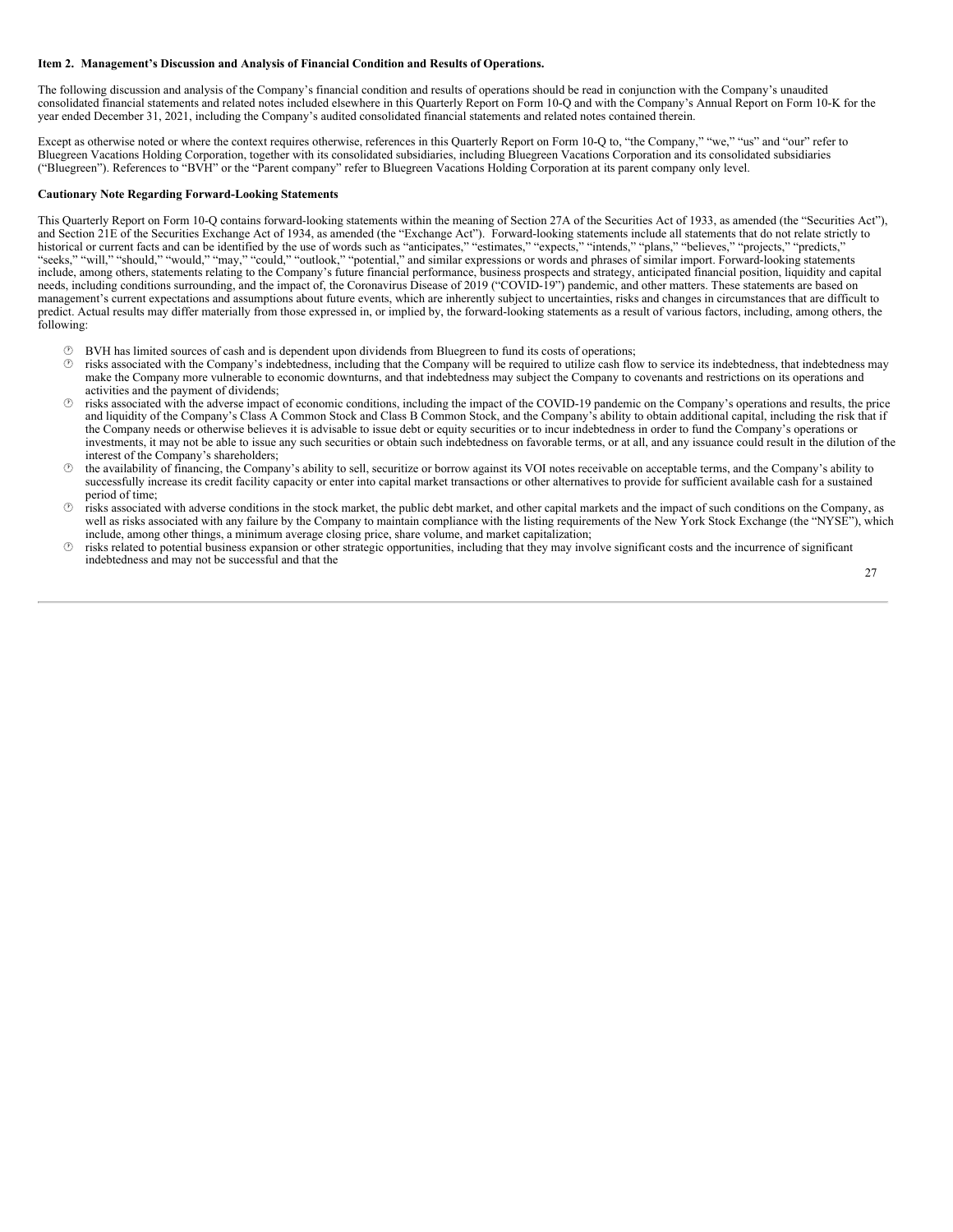Company's efforts and expenses including those aimed at enhancing the experience of Bluegreen Vacation Club Members, may be greater than anticipated and may not result in the benefits anticipated;

- · risks relating to public health issues, including in particular the COVID-19 pandemic and the effects of the pandemic, including that while conditions have improved, Bluegreen's business was adversely impacted by the pandemic and any resurgence may have similar or worse effects, and the pandemic may continue to have adverse effects, including due to changes in consumer behavior and preferences, and potential future increases in default and delinquency rates;
- $\circled{ }$  adverse changes to, expirations or terminations of, or interruptions in, and other risks relating to the Company's business and strategic relationships, management contracts, exchange networks or other strategic marketing alliances, and the risk that the Company's business relationship with Bass Pro under the revised terms of the parties' marketing agreement and its relationship with Choice Hotels may not be as profitable as anticipated, or at all, or otherwise not result in the benefits anticipated;
- the risks of the real estate market and the risks associated with real estate development, including a decline in real estate values and a deterioration of other conditions relating to the real estate market and real estate development and the risks associated with the Company's ability to maintain adequate, sufficient or desired amounts of VOI inventory for sale;
- · risks associated with the Company's ability to comply with applicable regulations, and the costs of compliance efforts or a failure to comply, including risks associated with the Company's ability to maintain the integrity of internal or customer data, the failure of which could result in damage to its reputation and/or subject the Company to costs, fines or lawsuits;
- $\circled{ }$  risks associated with adverse trends or disruptions in economic conditions generally or in the vacation ownership, vacation rental and travel industries, the Company's ability to compete effectively in the highly competitive vacation ownership industry and against hotel and other hospitality and lodging alternatives and decreased demand from prospective purchasers of vacation ownership interests ("VOIs");
- $\circled{b}$  risks associated with the Company's customers' compliance with their payment obligations under financing provided by the Company, the increased presence and efforts of "timeshare-exit" firms and the success of actions which the Company has taken or may take in connection therewith, and the impact of defaults on its operating results and liquidity position;
- $\circ$  risks associated with the ratings of third-party rating agencies, including the impact of any downgrade on the Company's ability to obtain, renew or extend credit facilities, or otherwise raise funds;
- · changes in the Company's business model and marketing efforts, plans or strategies, which may cause marketing expenses to increase or adversely impact its operating results and financial condition, and such expenses as well as the Company's investments, including investments in new and expanded sales offices, and other sales and marketing initiatives, including screening methods and data driven analysis, may not achieve the desired results;
- $\circled{}$  technology and other changes and factors which may impact the Company's telemarketing efforts, including new cell phone technologies that identify or block marketing vendor calls;
- $\circled{b}$  risks associated with the Company's relationships with third-party developers, including that third-party developers who provide VOIs to be sold by the Company pursuant to fee-based services or just-in-time arrangements may not provide VOIs when planned and that may not fulfill their obligations to the Company or to the homeowners associations that maintain the resorts they developed;
- · risks associated with legal proceedings and regulatory proceedings, examinations or audits of the Company's operations, including claims of noncompliance with applicable regulations or for development related defects, and the impact they may have on the Company's financial condition and operating results;
- audits of the Company or its subsidiaries' tax returns, including that they may result in the imposition of additional taxes;
- · environmental liabilities, including claims with respect to mold or hazardous or toxic substances, and their impact on the Company's financial condition and operating results;
- · risks that natural disasters, including hurricanes, earthquakes, fires, floods and windstorms, and other acts of God and conditions beyond the control of the Company may adversely impact the Company's financial condition and operating results, including due to any damage to physical assets or interruption of access to physical assets or operations resulting therefrom, and the frequency or severity of natural disasters may increase due to climate change or other factors;
- · risks of cybersecurity threats, including the potential misappropriation of assets or confidential information, corruption of data or operational disruptions;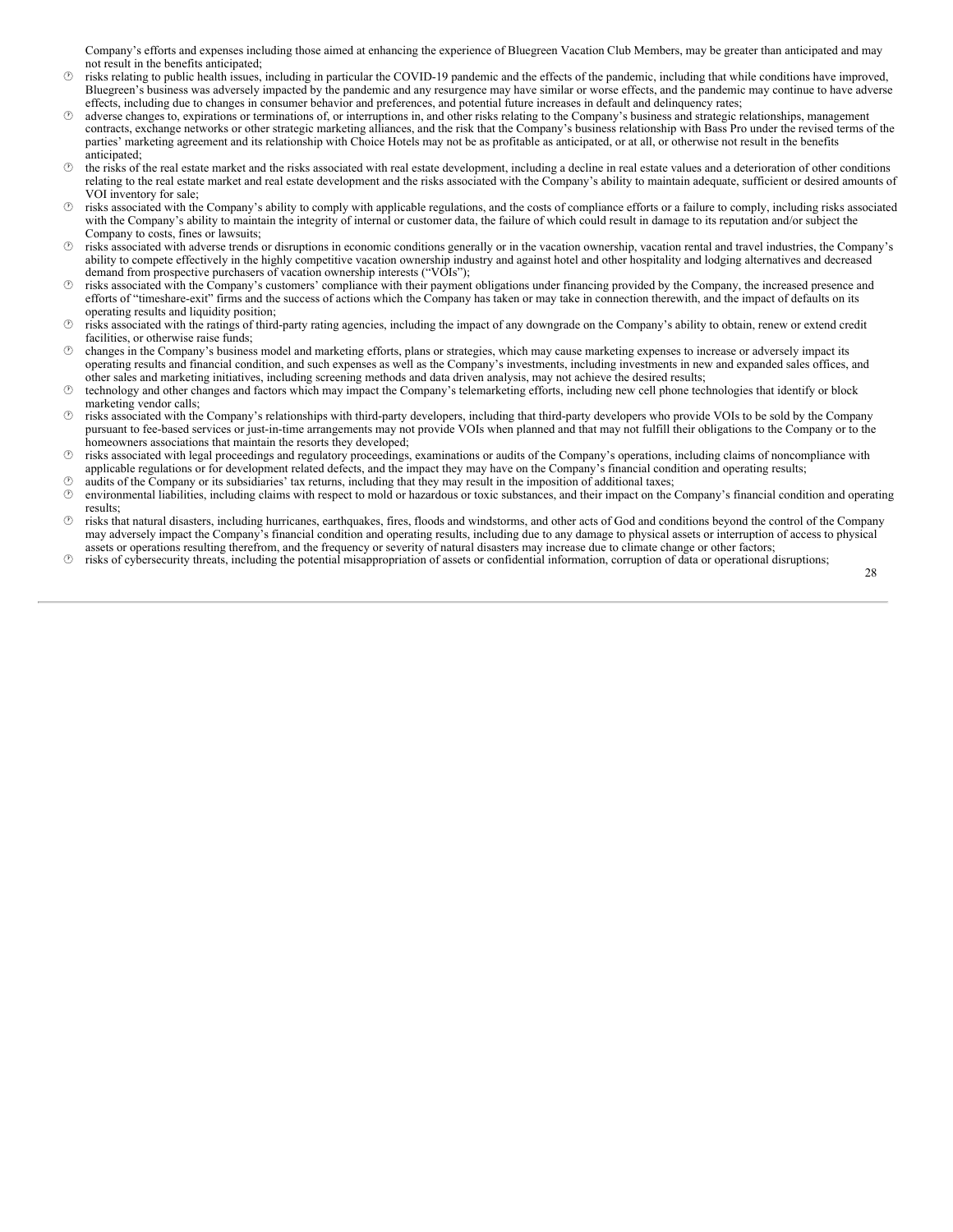- $<sup>①</sup>$  the updating of, and developments with respect to, technology, including the cost involved in updating technology and the impact that any failure to keep pace with</sup> developments in technology could have on the Company's operations or competitive position, and the Company's information technology expenditures may not result in the expected benefits;
- $\circled{r}$  the Company may not pay dividends in the future when or in the amount expected, or at all;<br> $\circled{r}$  the impact on the Company's consolidated financial statements and internal control over final
- $\circled{b}$  the impact on the Company's consolidated financial statements and internal control over financial reporting of the adoption of new accounting standards; and the preparation of financial statements in accordance w
- the preparation of financial statements in accordance with U.S. generally accepted accounting principles ("GAAP") involves making estimates, judgments and assumptions, and any changes in estimates, judgments and assumptions used could have a material adverse impact on the financial condition and operating results of the Company.

Reference is also made to the other risks and uncertainties described in the reports filed with the SEC by the Company, including, without limitation, those discussed in the "Risk Factors" section of the Company's Annual Report on Form 10-K for the year ended December 31, 2021. The foregoing factors are not exclusive.

#### *Non-GAAP Financial Measures*

This Quarterly Report on Form 10-Q includes discussions of terms that are not recognized terms under GAAP, and financial measures that are not calculated in accordance with GAAP, including system-wide sales of VOIs, guest tours, sale to tour conversion ratio, average sales volume per guest, EBITDA, Segment Adjusted EBITDA, and Adjusted EBITDA Attributable to Shareholders. For a discussion of EBITDA, Adjusted EBITDA, and EBTIDA Attributable to Shareholders, see "Key Business and Financial Metrics Used by Management" below. In addition, see "Reportable Segments Results of Operations" below for a reconciliation of Adjusted EBITDA to net income and system-wide sales of VOIs to gross sales of VOIs. See also "Key Business and Financial Metrics used by Management in the Management's Discussion and Analysis of Financial Condition and Results of Operations section of the Company's Annual Report on Form10-K for the year ended December 31, 2021.

#### **Critical Accounting Policies and Estimates**

For a discussion of critical accounting policies, see "Significant Accounting Policies" in the Company's Annual Report on Form 10-K for the year ended December 31, 2021.

#### **New Accounting Pronouncements**

See Note 2 to the Company's unaudited consolidated financial statements included in Item 1 of this report for a discussion of new accounting pronouncements applicable to the Company.

## **Company Overview**

The Company is a leading vacation ownership company that markets and sells VOIs and manages resorts in popular leisure and urban destinations.

As of March 31, 2022, the Company had total consolidated assets of approximately \$1.3 billion and shareholders' equity of approximately \$255.5 million.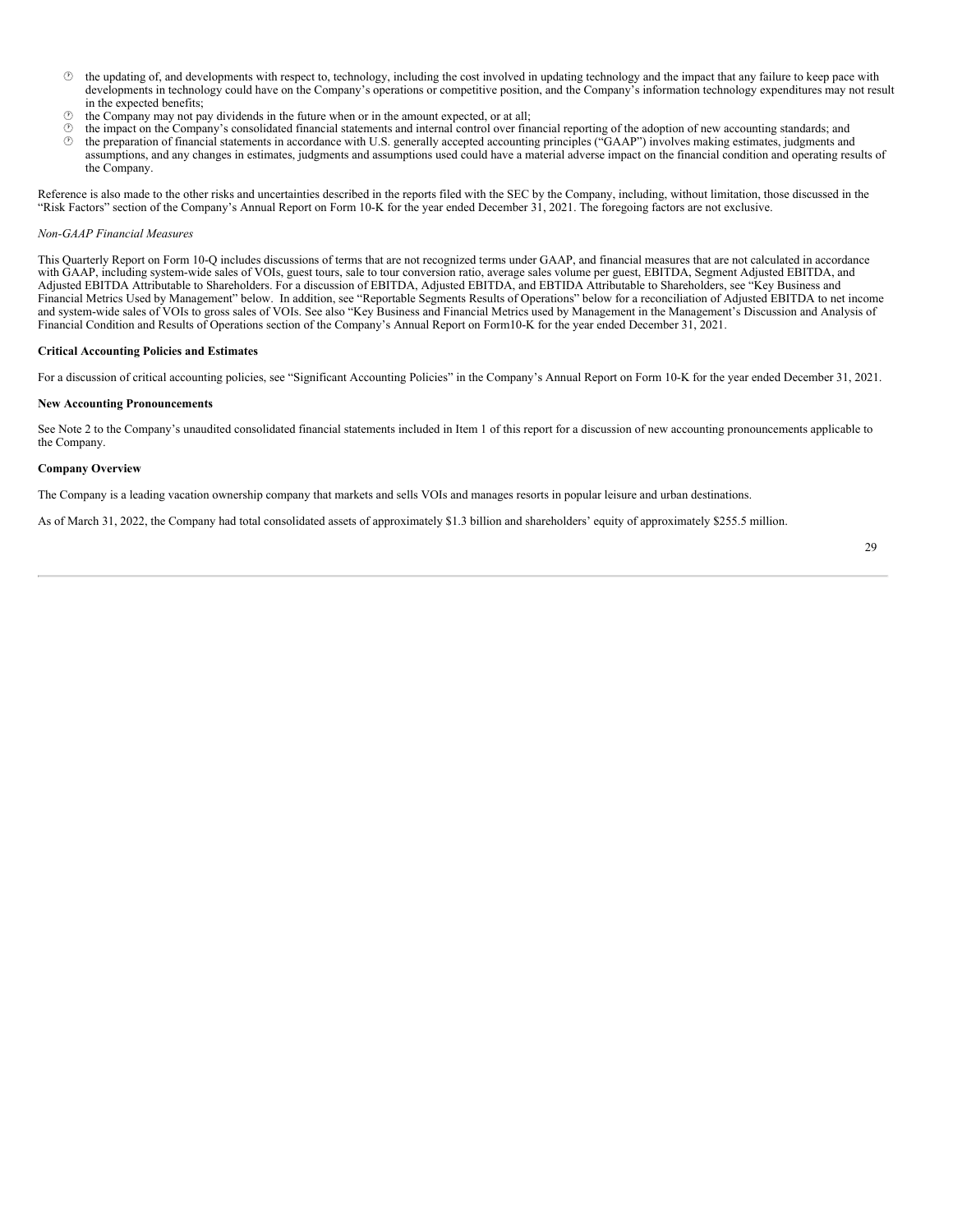#### **Summary of Consolidated Results of Operations**

#### *Consolidated Results*

The following summarizes key financial highlights for the three months ended March 31, 2022 compared to the three months ended March 31, 2021:

- · Total consolidated revenues of \$195.1 million, a 33% increase compared to the three months ended March 31, 2021.
- · Income before income taxes from continuing operations of \$19.2 million compared to income of \$5.5 million during the three months ended March 31, 2021.
- $\circled{b}$  Net income attributable to shareholders of \$16.0 million compared to net income of \$3.0 million during the three months ended March 31, 2021.<br> $\circled{b}$  Diluted earnings per share from continuing operations of \$0.7
- · Diluted earnings per share from continuing operations of \$0.76 compared to diluted earnings per share of \$0.15 during the three months ended March 31, 2021.

The comparison the Company's consolidated results from continuing operations for the three months ended March 31, 2022 compared to the three months ended March 31, 2021 were significantly impacted by the timing of, and the Company's response to the COVID-19 pandemic. Specifically, the Company experienced:

- $\circled{1}$  An increase in revenues attributable to improved conditions and performance in the 2022 period.<br> $\circled{1}$  A decrease in the provision for loan losses as a percentage of sales during the 2022 period as a re-
- · A decrease in the provision for loan losses as a percentage of sales during the 2022 period as a result of lower than estimated first quarter 2022 defaults and relatively higher prepayments on the existing portfolio.
- · An increase in selling, general and administrative expenses primarily attributable to improved industry and economic conditions in the 2022 period noted above, as well as continued expansion of our sales and marketing operations.

## **Segment Results**

The Company reports the results of its business activities through the following reportable segments: Sales of VOIs and Financing; and Resort Operations and Club Management.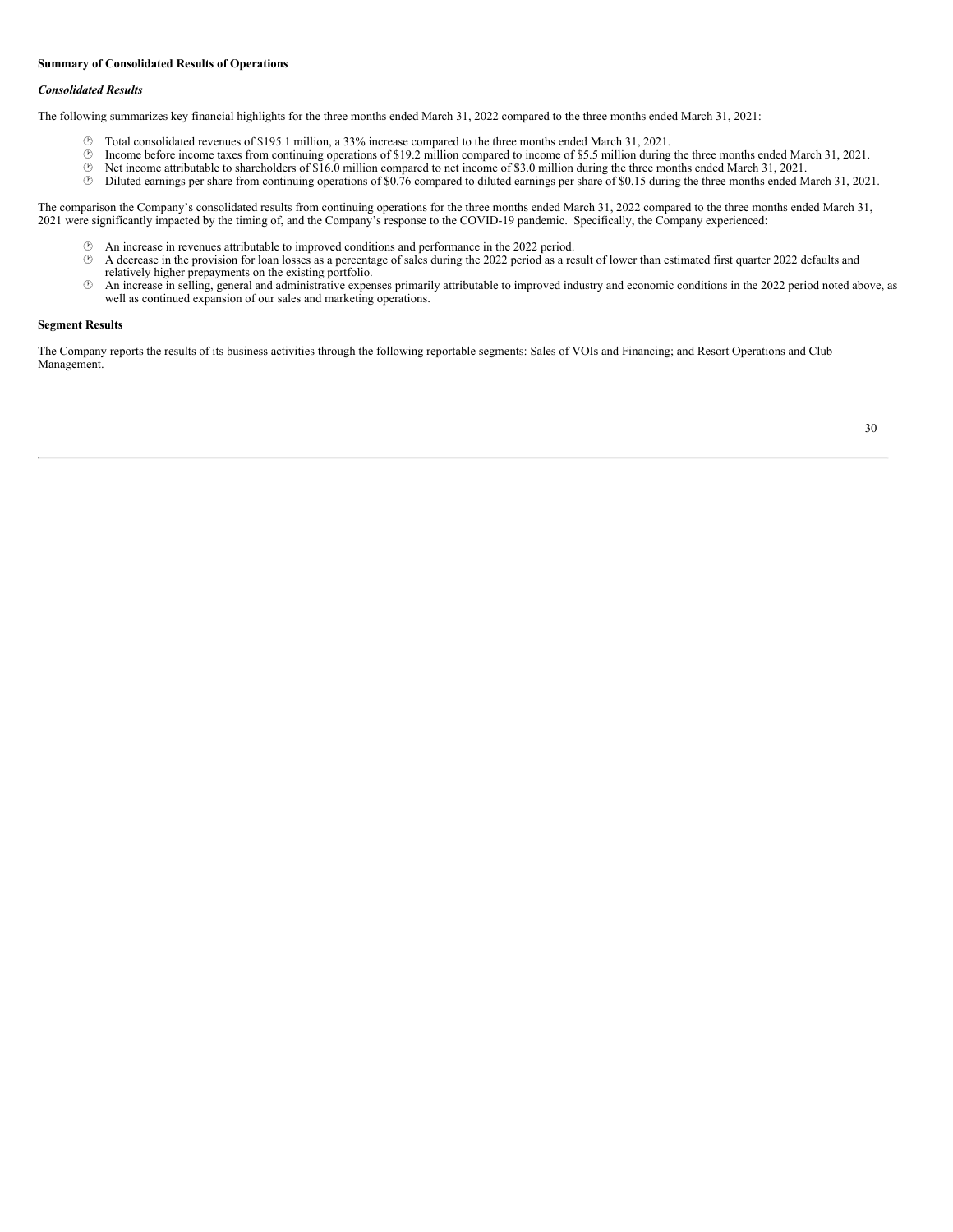Information regarding income before income taxes by reportable segment is set forth in the table below:

|                                                          | <b>For the Three Months Ended</b><br>March 31. |  |           |  |
|----------------------------------------------------------|------------------------------------------------|--|-----------|--|
|                                                          | 2022                                           |  | 2021      |  |
| (in thousands)                                           |                                                |  |           |  |
| Sales of VOIs and financing                              | 34,084                                         |  | 19,723    |  |
| Resort operations and club management                    | 20,368                                         |  | 18,037    |  |
| Bluegreen corporate and other                            | (27, 104)                                      |  | (28, 545) |  |
| BVH corporate                                            | (1,950)                                        |  | (2,522)   |  |
| Income before income taxes from continuing operations    | 25,398                                         |  | 6,693     |  |
| Provision for income taxes                               | (6,190)                                        |  | (1,189)   |  |
| Net income                                               | 19.208                                         |  | 5,504     |  |
| Less: Net income attributable to noncontrolling interest | 3,220                                          |  | 2,530     |  |
| Net income attributable to shareholders                  | 15,988                                         |  | 2,974     |  |

#### **Executive Overview**

Bluegreen is a leading vacation ownership company that markets and sells VOIs and manages resorts in popular leisure and urban destinations. Bluegreen's resort network includes 45 Club Resorts (resorts in which owners in its Vacation Club have the right to use most of the units in connection with their VOI ownership) and 23 Club Associate Resorts (resorts in which owners in its Vacation Club have the right to use a limited number of units in connection with their VOI ownership). These Club Resorts and Club Associate Resorts are primarily located in high-volume, "drive-to" vacation locations, including Orlando, Las Vegas, the Smoky Mountains, Myrtle Beach, Charleston and New Orleans, among others. Through Bluegreen's points-based system, the approximately 218,000 owners in Bluegreen's Vacation Club have the flexibility to stay at units available at any of Bluegreen's resorts and have access to over 11,300 other hotels and resorts through partnerships and exchange networks. Bluegreen's sales and marketing platform is supported by marketing relationships with nationally-recognized consumer brands, such as Bass Pro and Choice Hotels. The Company believes these marketing relationships drive sales within its core demographic. In 2020, Bluegreen launched its Bluegreen Renewal Program, which is part of its company-wide effort to revitalize sales, grow revenue and increase efficiency.

### *Impact of the COVID-19 pandemi***c**

The COVID-19 pandemic caused an unprecedented disruption in the U.S. and global economies and the industries in which the Company operates due to, among other things, government ordered "shelter in place" and "stay at home" orders and advisories, travel restrictions, and restrictions on business operations, including government guidance with respect to travel, public accommodations, social gatherings, and related matters. These disruptions and the reaction of the general public to the pandemic had a significant adverse impact on the Company's financial condition and operations throughout 2020, including, without limitation, due to the temporary closure beginning in March 2020 of all of Bluegreen's VOI sales centers, its retail marketing operations at Bass Pro Shops and Cabela's stores and outlet malls, and its Choice Hotels call transfer program, Bluegreen's cancellation of existing owner reservations through May 15, 2020 and new prospect guest tours through June 30, 2020, and the temporary closure of certain of Bluegreen's Club Resorts and Club Associate Resorts in accordance with government mandates and advisories. While adverse conditions continued during 2021, including due to the emergence of new variants such as the Delta and Omicron variants, Bluegreen's business and results generally improved during 2021 and continued to improve in the first quarter of 2022.

### *Status of Current Operations*

As of March 31, 2022, we were operating marketing kiosks at 128 Bass Pro Shops and Cabela's stores, including 21 new Cabela's locations and two new Bass Pro locations as compared to March 31, 2021; and all of our VOI sales centers and resorts were open, except for one resort and sales center in Surfside, Florida which was closed due to conditions unrelated to the pandemic. Further, resort occupancy rates were approximately  $77%$  at resorts with sales centers in the first quarter of 2022. While we sold only 42,000 vacation packages in the first quarter of 2022 compared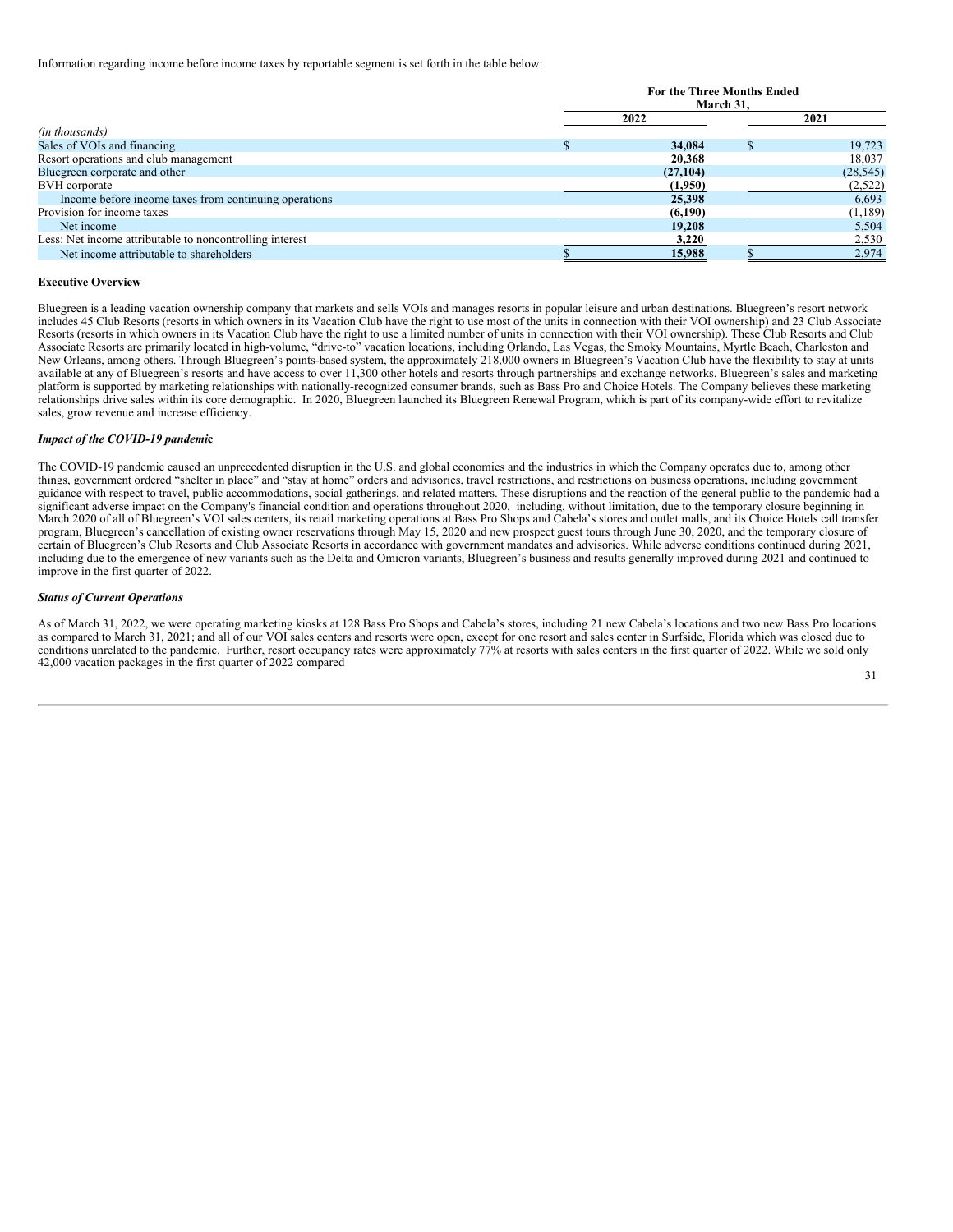to 49,000 in the first quarter of 2021, Bluegreen's pipeline of vacation packages was 200,600 at March 31, 2022 compared to 132,100 at March 31, 2021, which we believe reflected the impact of the temporary cessation of marketing activities at the outset of the COVID-19 pandemic. We believe that the increase in sales of VOIs in the first quarter of 2022 reflected the improvement in general economic conditions despite continued COVID-19 cases, increasing interest rates and inflationary trends during the period. While we hope that conditions in the travel and leisure industry continue to improve, the continued future impact of economic conditions and the pandemic on the Company is uncertain. Various state and local government officials may in the future issue new or revised orders that are different than the ones under which we are currently operating, and actions of foreign government may exacerbate supply chain constraints and result in increased inflation. It is impossible to predict the duration and severity of the pandemic and the likely impact of the pandemic on the Company's future revenues, net income and other operating results.

#### *VOI Sales and Financing*

Bluegreen's primary business is the marketing and sale of deeded VOIs, developed either internally or by third parties. Customers who purchase these VOIs receive an allotment of points, which can be redeemed for stays at one of Bluegreen's resorts or at 11,300 other hotels and resorts available through partnerships and exchange networks. Bluegreen's goal is to employ a flexible model with a mix of sales of our owned, acquired or developed VOIs and sales of VOIs on behalf of third-party developers, as determined by management to be appropriate from time to time based on market and economic conditions, available cash, and other factors. Our relationships with third-party developers enables us to generate fees from the sale and marketing of their VOIs without incurring the significant upfront capital investment generally associated with resort acquisition or development. While sales of Bluegreen owned inventory typically result in a greater contribution to EBITDA and Adjusted EBITDA, fee-based sales typically do not require an initial investment or involve development financing risk. Both Bluegreen owned VOI sales and fee-based VOI sales result in recurring, incremental and long-term fee streams by adding owners to the Bluegreen Vacation Club and new resort management contracts. Fee-based sales of VOIs comprised 24% and 36% of Bluegreen's system-wide sales of VOIs during the three months ended March 31, 2022 and 2021, respectively. Bluegreen intends to remain flexible with respect to its sales of the different categories of its VOI inventory in the future based on economic conditions, business initiatives and other considerations. In conjunction with sales of VOIs, the Company generates interest income by providing financing to qualified purchasers. Collateralized by the underlying VOIs, Bluegreen's loans are generally structured as 10 year, fully-amortizing loans with a fixed interest rate ranging from approximately 12% to approximately 18% per annum. As of March 31, 2022, the weighted-average interest rate on Bluegreen's VOI notes receivable was 15.3%. In addition, the Company earns fees for various other services, including title and escrow services in connection with the closing of VOI sales, and mortgage servicing.

#### *Resort Operations and Club Management*

Bluegreen enters into management agreements with the HOAs that maintain most of the resorts in Bluegreen's Vacation Club and earns fees for providing management services to those HOAs and the approximately 218,000 Vacation Club owners. These resort management services include providing or overseeing front desk operations, housekeeping services, maintenance, and certain accounting and administration functions. Our management contracts generally yield recurring cash flows and do not have the traditional risks associated with hotel management contracts that are generally linked to daily rate or occupancy. Our management contracts are typically structured as "costplus," with an initial term of three years and automatic one year renewals. In connection with the management services provided to the Bluegreen Vacation Club, we manage the reservation system and provide owner, billing and collection services.

### **Key Business and Financial Metrics Used by Management**

Management uses several key business and financial metrics that are specific to or typically utilized in the vacation ownership industry. EBITDA, Adjusted EBITDA, Adjusted EBITDA Attributable to Shareholders are discussed below. For a discussion of the other metrics, see "Key Business and Financial Metrics Used by Management" in the Company's Annual Report on Form 10-K for the year ended December 31, 2021.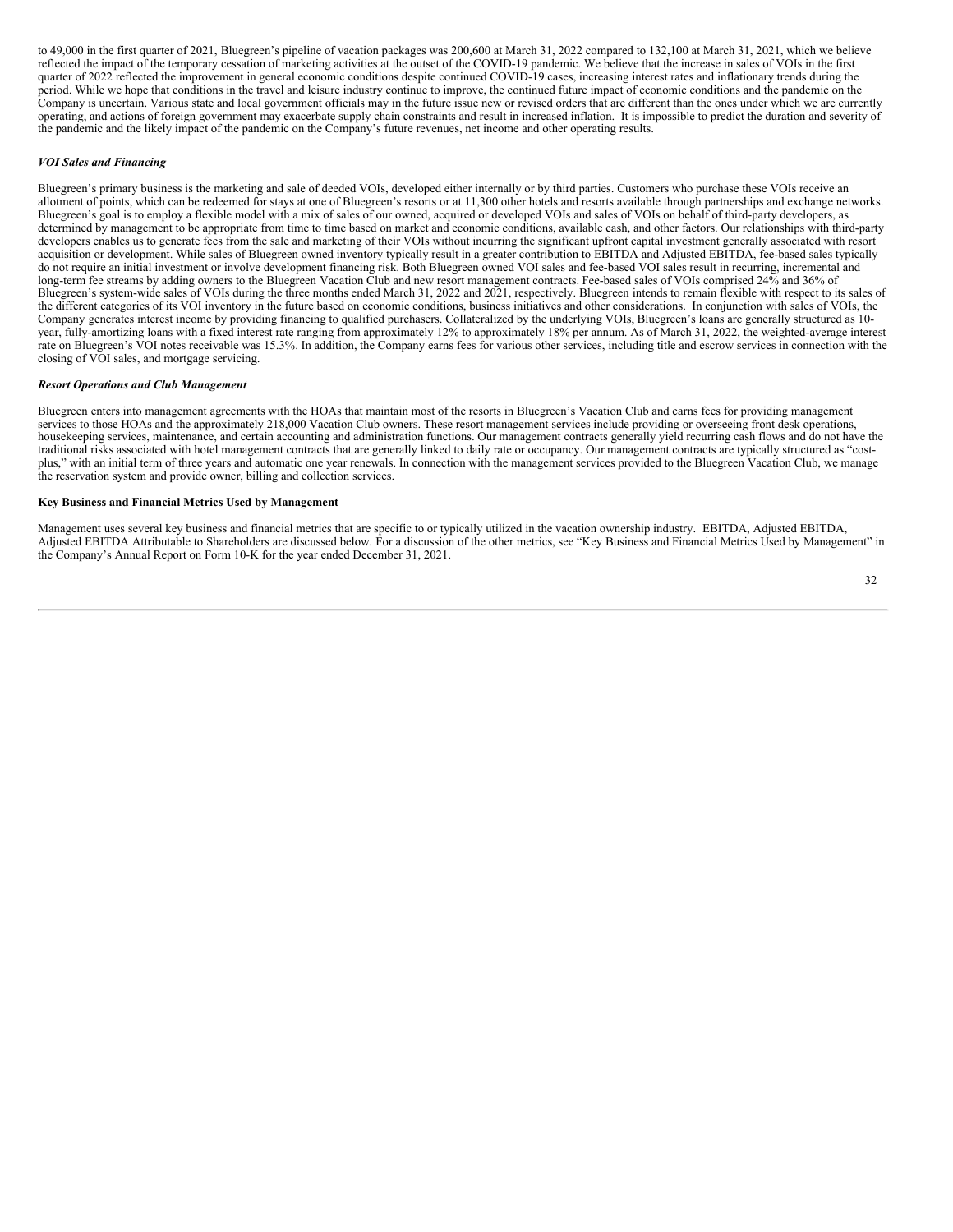#### *EBITDA, Adjusted EBITDA, and Adjusted EBITDA Attributable to Shareholders*

The Company defines EBITDA as earnings, or net income, before taking into account interest income (excluding interest earned on VOI notes receivable), interest expense (excluding interest expense incurred on debt secured by VOI notes receivable), and depreciation and amortization. The Company defines Adjusted EBITDA as EBITDA, adjusted to exclude amounts of loss (gain) on assets held for sale, share-based compensation expense, and items that the Company believes are not representative of ongoing operating results. Adjusted EBITDA Attributable to Shareholders is Adjusted EBITDA excluding amounts attributable to the non-controlling interest in Bluegreen/Big Cedar Vacations (in which Bluegreen owns a 51% interest). For purposes of the calculation of EBITDA, Adjusted EBITDA and Adjusted EBITDA Attributable to Shareholders, no adjustments were made for interest income earned on VOI notes receivable or the interest expense incurred on debt that is secured by such notes receivable because they are both considered to be part of the ordinary operations of the Company's business.

The Company considers EBITDA, Adjusted EBITDA, and Adjusted EBITDA Attributable to Shareholders to be indicators of operating performance, and they are used by the Company to measure its ability to service debt, fund capital expenditures and expand its business. EBITDA and Adjusted EBITDA are also used by companies, lenders, investors and others because they exclude certain items that can vary widely across different industries or among companies within the same industry. For example, interest expense can be dependent on a company's capital structure, debt levels and credit ratings. Accordingly, the impact of interest expense on earnings can vary significantly among companies. The tax positions of companies can also vary because of their differing abilities to take advantage of tax benefits and because of the tax policies of the jurisdictions in which they operate. As a result, effective tax rates and provision for income taxes can vary considerably among companies. EBITDA, Adjusted EBITDA and Adjusted EBITDA Attributable to Shareholders also exclude depreciation and amortization because companies utilize productive assets of different ages and use different methods of both acquiring and depreciating productive assets. These differences can result in considerable variability in the relative costs of productive assets and the depreciation and amortization expense among companies.

EBITDA, Adjusted EBITDA and Adjusted EBITDA Attributable to Shareholders are not recognized terms under GAAP and should not be considered as an alternative to net income or any other measure of financial performance or liquidity, including cash flow, derived in accordance with GAAP, or to any other method or analyzing results as reported under GAAP. The limitations of using EBITDA, Adjusted EBITDA or Adjusted EBITDA Attributable to Shareholders as an analytical tool include, without limitation, that EBITDA, Adjusted EBITDA and Adjusted EBITDA Attributable to Shareholders do not reflect (i) changes in, or cash requirements for, working capital needs; (ii) interest expense, or the cash requirements necessary to service interest or principal payments on indebtedness (other than as noted above); (iii) tax expense or the cash requirements to pay taxes; (iv) historical cash expenditures or future requirements for capital expenditures or contractual commitments; or  $(v)$  the effect on earnings or changes resulting from matters that the Company does not believe to be indicative of future operations or performance. Further, although depreciation and amortization are non-cash charges, the assets being depreciated and amortized often have to be replaced in the future, and EBITDA, Adjusted EBITDA and Adjusted EBITDA Attributable to Shareholders do not reflect any cash that may be required for such replacements. In addition, the Company's definition of Adjusted EBITDA or Adjusted EBITDA Attributable to Shareholders may not be comparable to definitions of Adjusted EBITDA, Adjusted EBITDA Attributable to Shareholders or other similarly titled measures used by other companies.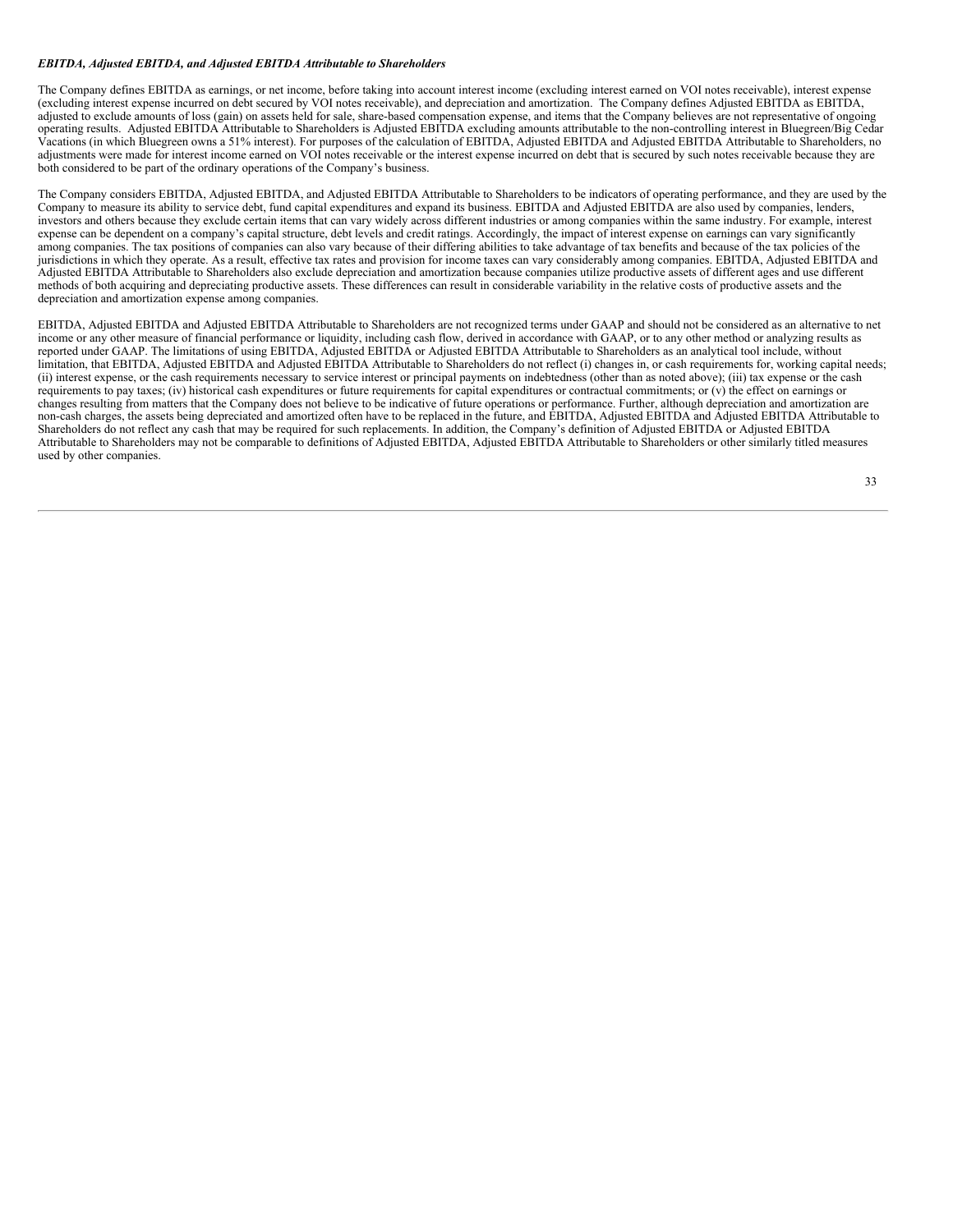#### **Reportable Segments Results of Operations**

## *Adjusted EBITDA Attributable to Shareholders for the three months ended March 31, 2022 and 2021:*

The Company considers Segment Adjusted EBITDA in connection with its evaluation of its business segments as described in Note 14: Segment Reporting to the Company's unaudited consolidated financial statements included in Item 1 of this Quarterly Report on Form 10-Q. See above for a discussion of the definition of Adjusted EBITDA and related measures, how management uses it to manage its business and material limitations on its usefulness. The following tables set forth Segment Adjusted EBITDA, Adjusted EBITDA, Adjusted EBITDA Attributable to Shareholders, EBITDA and a reconciliation of EBITDA, Adjusted EBITDA, and Adjusted EBITDA Attributable to Shareholders to net income, the most comparable GAAP financial measure:

|                                                       | For the Three Months Ended March 31, |  |           |  |
|-------------------------------------------------------|--------------------------------------|--|-----------|--|
|                                                       | 2022                                 |  | 2021      |  |
| (in thousands)                                        |                                      |  |           |  |
| Adjusted EBITDA - sales of VOIs and financing         | 35,733                               |  | 21,128    |  |
| Adjusted EBITDA - resort operations                   |                                      |  |           |  |
| and club management                                   | 20,551                               |  | 18,233    |  |
| <b>Total Segment Adjusted EBITDA</b>                  | 56,284                               |  | 39.361    |  |
| Less: Bluegreen's Corporate and other                 | (21, 492)                            |  | (22, 643) |  |
| Less: BVH Corporate and other                         | (468)                                |  | (759)     |  |
| <b>Adjusted EBITDA</b>                                | 34.324                               |  | 15,959    |  |
| Less: Adjusted EBITDA attributable to non-controlling |                                      |  |           |  |
| interest                                              | (3,269)                              |  | (3,239)   |  |
| Total Adjusted EBITDA attributable                    |                                      |  |           |  |
| to shareholders                                       | 31,055                               |  | 12,720    |  |

|                                                         | For the Three Months Ended March 31. |         |          |         |
|---------------------------------------------------------|--------------------------------------|---------|----------|---------|
|                                                         |                                      | 2022    | 2021     |         |
| (in thousands)                                          |                                      |         |          |         |
| Net income attributable to shareholders                 |                                      | 15,988  | <b>S</b> | 2,974   |
| Net income attributable to the non-controlling interest |                                      |         |          |         |
| in Bluegreen/Big Cedar Vacations                        |                                      | 3,220   |          | 2,530   |
| Net Income                                              |                                      | 19,208  |          | 5,504   |
| Add: Depreciation and amortization                      |                                      | 3,922   |          | 3,851   |
| Less: Interest income (other than interest earned on    |                                      |         |          |         |
| VOI notes receivable)                                   |                                      | (62)    |          | (133)   |
| Add: Interest expense - corporate and other             |                                      | 4,364   |          | 5,572   |
| Add: Provision for income taxes                         |                                      | 6,190   |          | 1,189   |
| <b>EBITDA</b>                                           |                                      | 33,622  |          | 15,983  |
| Add: Share-based compensation expense $(1)$             |                                      | 746     |          |         |
| Gain on assets held for sale                            |                                      | (44)    |          | (24)    |
| <b>Adjusted EBITDA</b>                                  |                                      | 34,324  |          | 15,959  |
| Adjusted EBITDA attributable to the non-controlling     |                                      |         |          |         |
| interest                                                |                                      | (3,269) |          | (3,239) |
| Adjusted EBITDA attributable to shareholders            |                                      | 31,055  |          | 12,720  |

(1) Share-based compensation expense for the three months ended March 31, 2022 consisted of \$0.7 million related to restricted stock awards granted in June 2021 and January 2022.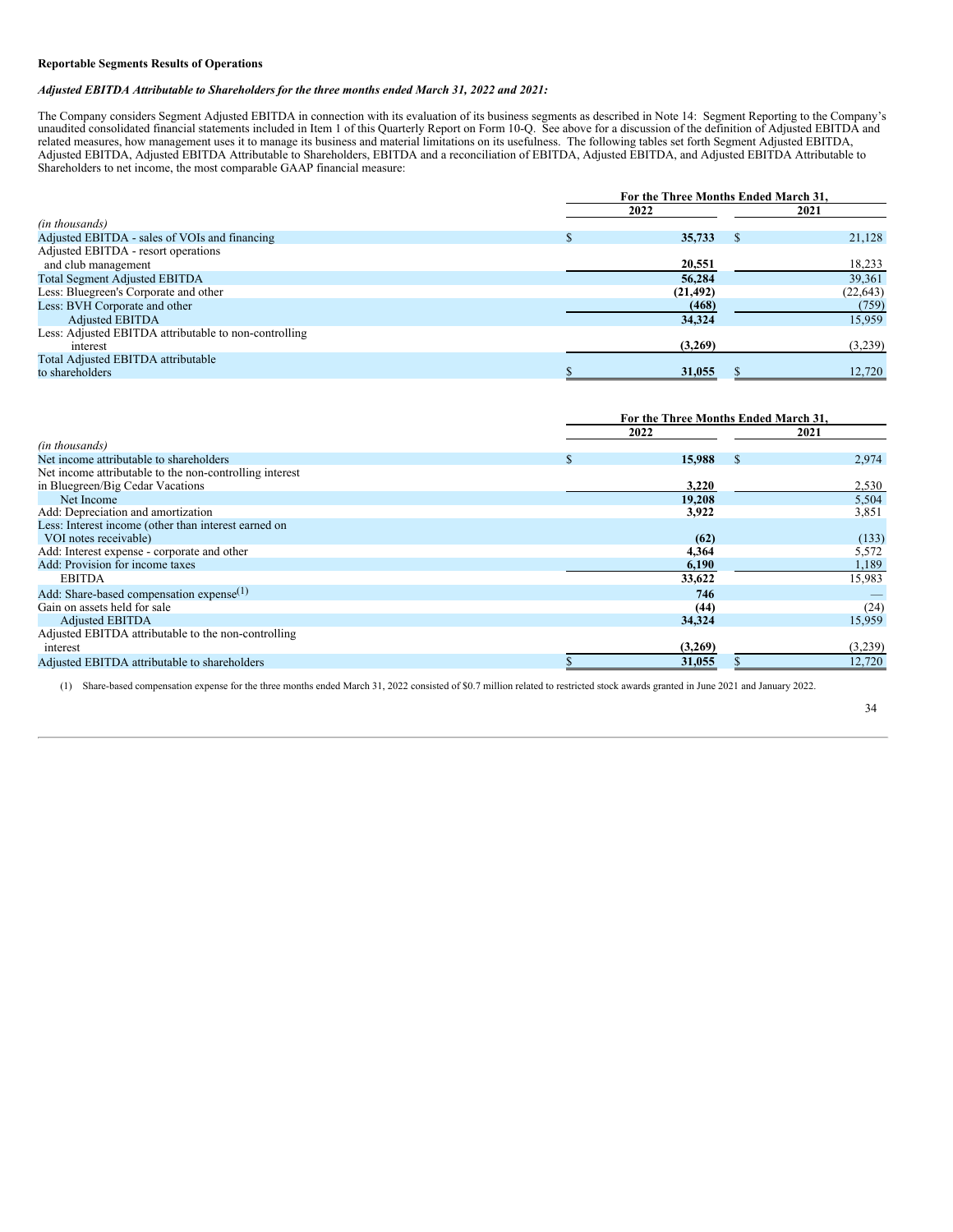The following table reconciles system-wide sales of VOIs to gross sales of VOIs, the most comparable GAAP financial measure.

|                           | <b>For the Three Months Ended</b><br>March 31. |         |  |         |  |
|---------------------------|------------------------------------------------|---------|--|---------|--|
| (in thousands)            |                                                | 2022    |  | 2021    |  |
| Gross sales of VOIs       |                                                | 115.607 |  | 68,250  |  |
| Add: Fee-Based sales      |                                                | 35,937  |  | 38,797  |  |
| System-wide sales of VOIs |                                                | 151,544 |  | 107.047 |  |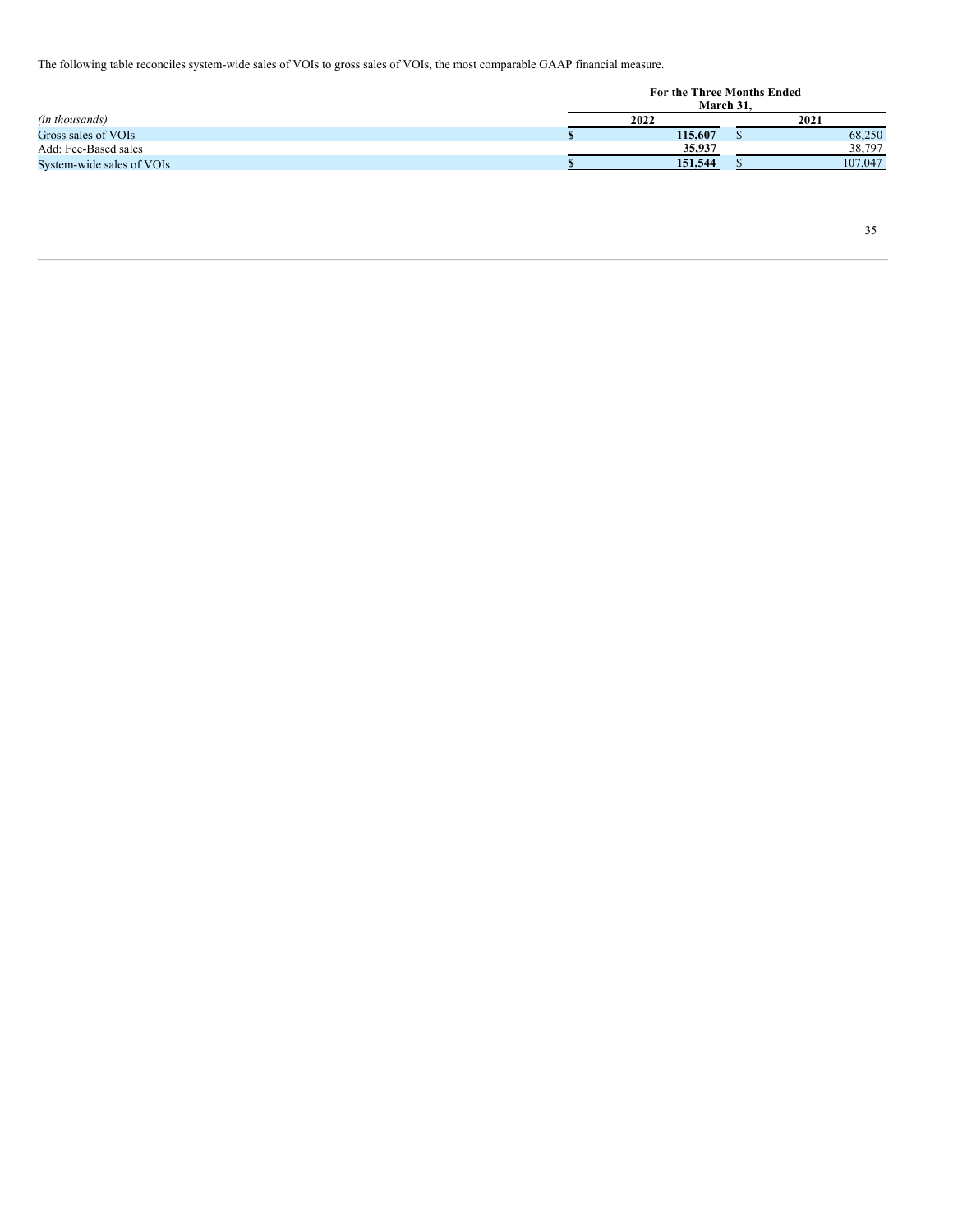### *For the three months ended March 31, 2022 compared to the three months ended March 31, 2021*

#### Sales of VOIs and Financing

|                                                              | For the Three Months Ended March 31, |                                                  |    |           |                                                           |  |
|--------------------------------------------------------------|--------------------------------------|--------------------------------------------------|----|-----------|-----------------------------------------------------------|--|
|                                                              | 2022                                 |                                                  |    | 2021      |                                                           |  |
|                                                              | Amount                               | $%$ of<br>System-<br>wide sales<br>of VOIs $(5)$ |    | Amount    | $%$ of<br>System-<br>wide sales<br>of VOIs <sup>(5)</sup> |  |
| (in thousands)                                               |                                      |                                                  |    |           |                                                           |  |
| Bluegreen owned VOI sales <sup>(1)</sup>                     | 115,607                              | 76                                               | \$ | 68,250    | 64                                                        |  |
| Fee-Based VOI sales                                          | 35,937                               | 24                                               |    | 38,797    | 36                                                        |  |
| System-wide sales of VOIs                                    | 151,544                              | <b>100</b>                                       |    | 107,047   | 100                                                       |  |
| Less: Fee-Based sales                                        | (35, 937)                            | (24)                                             |    | (38, 797) | (36)                                                      |  |
| Gross sales of VOIs                                          | 115,607                              | 76                                               |    | 68,250    | 64                                                        |  |
| Provision for loan losses $(2)$                              | (16, 579)                            | (14)                                             |    | (12,319)  | (18)                                                      |  |
| Sales of VOIs                                                | 99,028                               | 65                                               |    | 55,931    | 52                                                        |  |
| Cost of VOIs sold $(3)$                                      | (11, 841)                            | (12)                                             |    | (5,169)   | (9)                                                       |  |
| Gross profit $(3)$                                           | 87,187                               | 88                                               |    | 50,762    | 91                                                        |  |
| Fee-Based sales commission revenue (4)                       | 24,084                               | 67                                               |    | 25,718    | 66                                                        |  |
| Financing revenue, net of financing expense                  | 18,741                               | 12                                               |    | 15,122    | 14                                                        |  |
| Other expense                                                | (152)                                | $\mathbf{0}$                                     |    |           | $\theta$                                                  |  |
| Other fee-based services, title operations and other, net    | 2,130                                |                                                  |    | 1,555     |                                                           |  |
| Net carrying cost of VOI inventory                           | (4,056)                              | (3)                                              |    | (7,780)   | (7)                                                       |  |
| Selling and marketing expenses                               | (83, 889)                            | (55)                                             |    | (58,001)  | (54)                                                      |  |
| General and administrative expenses - sales and<br>marketing | (9,961)                              | (7)                                              |    | (7,653)   | (7)                                                       |  |
| Operating profit - sales of VOIs and financing               | 34,084                               | 22%                                              |    | 19,723    | 18%                                                       |  |
| Add: Depreciation and amortization                           | 1,649                                |                                                  |    | 1,405     |                                                           |  |
| Adjusted EBITDA - sales of VOIs and financing                | \$<br>35,733                         |                                                  | \$ | 21,128    |                                                           |  |

(1) Bluegreen owned VOI sales represent sales of VOIs acquired or developed by Bluegreen.<br>(2) Percentages for provision for loan losses are calculated as a percentage of gross sales of VOIs, which excludes Fee-Based sales

*System-wide sales of VOIs.* System-wide sales of VOIs were \$151.5 million and \$107.0 million during the three months ended March 31, 2022 and 2021, respectively. System-wide sales of VOIs are driven by the number of guests attending a timeshare sale presentation (a "guest tour") and our ability to convert such guest tours into

purchases of VOIs. The number of guest tours is driven by the number of existing owner guests Bluegreen has staying at a resort with a sales center and new guests who agree to attend a sales presentation. During the first quarter of 2022, we experienced an increase in stays at our resorts and the use of our vacation packages, which contributed to an increase in the number of guest tours by 40% compared to the first quarter of 2021. The COVID-19 pandemic impacted guest tours during the 2021 period, resulting in lower system-wide sales of VOIs. The ultimate extent and duration of the impact from the COVID-19 pandemic cannot be predicted at this time.

Included in system-wide sales are Fee-Based Sales and Bluegreen-owned sales. Sales by category are tracked based on which deeded VOI is conveyed in each transaction. The individual VOIs sold is based on several factors, including the needs of fee-based clients, the Company's debt service requirements and default resale requirements under term securitizations and similar transactions. These factors and business initiatives contribute to fluctuations in the amount of sales by category from period to period.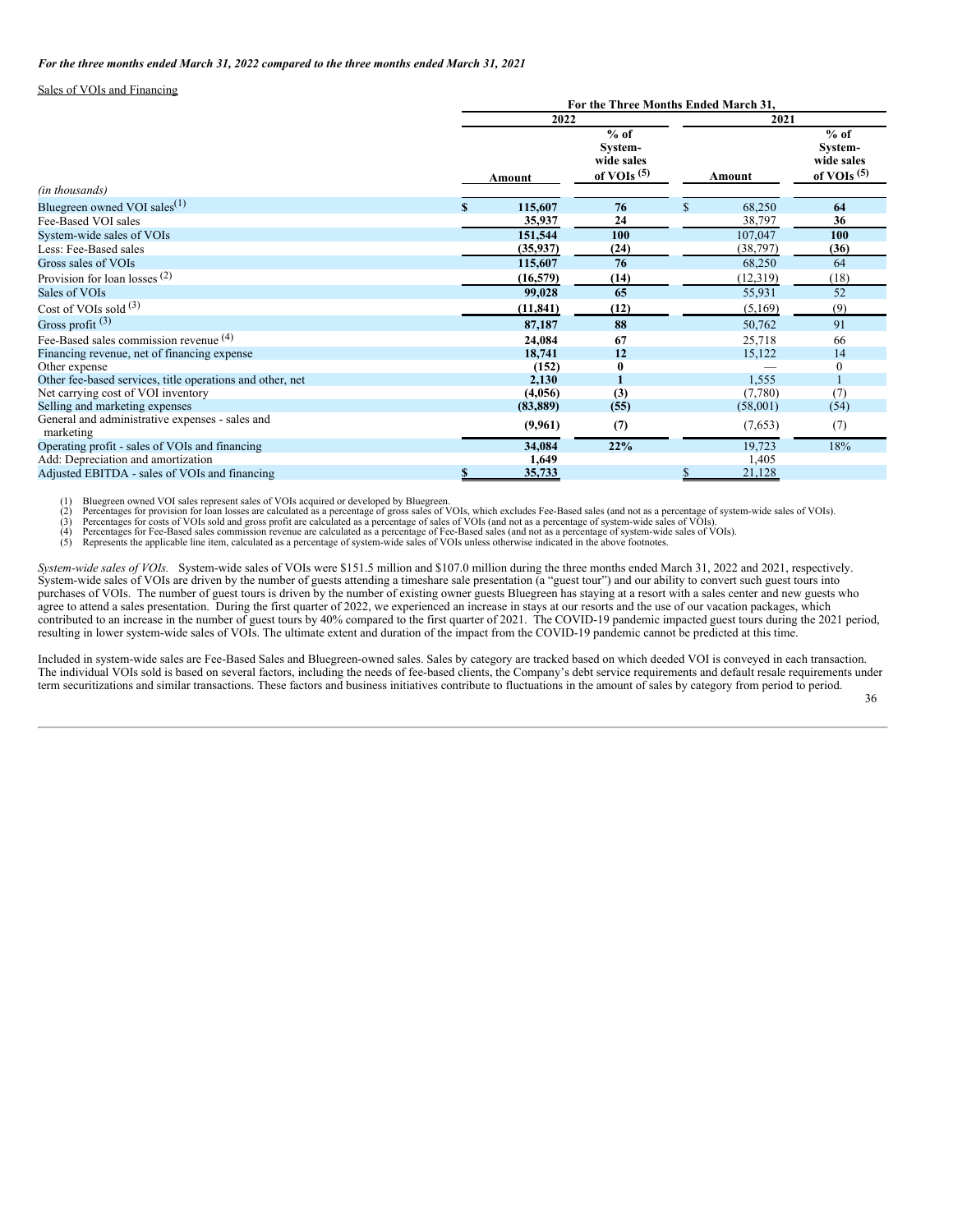Sales of *VOIs*. Sales of VOIs were \$99.0 million and \$55.9 million during the three months ended March 31, 2022 and 2021, respectively. Sales of VOIs were impacted by the factors described in the discussion of system-wide sales of VOIs above, primarily the continued impact of the COVID-19 pandemic in 2021. Gross sales of VOIs were reduced by \$16.6 million and \$12.3 million during the three months ended March 31, 2022 and 2021, respectively, for the provision for loan losses. The provision for loan losses varies based on the amount of financed, non-fee based sales during the period and changes in estimates of future VOI notes receivable performance for existing and newly originated loans. The percentage of sales which were realized in cash within 30 days from sale was 45% during the both the three months ended March 31, 2022 and 2021. The provision for loan losses as a percentage of gross sales of VOIs was 14% and 18% during the three months ended March 31, 2022 and 2021, respectively. The decrease in the provision for loan loss as a percentage of sales during the 2022 period as compared to the 2021 period is due to lower than estimated first quarter 2022 defaults and higher than anticipated prepayments on the existing portfolio.

Bluegreen believes that the COVID-19 pandemic and general economic conditions including inflationary trends may have an impact on the collectibility of its VOI notes receivable. The provision for loan losses also continues to be impacted by defaults which Bluegreen believes are attributable to the receipt of letters from third parties and attorneys who purport to represent certain VOI owners and who have encouraged such owners to become delinquent and ultimately default on their obligations. See Note 9: Commitments and Contingencies to the Company's unaudited consolidated financial statements included in Item 1 of this report for additional information regarding such letters and actions we have taken in connection with such letters. The impact of the COVID-19 pandemic, the continued impact of actions taken by timeshare exit firms and changing economic conditions are highly uncertain and there is no assurance that steps taken to mitigate the impact of these factors will be successful or they will not otherwise impact the collectability or our VOI notes receivable to a greater extent than estimated. As a result, actual defaults may differ from our estimates and the allowance for loan losses may not prove to be adequate.

The average annual default rates and delinquency rates (more than 30 days past due) on our VOI notes receivable were as follows:

|                                    | For the Twelve Months Ended March 31, |       |  |  |
|------------------------------------|---------------------------------------|-------|--|--|
|                                    | 2022                                  | 2021  |  |  |
| Average annual default rates $(1)$ | 8.19%                                 | 9.64% |  |  |
|                                    | As of March 31,                       |       |  |  |
|                                    | 2022                                  | 2021  |  |  |
| Delinquency rates $(1)$            | $2.82\%$                              | 3.09% |  |  |

(1) The average annual default rates in the table above include VOIs which have been defaulted but had not yet charged off due to the provisions of certain of our receivable-backed notes payable transactions, as well as certain VOI loans over 127 days past due where we received cease and desist letters from attorneys and other third-party exit firms. Accordingly, these are excluded for purposes of calculating the delinquency rates above.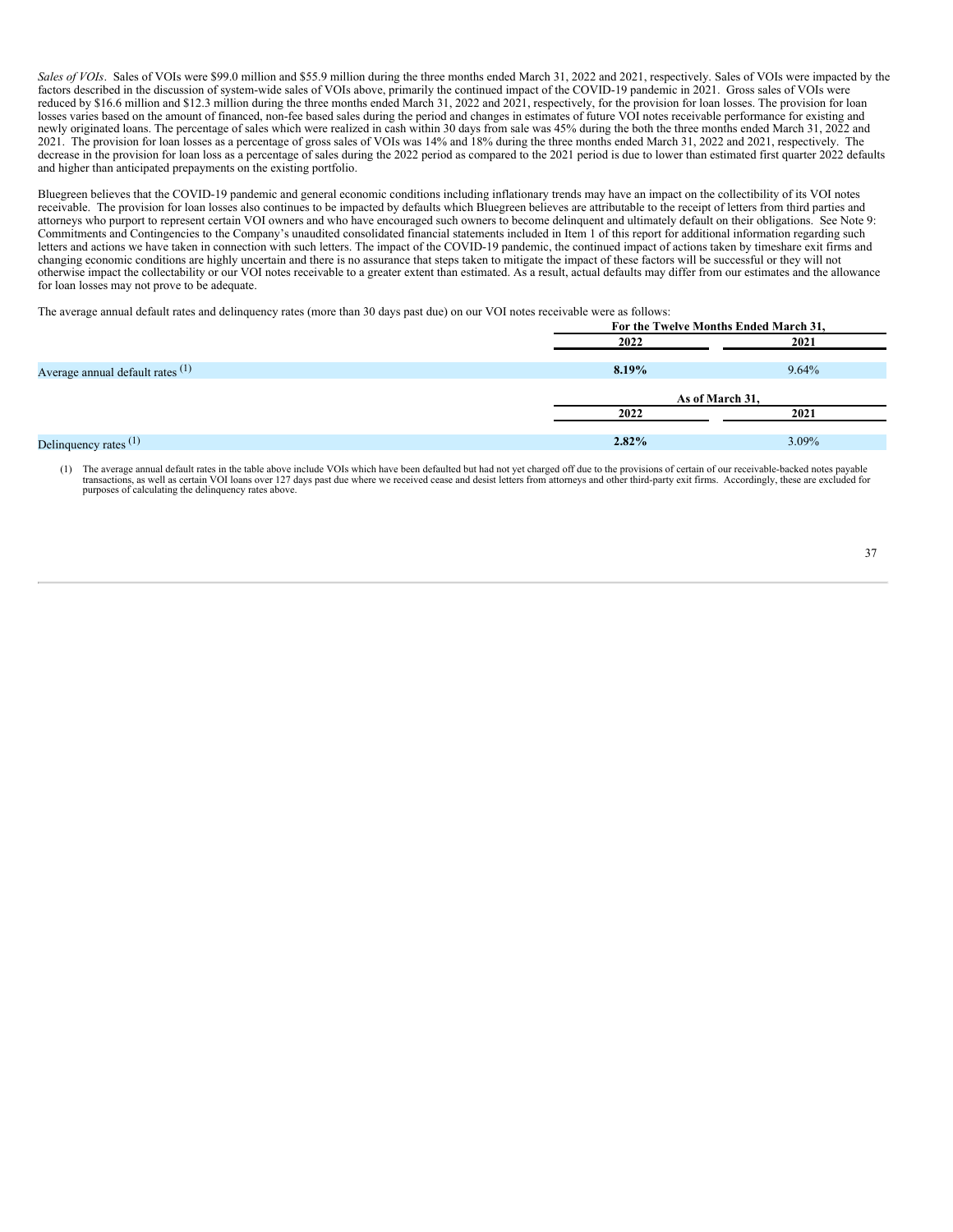The following table sets forth certain information for system-wide sales of VOIs for the three months ended March 31, 2022 and 2021:

|                                                          |              | <b>For the Three Months Ended</b><br>March 31, |        |                 |  |  |
|----------------------------------------------------------|--------------|------------------------------------------------|--------|-----------------|--|--|
|                                                          |              | 2022                                           | 2021   | Change          |  |  |
| (dollars in thousands)                                   |              |                                                |        |                 |  |  |
| Number of sales centers open at period-end               |              | 24                                             | 24     | $- \frac{6}{6}$ |  |  |
| Total number of VOI sales transactions                   |              | 7,514                                          | 6,197  | $21\%$          |  |  |
| Average sales price per transaction                      | $\mathbf{S}$ | $20,226$ \$                                    | 17,303 | $17\%$          |  |  |
| Number of total guest tours                              |              | 48,861                                         | 34,821 | $40\%$          |  |  |
| Sale-to-tour conversion ratio-<br>total marketing guests |              | 15.4%                                          | 17.8%  | (240)bp         |  |  |
| Number of existing owner guest tours                     |              | 24,841                                         | 18,332 | $36\%$          |  |  |
| Sale-to-tour conversion ratio-<br>existing owners        |              | 16.8%                                          | 20.6%  | (380)bp         |  |  |
| Number of new guest tours                                |              | 24,020                                         | 16,489 | $46\%$          |  |  |
| Sale-to-tour conversion ratio-<br>new marketing guests   |              | 13.9%                                          | 14.7%  | $(80)$ bp       |  |  |
| Percentage of sales to existing owners                   |              | 57.0%                                          | 63.5%  | (650)bp         |  |  |
| Average sales volume per guest                           | $\mathbf{s}$ | $3,110$ \$                                     | 3,079  | $1\%$           |  |  |

*Cost of VOIs Sold.* During the three months ended March 31, 2022 and 2021, cost of VOIs sold was \$11.8 million and \$5.2 million, respectively, and represented 12% and 9%, respectively, of sales of VOIs. Cost of VOIs sold as a percentage of sales of VOIs varies between periods based on the relative costs of the specific VOIs sold in each period and the size of the point packages of the VOIs sold (due to offered volume discounts, including consideration of cumulative sales to existing owners). Additionally, the effect of changes in estimates under the relative sales value method, including estimates of sales, future defaults, upgrades and incremental revenue from the resale of repossessed VOI inventory, are accounted for as VOI inventory true-ups and retrospectively adjust the margin previously recognized subject to those estimates. During the three months ended March 31, 2022, approximately \$2.7 million of cost of VOIs sold related to these true-ups. Cost of sales is typically favorably impacted in periods where a significant amount of Secondary Market VOI inventory is acquired or actual defaults and equity trades are higher than anticipated and the resulting change in estimate is recognized. Cost of VOIs sold as a percentage of sales of VOIs was higher for the three months ended March 31, 2022 as compared to the three months ended March 31, 2021 due to the relative mix of inventory being sold and lower secondary market purchases in the 2022 period.

*Fee-Based Sales Commission Revenue.* During the three months ended March 31, 2022 and 2021, Bluegreen sold \$35.9 million and \$38.8 million, respectively, of third-party VOI inventory under commission arrangements and earned sales and marketing commissions of \$24.1 million and \$25.7 million, respectively, in connection with those sales. The decrease in sales of third-party developer inventory on a commission basis during the 2022 period was due to Bluegreen's increased focus on selling Bluegreen owned VOI sales. Bluegreen earned an average sales and marketing commission of 67% and 66% during the three months ended March 31, 2022 and 2021, respectively, which is net of a reserve for commission refunds in connection with early defaults and cancellations pursuant to the terms of certain of the fee-based service arrangements. Bluegreen typically recognizes a sales and marketing commission between 65% and 68% on sales of third-party VOI inventory.

Financing Revenue, Net of Financing Expense - Sales of VOIs. Interest income on VOIs notes receivable was \$22.1 million and \$19.1 million during the three months ended March 31, 2022 and 2021, respectively, which was partially offset by interest expense on receivable-backed debt of \$3.4 million and \$4.1 million, respectively. The increase in finance revenue, net of finance expense in the 2022 period as compared to the 2021 period is primarily due to higher VOI notes receivable balances as a result of higher sales of VOIs and lower outstanding receivable-backed debt balances and a lower weighted-average cost of borrowing attributable to the lower interest rate in the 2022 period. Revenues from mortgage servicing during both the three months ended March 31, 2022 and 2021 of \$1.3 million are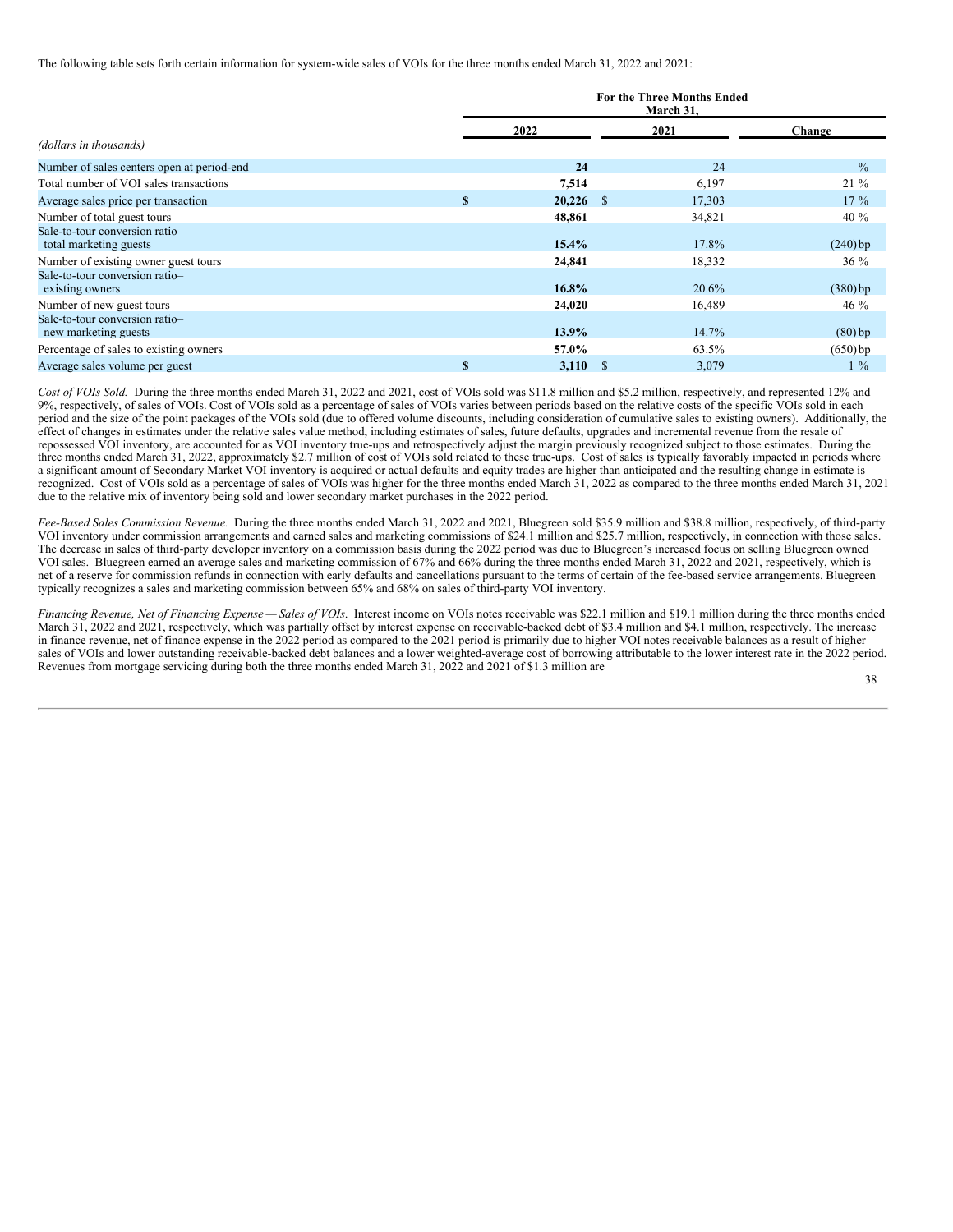included in financing revenue, net of mortgage servicing expenses of \$1.4 million and \$1.2 million during the three months ended March 31, 2022 and 2021, respectively.

*Other Fee-Based Services — Title Operations, net*. During the three months ended March 31, 2022 and 2021, revenue from title operations was \$3.1 million and \$2.3 million, respectively, which was partially offset by expenses directly related to title operations of \$1.0 million and \$0.7 million, respectively. Resort title fee revenue varies based on VOI sales volumes as well as the title costs in the jurisdictions where the inventory being sold is located. The increase in the 2022 period is due to the increase in system-wide sales of VOIs during such period compared to the 2021 period, as described above.

*Net Carrying Cost of VOI Inventory.* The gross carrying cost of VOI inventory was \$10.3 million and \$10.9 million during the three months ended March 31, 2022 and 2021, respectively, which was partially offset by rental and sampler revenues of \$6.2 million and \$3.1 million, respectively. The decrease in net carrying costs of VOI inventory was primarily related to increased rentals of developer inventory and increased sampler stays due to the more significant impact of the COVID-19 pandemic on operations in the 2021 period, and to a lesser extent lower maintenance fees and developer subsidies associated with the decrease in VOI inventory. In certain circumstances, marketing costs are offset by using inventory for marketing guest stays.

*Selling and Marketing Expenses.* Selling and marketing expenses were \$83.9 million and \$58.0 million during the three months ended March 31, 2022 and 2021, respectively. The increase in selling and marketing expenses during the three months ended March 31, 2022 compared to the three months ended March 31, 2021 is primarily attributable to the expansion of marketing operations into two Bass Pro stores and 21 additional Cabela's stores since March 31, 2021 and the expansion of our sales operations in general. We utilize Bass Pro and Cabela's stores to sell discounted vacation packages to customers for future travel which require the customers to attend a timeshare presentation. Further, we have invested in various local and national marketing programs in an effort to attract new customers. These program changes may not be successful or generate a sufficient number of prospects to offset the program costs incurred.

As a percentage of system-wide sales of VOIs, selling and marketing expenses were 55% and 54% during the three months ended March 31, 2022 and 2021, respectively. The increase in selling and marketing expenses as a percentage of system-wide sales of VOIs reflects a higher proportion of sales to new customers compared to the prior year.

The following table sets forth certain new customer marketing information, excluding sampler and other returning owner vacation packages, for the three months ended March 31, 2022 and 2021:

|                                                                           |         | For the Three Months Ended<br>March 31. |            |  |  |
|---------------------------------------------------------------------------|---------|-----------------------------------------|------------|--|--|
|                                                                           | 2022    | 2021                                    | $%$ Change |  |  |
| Number of Bass Pro and Cabela's marketing<br>locations at period-end      | 128     | 105                                     | 22         |  |  |
| Number of vacation packages outstanding,<br>beginning of the period $(1)$ |         |                                         |            |  |  |
|                                                                           | 187,244 | 121,915                                 | 54         |  |  |
| Number of vacation packages sold                                          | 41,990  | 49,374                                  | (15)       |  |  |
| Number of vacation packages outstanding,                                  |         |                                         |            |  |  |
| end of the period $(1)$                                                   | 200,627 | 132,142                                 | 52         |  |  |
| % of Bass Pro vacation packages at period end                             | 45%     | 54%                                     | (17)       |  |  |
| % of Cabela's vacation packages at period end                             | 19%     | 18%                                     | 6          |  |  |
| % of Choice Hotel vacation packages at period end                         | 24%     | 20%                                     | 20         |  |  |
| % of Other vacation packages at period end                                | 12%     | 9%                                      | 33         |  |  |

(1) Excludes vacation packages sold to customers more than one year prior to the period presented and vacation packages sold to customers who had already toured but purchased an additional vacation package.

In addition to vacation packages sold to new prospects, we also sell vacation packages to customers who have already toured, some of whom purchased a VOI, and have indicated they would tour again. As of March 31, 2022, the pipeline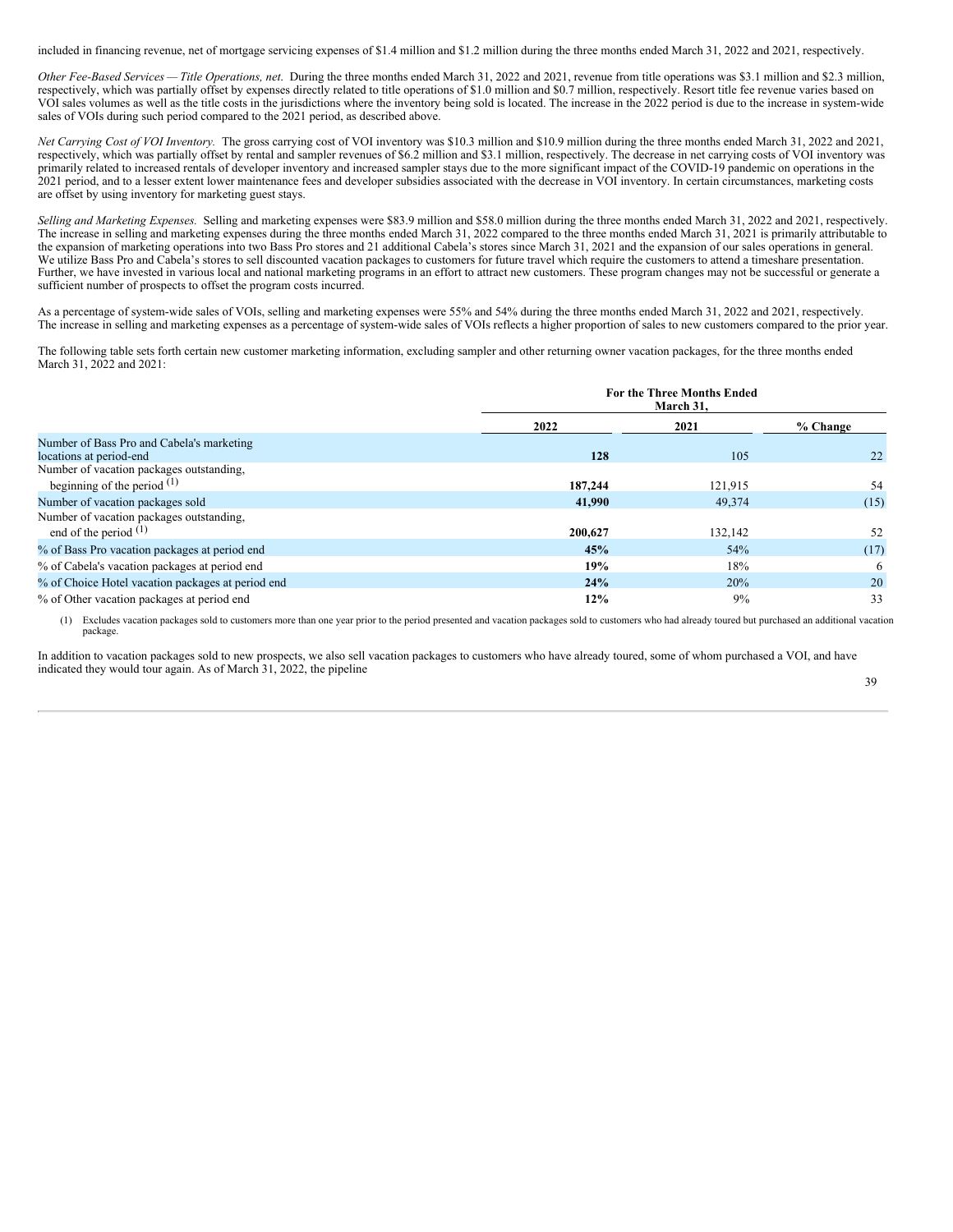of such packages was approximately 15,500. There is no assurance that such packages will convert to sales at historical or expected levels.

General and Administrative Expenses - Sales and Marketing Operations. General and administrative expenses, representing expenses directly attributable to sales and marketing operations, were \$10.0 million and \$7.7 million during the three months ended March 31, 2022 and 2021, respectively, reflecting the increased compensation costs due to expansion of our sales and marketing support operations. As a percentage of system-wide sales of VOIs, general and administrative expenses directly attributable to sales and marketing operations were 7% during both the three months ended March 31, 2022 and 2021.

#### Resort Operations and Club Management

|                                                             | <b>For the Three Months Ended</b><br>March 31. |     |  |           |     |  |
|-------------------------------------------------------------|------------------------------------------------|-----|--|-----------|-----|--|
| (dollars in thousands)                                      | 2022                                           |     |  | 2021      |     |  |
| Resort operations and club management revenue               | 46,189                                         |     |  | 43,231    |     |  |
| Resort operations and club management expense               | (25, 821)                                      |     |  | (25, 194) |     |  |
| Operating profit - resort operations and club<br>management | 20.368                                         | 44% |  | 18.037    | 42% |  |
| Add: Depreciation and amortization                          | 183                                            |     |  | 196       |     |  |
| Adjusted EBITDA - resort operations and<br>club management  | 20,551                                         |     |  | 18,233    |     |  |

*Resort Operations and Club Management Revenue.* Resort operations and club management revenue increased 7% during the three months ended March 31, 2022 as compared to the three months ended March 31, 2021. Cost reimbursement revenue, which consists of payroll and other operating expenses which we incur and passes through to the HOAs, increased 9% during the three months ended March 31, 2022 as compared to the three months ended March 31, 2021. The increase in cost reimbursement revenue was primarily attributable to an increase in headcount due to the recovery from the COVID-19 pandemic. Excluding cost reimbursement revenue, resort operations and club management revenues increased 6% during the three months ended March 31, 2022 as compared to the three months ended March 31, 2021 primarily due to an increase in management fees commensurate with higher resort operating costs. Our resort network includes 68 Club and Club Associate Resorts as of both March 31, 2022 and 2021. We managed 49 resort properties as of both March 31, 2022 and 2021.

*Resort Operations and Club Management Expense*. During the three months ended March 31, 2022, resort operations and club management expense increased 2% compared to three months ended March 31, 2021. The increase was primarily due to increased compensation costs incurred during the first quarter of 2022 as a result of or in connection with the continued recovery from the impact of the COVID-19 pandemic described above and a competitive labor market.

Bluegreen Corporate and Other

|                                                              | <b>For the Three Months Ended</b><br>March 31, |  |                 |  |  |
|--------------------------------------------------------------|------------------------------------------------|--|-----------------|--|--|
| (dollars in thousands)                                       | 2022                                           |  | 2021            |  |  |
| General and administrative expenses -<br>corporate and other | (24, 801)                                      |  | (24, 655)       |  |  |
| Other income (expense), net                                  | 517                                            |  | (214)           |  |  |
| Gain on assets held for sale                                 | (44)                                           |  | (24)            |  |  |
| Add: Depreciation and amortization                           | 2,090                                          |  | 2,250           |  |  |
| Add: Share-based compensation and other                      | 746                                            |  |                 |  |  |
| Adjusted EBITDA - Corporate and other                        | (21, 492)                                      |  | (22, 643)<br>40 |  |  |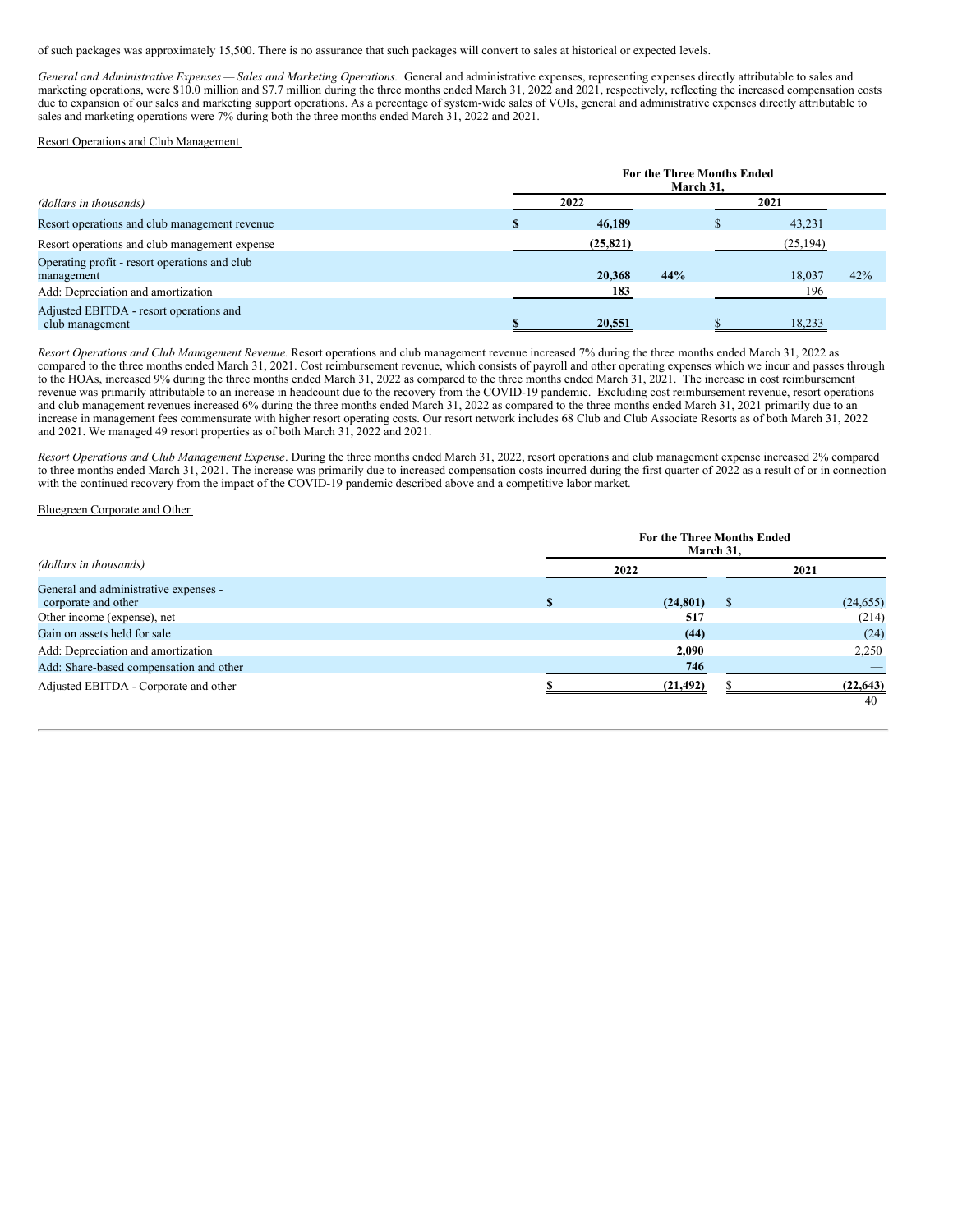*General and Administrative Expenses — Corporate and Other.* General and administrative expenses directly attributable to corporate overhead were \$24.8 million and \$24.7 million during the three months ended March 31, 2022 and 2021, respectively.

*Other Income (Expense), net.* Other income (expense), net was \$0.5 million and (\$0.2) million during the three months ended March 31, 2022 and 2021, respectively.

Interest Expense*.* Interest expense unrelated to receivable-backed debt was \$2.9 million and \$3.8 million during the three months ended March 31, 2022 and 2021, respectively. The decrease in such interest expense during the three months ended March 31, 2022 was primarily due to lower outstanding debt balances and lower weightedaverage cost of borrowing, as compared to the three months ended March 31, 2021. The weighted average cost of borrowing excluding receivable-backed debt as of March 31, 2022 was approximately 5.18% compared to approximately 6.47% as of March 31, 2021.

Net Income Attributable to Non-Controlling Interest. The Company includes in its consolidated financial statements the results of operations and financial condition of Bluegreen/Big Cedar Vacations, Bluegreen's 51%-owned subsidiary. Net income attributable to non-controlling interest is the portion of Bluegreen/Big Cedar Vacations that is attributable to Big Cedar LLC, which holds the remaining 49% interest in Bluegreen/Big Cedar Vacations. Net income attributable to noncontrolling interests during the three months ended March 31, 2022 and 2021 was \$3.2 million and \$2.5 million, respectively. The increase in net income attributable to noncontrolling interests for the three months ended March 31, 2022 compared to the three months ended March 31, 2021 reflects the continued recovery from the COVID-19 pandemic, as discussed above.

## BVH Corporate and Other

BVH Corporate and other in the Company's segment information primarily includes the following:

- $\circled{P}$  BVH's corporate general and administrative expenses;<br> $\circled{P}$  Interest expense associated with Woodbridge's junior
- $\circled{r}$  Interest expense associated with Woodbridge's junior subordinated debentures and its outstanding note payable to BBX Capital; and  $\circled{r}$
- Interest income on interest-bearing cash accounts.

## *Corporate General and Administrative Expenses*

BVH's corporate general and administrative expenses for the three months ended March 31, 2022 and 2021 were \$0.5 million and \$0.8 million, respectively, and consist primarily of costs associated with BVH being a publicly traded company (including, but not limited to, executive compensation, shareholder relations, and legal and auditing expenses).

### *Interest Expense*

BVH's interest expense for the three months ended March 31, 2022 and 2021 was \$1.5 million and \$1.8 million, respectively. Interest expense for the three months ended March 31, 2022 and 2021 includes \$0.8 million and \$1.1 million, respectively, of interest expense on the note payable to BBX Capital, issued in connection with the spin-off of BBX Capital in September 2020. The decrease in interest expense was primarily due to the repayment of \$25.0 million of the note payable to BBX Capital in December 2021.

#### *Provision for Income Taxes from continuing operations*

The provision for income taxes was \$6.2 million and \$1.2 million for the three months ended March 31, 2022 and 2021, respectively. The Company's effective income tax rate was approximately 28% and 29% for the three months ended March 31, 2022 and 2021, respectively.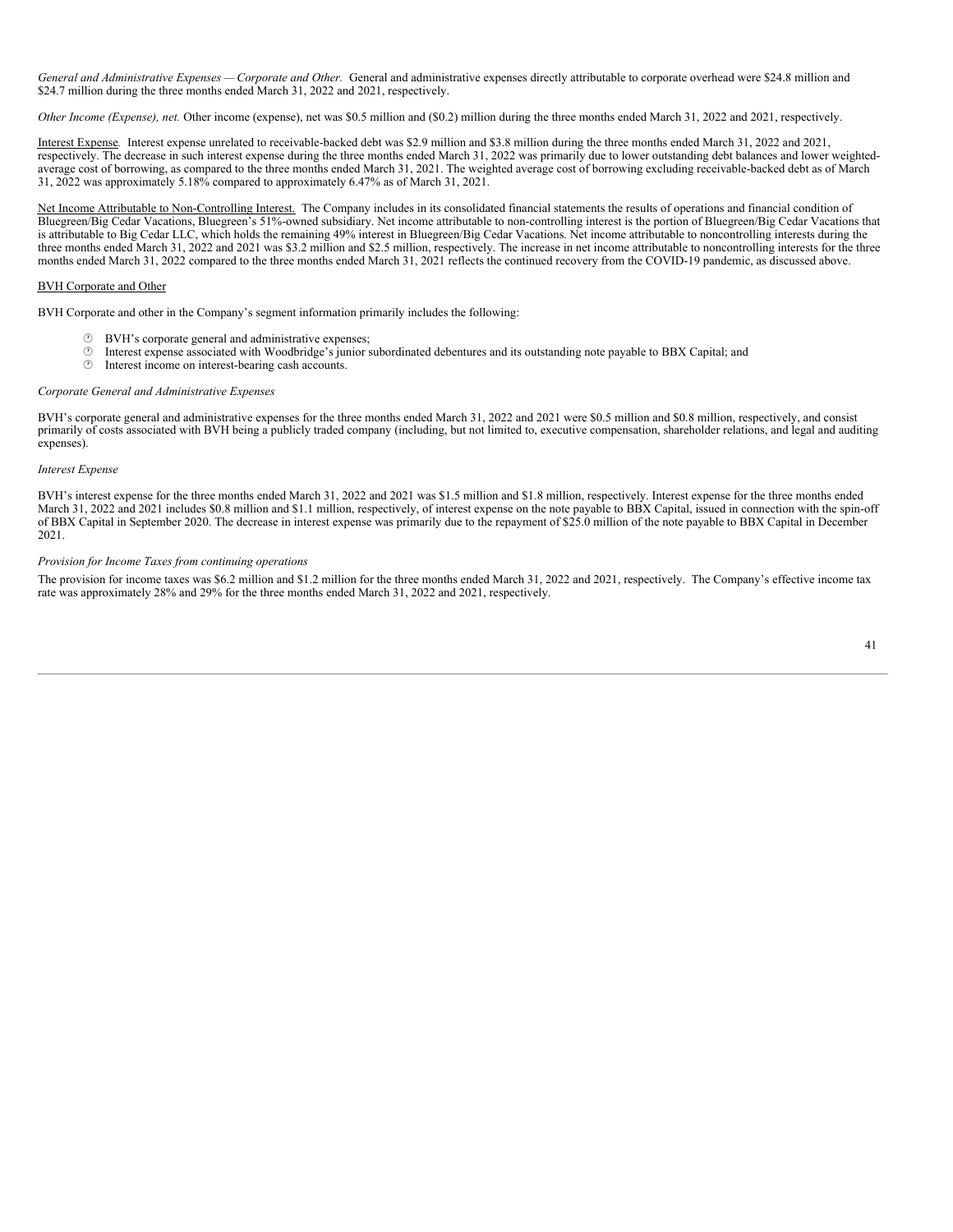## **Changes in Financial Condition**

The following table summarizes the Company's cash flows for the periods indicated (in thousands):

|                                                                        | <b>For the Three Months Ended</b><br>March 31. |  |           |  |
|------------------------------------------------------------------------|------------------------------------------------|--|-----------|--|
|                                                                        | 2022                                           |  | 2021      |  |
| Net cash provided by operating activities                              | 29,492                                         |  | 11,969    |  |
| Net cash used in investing activities                                  | (4,895)                                        |  | (4,049)   |  |
| Net cash provided by (used in) financing activities                    | 18,028                                         |  | (25, 138) |  |
| Net increase (decrease) in cash, cash equivalents, and restricted cash | 42,625                                         |  | (17,218)  |  |

#### *Cash Flows from Operating Activities*

The Company's operating cash flow increased \$17.5 million during the three months ended March 31, 2022 compared to the three months ended March 31, 2021, primarily reflecting the following:

- $\circled{1}$  increased operating profit in the 2022 period reflecting the stronger 2022 performance and continued recovery from the COVID-19 pandemic; and  $\circled{1}$  timing of the payment of certain 2022 expenses, including tho
- $\circled{1}$  timing of the payment of certain 2022 expenses, including those to Bass Pro, made in December 2021;<br> $\circled{1}$  partially offset by an increase in our VOI notes receivable portfolio.
- partially offset by an increase in our VOI notes receivable portfolio.

#### *Cash Flows from Investing Activities*

Cash used in investing activities was \$4.9 million and \$4.0 million during the three months ended March 31, 2022 and 2021, respectively, and consisted of spending on purchases of property and equipment.

#### *Cash Flows from Financing Activities*

Cash provided by financing activities increased by \$43.1 million during the three months ended March 31, 2022 compared to the three months ended March 31, 2021, primarily due to a \$45.6 million decrease in net borrowings in the 2022 period. In addition, the Company repurchased \$4.7 million of shares of its common stock in the 2022 period with no such repurchases in the 2021 period.

For additional information on the availability of cash from existing credit facilities, as well as repayment obligations, see "Liquidity and Capital Resources" below.

#### **Seasonality**

The Company has historically, and expects to continue to experience, seasonal fluctuations in its revenues and results of operations. This seasonality has resulted, and may continue to result, in fluctuations in quarterly operating results. Due to consumer travel patterns, we typically experience more tours and higher VOI sales volume during the second and third quarters.

### **Liquidity and Capital Resources**

#### *The Company, excluding Bluegreen*

As of March 31, 2022, the Company, excluding its subsidiaries, had cash, cash equivalents, and short-term investments of approximately \$8.2 million. Its primary source of liquidity for the forseeable future is expected to be its available cash, cash equivalents, and short-term investments and distributions from Bluegreen.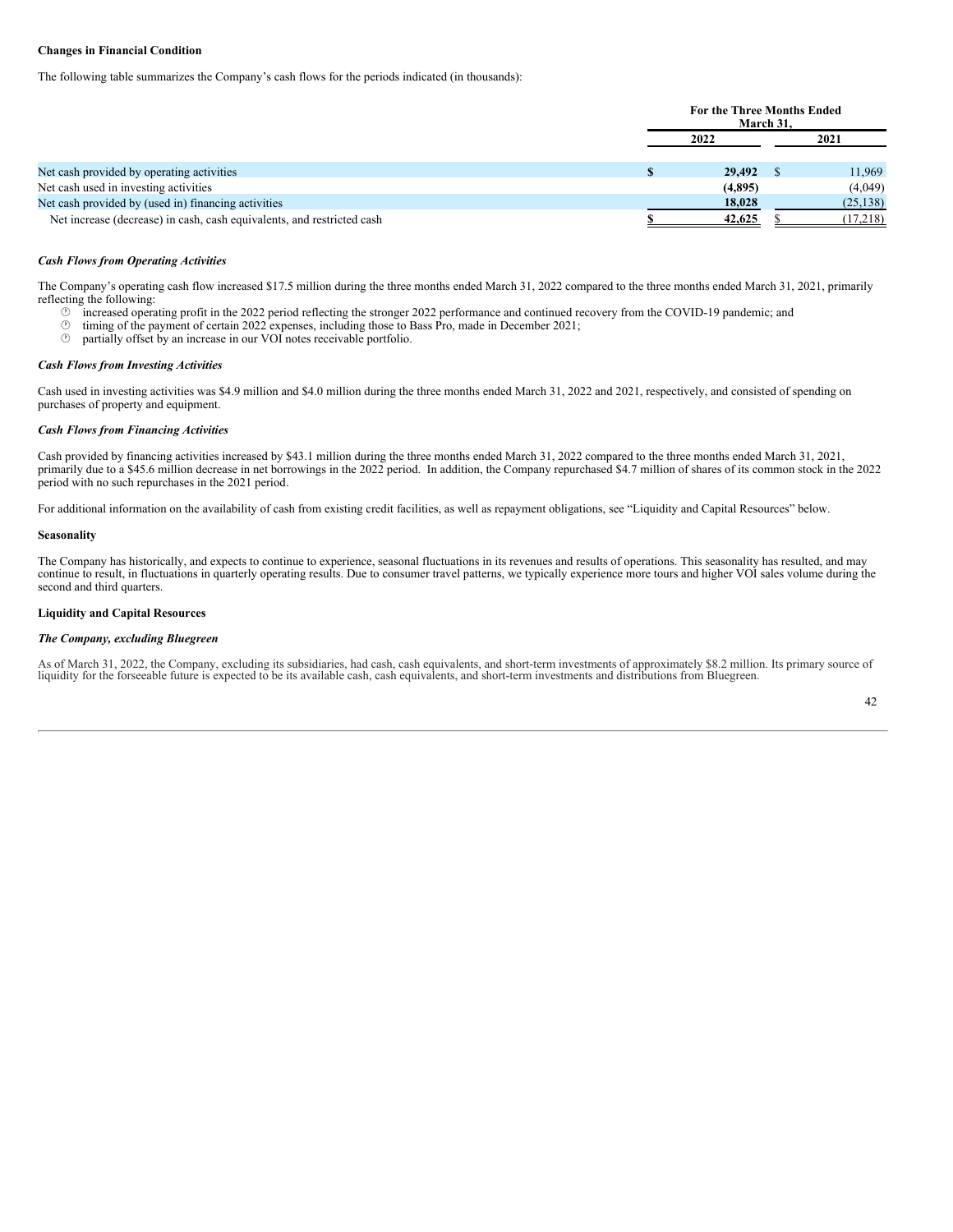In connection with the spin-off of BBX Capital in September 2020, BVH issued a \$75.0 million note payable to BBX Capital that accrues interest at a rate of 6% per annum and requires payments of interest on a quarterly basis. Under the terms of the note, BVH has the option in its discretion to defer interest payments under the note, with interest on the entire outstanding balance thereafter to accrue at a cumulative, compounded rate of 8% per annum until such time as all accrued payments under the note are brought current, including deferred interest. In December 2021, BVH repaid \$25.0 million on the note payable to BBX Capital, leaving a remaining balance as of March 31, 2022 of \$50.0 million. All outstanding amounts under the note will become due and payable in September 2025 or earlier upon certain other events.

The Company's wholly owned subsidiary, Woodbridge, had \$65.3 million of junior subordinated debentures outstanding as of March 31, 2022. Woodbridge's junior subordinated debentures accrue interest at a rate of 3-month LIBOR plus a spread ranging from 4.10% to 4.85%, mature between 2035 and 2036, and require interest payments on a quarterly basis.

The Company, at its parent company level, is a holding company with limited operations which currently expects to incur approximately \$2.0 million annually in executive compensation expenses and public company costs and annual interest expense of approximately \$6.0 million associated with Woodbridge's junior subordinated debentures and the note payable to BBX Capital. These amounts are based on current expectations and assumptions, currently available information and, with respect to interest expense on Woodbridge's junior subordinated debentures, interest rates as of March 31, 2022. Such assumptions and expectations may not prove to be accurate, interest rates may increase and, accordingly or otherwise, actual expenses may exceed the amounts expected. BVH will rely primarily on cash on hand and cash equivalents, as well as distributions, if any, that may be paid by Bluegreen in the future, to fund its operations and satisfy its debt service requirements and other liabilities, including its note payable to BBX Capital. BVH is dependent on the payment of distributions from Bluegreen to fund its operations and debt service requirements in future periods. There is no assurance that Bluegreen will pay distributions in the amounts required to fund BVH's needs or at all.

Except as otherwise noted, the debts and obligations of Bluegreen are not direct obligations of BVH and generally are non-recourse to BVH. Similarly, the assets of Bluegreen are not available to BVH absent a distribution. Furthermore, certain of Bluegreen's credit facilities contain terms which could limit the payment of distributions without the lender's consent or waiver. BVH may also seek additional liquidity in the future from outside sources, including traditional bank financing, secured or unsecured indebtedness, or the issuance of equity and/or debt securities. However, these alternatives may not be available to BVH on attractive terms, or at all. The inability to raise funds through such sources when or to the extent needed would have a material adverse effect on the Company's business, results of operations, and financial condition.

In August 2021, the Company's board of directors approved a share repurchase program which authorized the repurchase of the Company's Class A Common Stock and Class B Common Stock at an aggregate cost of up to \$40.0 million. In March 2022, the Company's board of directors approved a \$50.0 million increase in the aggregate cost of the Company's Class A Common Stock and Class B Common Stock that may be repurchased under the program. The Company repurchased and retired 151,232 of Class A Common Stock during the three months ended March 31, 2022 for an aggregate purchase price of \$4.7 million. As of March 31, 2022, \$58.0 million remained available for the repurchase of shares under the Company's share repurchase program. In April 2022, the Company repurchased and retired 450,000 of Class A Common stock for \$13.5 million in a private transaction. No shares were repurchased during the three months ended March 31, 2021.

On April 13, 2022, the Company's board of directors declared a quarterly cash dividend of \$0.15 per share on its Class A and Class B common stock, which totaled \$3.0<br>million in the aggregate, to be paid on May 16, 2022. Th regular quarterly cash dividends on its Class A and Class B common stock of \$0.15 per share, subject to declaration by, and the discretion of, the Company's board of directors and limitations in its credit facilities.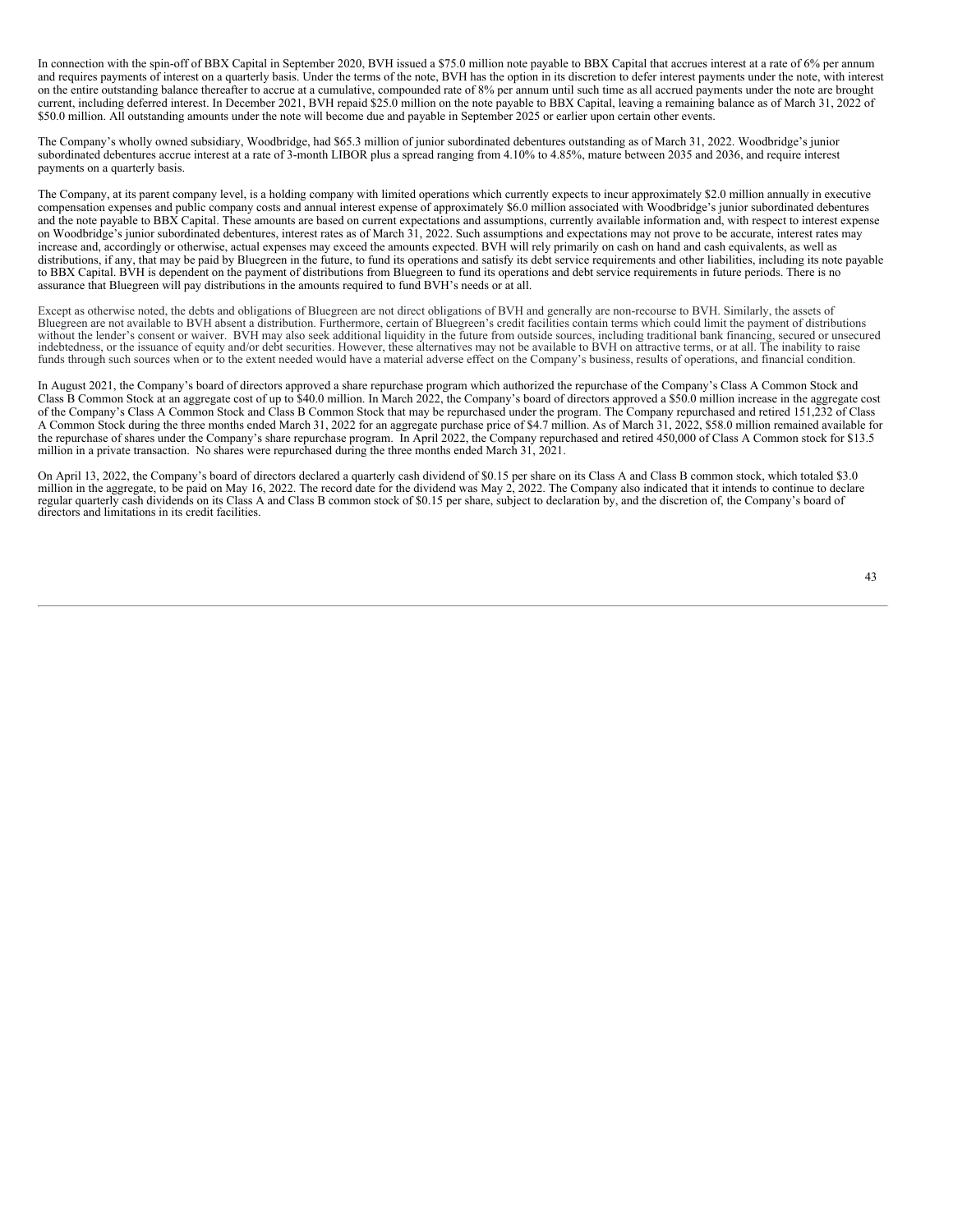#### *Bluegreen*

Bluegreen believes that it has sufficient liquidity from the sources described below to fund its operations, including its anticipated working capital, capital expenditure, and debt service requirements for the foreseeable future, subject to the success of its operations and initiatives (including those taken in connection with or in response to the COVID-19 pandemic) and the ongoing availability of credit.

Bluegreen's primary sources of funds from internal operations are: (i) cash sales; (ii) down payments on VOI sales which are financed; (iii) proceeds from borrowings collateralized by notes receivable; (iv) cash from finance operations; and (v) net cash generated from sales and marketing fee-based services and other fee-based services, including resort management operations.

The ability to borrow against notes receivable from VOI buyers has been critical to Bluegreen's continued liquidity. A financed VOI buyer is generally only required to pay a minimum of 10% of the purchase price in cash at the time of sale; however, selling, marketing and administrative expenses attributable to the sale are primarily cash expenses that generally exceed a buyer's minimum required down payment. Accordingly, having financing facilities available to borrow against Bluegreen's VOI notes receivable has been critical to its ability to meet its short and long-term cash needs. Bluegreen has attempted to maintain a number of diverse financing facilities. Historically, Bluegreen has relied on the term securitization market in order to generate liquidity and create capacity in its receivable facilities. In addition, maintaining adequate VOI inventory to sell and pursue growth into new markets requires Bluegreen to use cash on hand or incur debt for the acquisition, construction and development of new resorts. Development expenditures for the remainder of 2022 are expected to range between \$50.0 million to \$60.0 million and include development activity at resorts in Missouri and Tennessee. In addition, Bluegreen continues to look at opportunities for new resort or land acquisitions.

As described above, Bluegreen's ability to borrow against its VOI notes receivable has historically been a critical factor in Bluegreen's liquidity. If Bluegreen is unable to renew credit facilities or obtain new credit facilities, Bluegreen's business, results of operations, liquidity, or financial condition would be materially, adversely impacted.

Bluegreen has entered into agreements with third-party developers that allow Bluegreen to buy VOI inventory, typically on a non-committed basis, prior to when it intends to sell such VOIs. Bluegreen also enters into secondary market arrangements with certain HOAs and others generally on a non-committed basis, which allows Bluegreen to acquire VOIs generally at a significant discount, as such VOIs are typically obtained by the HOAs through foreclosure in connection with maintenance fee defaults. Acquisition of JIT and secondary market inventory, both of which are considered Bluegreen-owned inventory, is expected to range between \$10.0 million to \$20.0 million in 2022.

In April 2022, Bluegreen completed a private offering and sale of \$172.0 million of VOI receivable-backed notes (the "2022 Term Securitization"). The 2022 Term Securitization consisted of the issuance of three tranches of VOI receivable-backed notes (collectively, the "Notes") as follows: \$71.0 million of Class A Notes, \$56.5 million of Class B Notes, and \$44.5 million of Class C Notes. The interest rates on the Class A Notes, Class B Notes and Class C Notes are 4.12%, 4.61% and 5.35%, respectively, which blends to an overall weighted average note interest rate of approximately 4.60%. The gross advance rate for this transaction was 88.3%. The Notes mature in September 2037.

The amount of the VOI receivables sold or to be sold to BXG Receivables Note Trust 2022-A (the "Trust") in the transaction is \$194.7 million, \$185.0 million of which was sold to the Trust at closing and \$9.7 million of which is expected to be sold to the Trust by August 2022. The gross proceeds of such sales to the Trust are anticipated to be \$171.9 million. A portion of the proceeds received at the closing were used to: repay the Key Bank/DZ Purchase Facility \$53.2 million, representing all amounts outstanding under the facility; repay the Liberty Bank facility \$11.0 million; repay Pacific Western Bank Facility \$16.1 million; capitalize a reserve fund; and pay fees and expenses associated with the transaction. Prior to the closing of the 2022-A Term Securitization, Bluegreen, as servicer, funded \$4.9 million in connection with the servicer redemption of the notes related to the 2013 Term Securitization, and certain of the VOI notes in such trust were sold to the Trust in connection with the 2022 Term Securitization. The remainder of the gross proceeds from the 2022 Term Securitization are expected to be used for general corporate purposes. As a result of the facility repayments described above, (i) there currently are no amounts outstanding under the KeyBank/DZ Purchase Facility, which allows for maximum outstanding receivable-backed borrowings of \$80.0 million on a revolving basis through December 31, 2022, (ii) there is currently approximately \$11.7 million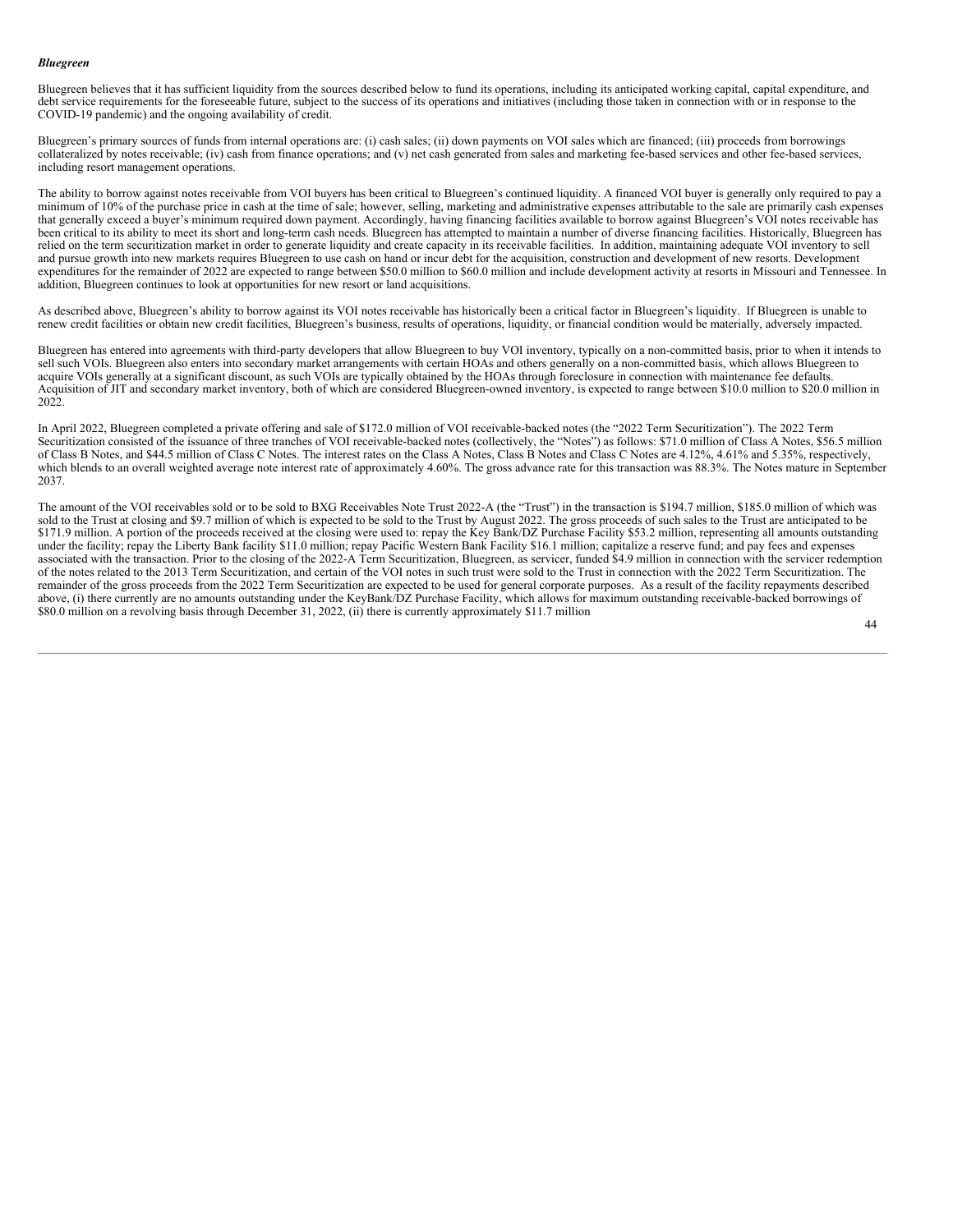outstanding under the Liberty Bank Facility, which permits maximum outstanding receivable-backed borrowings of \$40.0 million on a revolving basis through June 30, 2024, and (iii) there is currently approximately \$5.3 million outstanding under the Pacific Western Bank Facility, which permits maximum outstanding receivable-backed borrowings of \$40.0 million on a revolving basis through September 20, 2024. Thus, additional availability of approximately \$80.3 million in the aggregate was generated as a result of the repayments.

Subject to performance of the collateral, Bluegreen will receive any excess cash flows generated by the receivables transferred under the 2022 Term Securitization (excess meaning after payments of customary fees, interest and principal under the 2022 Term Securitization) on a pro-rata basis as borrowers make payments on their VOI loans.

While ownership of the VOI receivables included in the 2022 Term Securitization is transferred and sold for legal purposes, the transfer of these receivables is accounted for as a secured borrowing for financial accounting purposes. Accordingly, no gain or loss was recognized as a result of this transaction.

Bluegreen has \$12.4 million of required contractual obligations due to be paid within one year, as well as two financing facilities with advance periods that will expire within one year. While there is no assurance that Bluegreen will be successful, Bluegreen intends to seek to renew or extend its debt and extend its advance periods on certain facilities.

Bluegreen's level of debt and debt service requirements have several important effects on its operations and in turn on the Company, including that: (i) significant debt service cash requirements reduce the funds available for operations and future business opportunities and increase Bluegreen's vulnerability to adverse economic and industry conditions, as well as conditions in the credit markets, generally; (ii) Bluegreen's leverage position increases its vulnerability to economic and competitive pressures; (iii) the financial covenants and other restrictions contained in indentures, credit agreements and other agreements relating to its indebtedness require Bluegreen to meet certain financial tests and may restrict Bluegreen's ability to, among other things, pay dividends, borrow additional funds, dispose of assets or make investments; and (iv) Bluegreen's leverage position may limit funds available for acquisitions, working capital, capital expenditures, dividends and other general corporate purposes. Certain of Bluegreen's competitors may operate on a less leveraged basis and may have greater operating and financial flexibility than Bluegreen does.

#### *Credit Facilities for Receivables with Future Availability*

Bluegreen maintains various credit facilities with financial institutions which allow Bluegreen to borrow against or sell its VOI notes receivable. As of March 31, 2022, Bluegreen had the following credit facilities with future availability, all of which are subject to terms and conditions during the advance period (dollars in thousands):

|                                 | <b>Borrowing</b><br>Limit as of<br>March 31, 2022 |               | Outstanding<br><b>Balance as of</b><br>March 31.<br>2022 |               | Availability<br>as of<br>March 31.<br>2022 | <b>Advance Period</b><br><b>Expiration;</b><br><b>Borrowing</b><br>Maturity as of<br>March 31, 2022 | <b>Borrowing Rate:</b><br>Rate as of<br><b>March 31, 2022</b>                        |
|---------------------------------|---------------------------------------------------|---------------|----------------------------------------------------------|---------------|--------------------------------------------|-----------------------------------------------------------------------------------------------------|--------------------------------------------------------------------------------------|
|                                 |                                                   |               |                                                          |               |                                            | June 2024;                                                                                          | Prime $+ 0.10\%$ to 0.50%; floor of                                                  |
| <b>Liberty Bank Facility</b>    | 40,000                                            | <sup>\$</sup> | 20.233                                                   | <sup>\$</sup> | 19,767                                     | June 2026                                                                                           | $3.00\%$ ; $3.00\%$ <sup>(1)</sup>                                                   |
| NBA Receivables Facility        | 70,000                                            |               | 24,891                                                   |               | 45,109                                     | September 2023;<br>March 2028                                                                       | 30 day LIBOR+2.25%;<br>floor of $3.00\%$ :<br>$3.00\%$ <sup>(2)</sup>                |
| Pacific Western Facility        | 50,000                                            |               | 21,467                                                   |               | 28,533                                     | September 2024;<br>September 2027                                                                   | 30 day LIBOR+2.50% to 2.75% <sup>(3)</sup> ;<br>$3.21\%$                             |
| KeyBank/DZ Purchase Facility    | 80,000                                            |               | 55,067                                                   |               | 24,933                                     | December 2022:<br>December 2024                                                                     | 30 day LIBOR or $CP +2.25\%$ ; interest<br>rate floor of 0.25%; 2.53% <sup>(4)</sup> |
| <b>Ouorum Purchase Facility</b> | 50,000                                            |               | 17,866                                                   |               | 32,134                                     | December 2022:<br>December 2034                                                                     | (5)                                                                                  |
|                                 | 290,000                                           |               | 139.524                                                  |               | 150,476                                    |                                                                                                     |                                                                                      |

(1) Recourse is limited to \$5.0 million, subject to certain exceptions.<br>(2) Borrowings after September 25, 2020 accrue interest at one-month LIBOR plus 2.25% (with an interest rate floor of 3.00%). Recourse to Bluegreen/Bi subject to certain exceptions.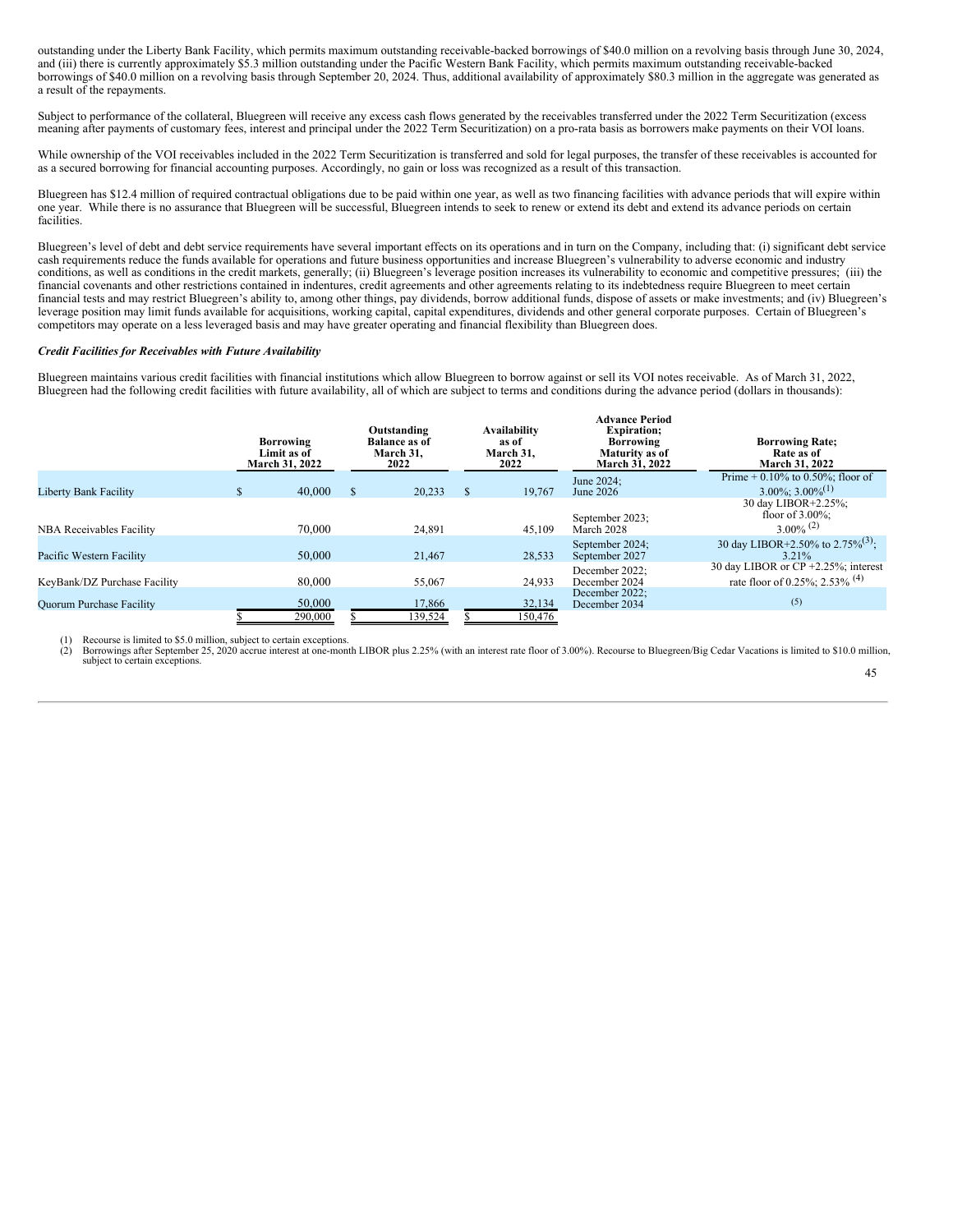- (3) Recourse is limited to \$7.5 million, subject to certain exceptions.<br>(4) Borrowings accrue interest at a rate equal to either LIBOR. a "Comparent
- (4) Borrowings accrue interest at a rate equal to either LIBOR, a "Cost of Funds" rate or commercial paper ("CP") rates plus 2.25%. The<br>interest rate will increase to the applicable rate plus 3.25% upon the expiration of t
- 
- 
- annum of 4.95%, and \$8.1 million accrues interest at a fixed rate of 5.10%.

See Note 10 to the Company's Consolidated Financial Statements included in its Annual Report on Form 10-K for the year ended December 31, 2021 for additional information with respect to Bluegreen's receivable-backed notes payable facilities.

#### *Other Credit Facilities*

Fifth Third Syndicated Line-of-Credit and Fifth Third Syndicated Term Loan. Bluegreen's has a corporate credit facility which included a \$100.0 million term loan (the "Fifth Third Syndicated Loan") with quarterly amortization requirements and a \$125.0 million revolving line of credit (the "Fifth Third Syndicated Line-of-Credit") as of December 31, 2021. In February 2022, Bluegreen amended and increased the revolving line of credit by \$75.0 million. Borrowings generally bear interest at a rate of term SOFR plus 1.75-2.50% and a 0.05%-0.10% credit spread adjustment, depending on Bluegreen's leverage ratio. Borrowings are collateralized by certain VOI inventory, sales center buildings, management fees, short-term receivables and cash flows from residual interests relating to certain term securitizations. As of March 31, 2022, outstanding borrowings under the facility totaled \$140.0 million, including \$100.0 million under the Fifth Third Syndicated Term Loan with an interest rate of 1.99%, and \$40.0 million under the Fifth Third Syndicated Line of Credit with an interest rate of 2.11%.

Bluegreen also has outstanding obligations under various credit facilities and securitizations that have no remaining future availability as the advance periods have expired.

#### *Commitments*

The following table summarizes the contractual minimum principal and interest payments required on all of the Company's outstanding debt, and non-cancelable operating leases by period due date, as of March 31, 2022 (in thousands):

|                                              |                     | <b>Payments Due by Period</b> |                  |  |                  |  |                  |  |                                                     |  |           |  |
|----------------------------------------------|---------------------|-------------------------------|------------------|--|------------------|--|------------------|--|-----------------------------------------------------|--|-----------|--|
| <b>Contractual Obligations</b>               | Less than<br>l vear |                               | $1 - 3$<br>Years |  | $4 - 5$<br>Years |  | After 5<br>Years |  | Unamortized<br><b>Debt Issuance</b><br><b>Costs</b> |  | Total     |  |
| Receivable-backed notes payable              |                     | $-$ \$                        | 58,801 \$        |  | 33.244 \$        |  | 257,390 \$       |  | $(3,892)$ \$                                        |  | 345,543   |  |
| Bluegreen notes payable and other borrowings |                     | 5,000                         | 10.000           |  | 125,000          |  |                  |  | (2,213)                                             |  | 137,787   |  |
| BVH note payable to BBX Capital, Inc.        |                     |                               |                  |  | 50,000           |  |                  |  |                                                     |  | 50,000    |  |
| Jr. subordinated debentures $(1)$            |                     |                               |                  |  |                  |  | 170,897          |  | (982)                                               |  | 169,915   |  |
| Noncancelable operating leases (2)           |                     | 7.378                         | 10.624           |  | 5,767            |  | 23,133           |  |                                                     |  | 46,902    |  |
| Bass Pro Settlement <sup>(3)</sup>           |                     |                               | 8.000            |  |                  |  |                  |  |                                                     |  | 8,000     |  |
| Contractual interest $(4)$                   |                     | 25.441                        | 49,868           |  | 43,942           |  | 128,774          |  |                                                     |  | 248,025   |  |
| Total contractual obligations                |                     | 37,819                        | 137,293          |  | 257,953          |  | 580,194 \$       |  | (7,087)                                             |  | 1,006,172 |  |
|                                              |                     |                               |                  |  |                  |  |                  |  |                                                     |  |           |  |

(1) Amounts do not include purchase accounting adjustments for junior subordinated debentures of \$34.7 million.

(2) Amounts represent the cash payment for leases and include interest of \$10.5 million<br>(3) Amounts represent the \$4.0 million annual cash payments to Bass Pro during each of

Amounts represent the \$4.0 million annual cash payments to Bass Pro during each of 2023 and 2024 pursuant to the June 2019 settlement agreement and include imputed interest of \$0.5 million.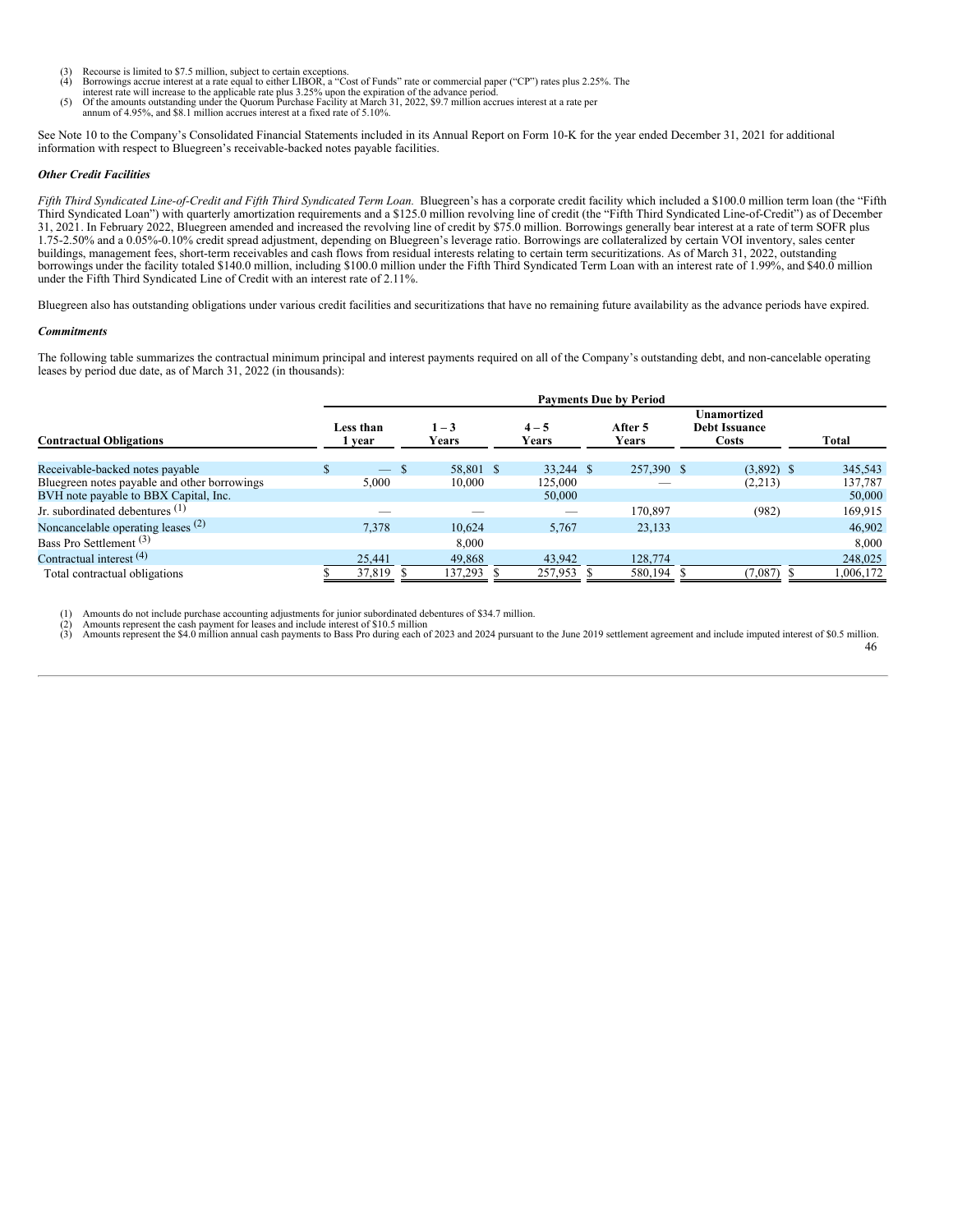(4) Assumes that the scheduled minimum principal payments are made in accordance with the table above and the interest rate on variable rate debt remains the same as the rate at March 31, 2022.

The future commitments of the Company, excluding Bluegreen, relate to Woodbridge's junior subordinated debentures and the note payable to BBX Capital, including interest thereon. The Company will rely primarily on cash on hand and cash equivalents, as well as dividends, if any, that may be paid by Bluegreen in the future, in order to satisfy the principal payments required on its contractual obligations. As discussed above, while the Company believes that it will have sufficient cash and cash equivalents to fund its operations for the foreseeable future, it will be dependent on the payment of distribution by Bluegreen to fund its operations in future periods. There is no assurance that Bluegreen will pay distributions in amounts required to fund BVH's needs or at all.

In lieu of paying maintenance fees for unsold VOI inventory, Bluegreen may enter into subsidy agreements with certain HOAs. During the three months ended March 31, 2022 and 2021, Bluegreen made payments related to such subsidies of \$1.5 million and \$1.6 million, respectively, which are included within cost of other fee-based services in the Company's unaudited consolidated statements of operations and comprehensive income. As of March 31, 2022, we had \$4.9 million accrued for such subsidies, which is included in accrued liabilities and other in the unaudited consolidated balance sheet as of such date. As of December 31, 2021, Bluegreen had no accrued liabilities for such subsidies.

Bluegreen intends to use cash on hand and cash flow from operations, including cash received from the sale or pledge of VOI notes receivable, and cash received from new borrowings under existing or future credit facilities in order to satisfy the principal and interest payments required on contractual obligations.

Bluegreen believes that its existing cash, anticipated cash generated from operations, anticipated future permitted borrowings under existing or future credit facilities, and anticipated future sales of notes receivable under existing, future or replacement purchase facilities will be sufficient to meet its anticipated working capital, capital expenditure and debt service requirements, including the contractual payment of the Bluegreen obligations set forth above, for the foreseeable future subject to the success of its ongoing business strategies, the ongoing availability of credit and the impact of general economic conditions, the COVID-19 pandemic and the success of any actions Bluegreen has taken in response thereto. Bluegreen will continue its efforts to renew, extend or replace any credit and receivables purchase facilities that have expired or that will expire in the near term. Bluegreen may, in the future, also obtain additional credit facilities and may issue corporate debt. Any debt incurred or issued may be secured or unsecured, bear interest at fixed or variable rates and may be subject to such terms as the lender may require and management believes acceptable. There can be no assurance that Bluegreen's efforts to renew or replace credit facilities or receivables purchase facilities which have expired or which are scheduled to expire in the near term will be successful or that sufficient funds will be available from operations or under existing, proposed or future revolving credit or other borrowing arrangements or receivables purchase facilities to meet Bluegreen's cash needs, including debt service obligations. To the extent Bluegreen is unable to sell notes receivable or borrow under such facilities, its ability to satisfy its obligations would be materially adversely affected.

Bluegreen's receivables purchase facilities, credit facilities, indentures and other outstanding debt instruments include what Bluegreen believes to be customary conditions to funding, eligibility requirements for collateral, cross-default and other acceleration provisions and certain financial and other affirmative and negative covenants, including, among others, limits on the incurrence of indebtedness, payment of dividends, investments in joint ventures and other restricted payments, the incurrence of liens and transactions with affiliates, as well as covenants concerning net worth, fixed charge coverage requirements, debt-to-equity ratios, portfolio performance requirements and cash balances, and events of default or termination. In the future, Bluegreen may be required to seek waivers of such covenants, but may not be successful in obtaining waivers, and such covenants may limit its ability to raise funds, sell receivables or satisfy or refinance its obligations, or otherwise adversely affect its financial condition and results of operations, as well as its ability to pay distributions. Bluegreen's future operating performance and ability to meet its financial obligations will be subject to future economic conditions and to financial, business and other factors, many of which may be beyond its control.

As previously disclosed, Bluegreen entered into a settlement agreement and revised marketing arrangement with Bass Pro and its affiliates during June 2019. Pursuant to the Settlement Agreement, Bluegreen agreed to make five annual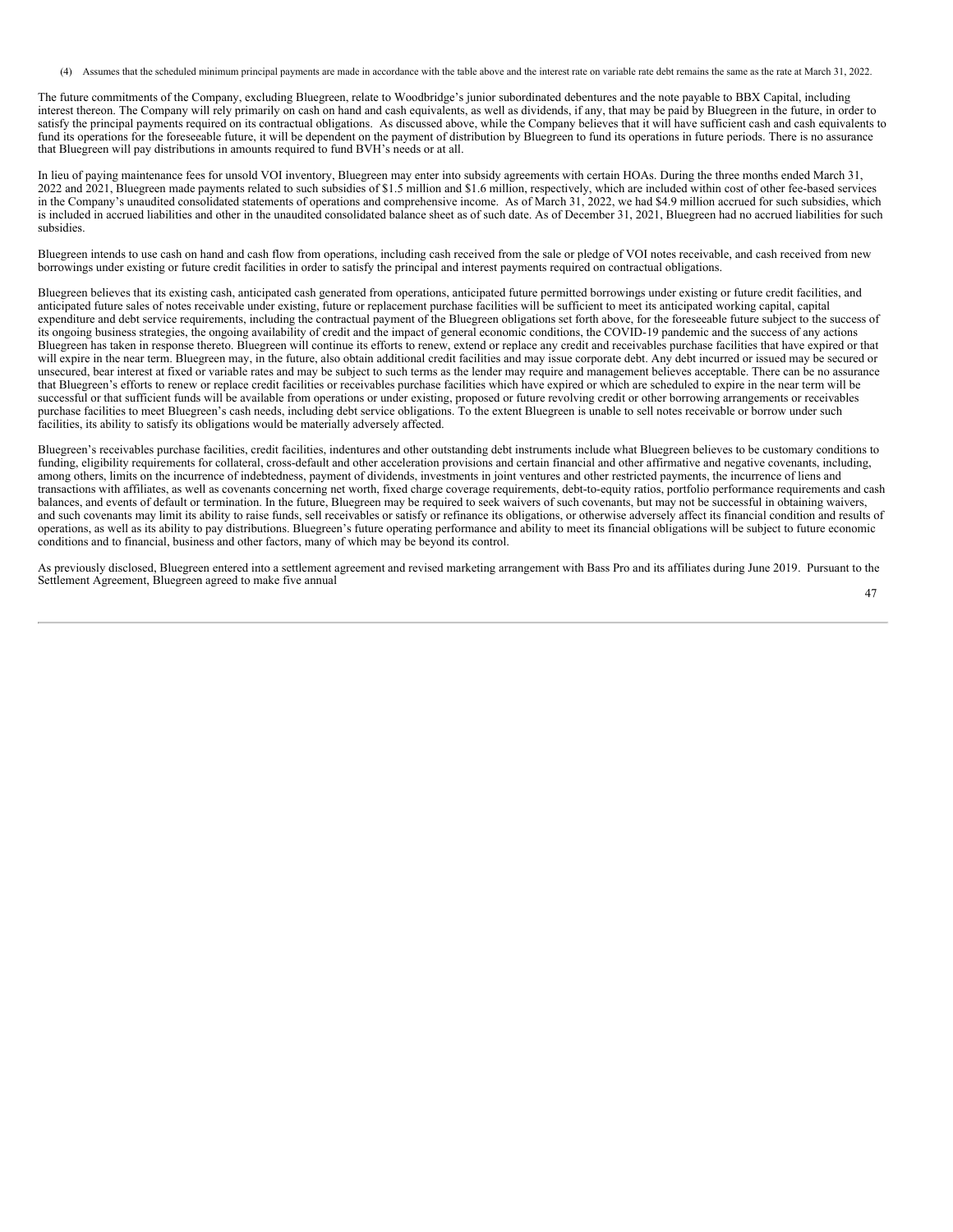payments to Bass Pro of \$4.0 million, which commenced in January 2020. Additionally, in lieu of the previous commission arrangement, Bluegreen agreed to pay to Bass Pro a fixed annual fee for each Bass Pro and Cabela's retail store that Bluegreen accessed and an amount per net vacation package sold. As of March 31, 2022, Bluegreen had sales and marketing operations at a total of 128 Bass Pro Shops and Cabela's Stores. In December 2021, Bluegreen paid Bass Pro \$8.3 million in payment of the 2022 fixed fee, of which \$6.3 million was unamortized as of March 31, 2022 and is included in prepaid expenses in the Company's unaudited consolidated balance sheet.

### *Of -balance-sheet Arrangements*

As of March 31, 2022, the Company did not have any "off-balance sheet" arrangements.

#### <span id="page-47-0"></span>**Item 3. Quantitative and Qualitative Disclosures About Market Risk.**

Not applicable.

## <span id="page-47-1"></span>**Item 4. Controls and Procedures.**

## **Evaluation of Disclosure Controls and Procedures**

The Company's management, with the participation of its Chief Executive Officer and its Chief Financial Officer, conducted an evaluation of the effectiveness of its disclosure controls and procedures (as such term is defined in Rules 13a-15(e) and 15d-15(e) under the Exchange Act), as of March 31, 2022. Based on that evaluation, the Company's Chief Executive Officer and Chief Financial Officer concluded that, as of March 31, 2022, the Company's disclosure controls and procedures were effective in ensuring that information required to be disclosed by the Company in reports that it files or submits under the Exchange Act has been recorded, processed, summarized and reported within the time periods specified in the SEC's rules and forms, and has been accumulated and communicated to its management, including the Chief Executive Officer and Chief Financial Officer, as appropriate, to allow timely decisions regarding required disclosure.

## **Changes in Internal Control over Financial Reporting**

During the three months ended March 31, 2022, there were no changes in the Company's internal control over financial reporting that have materially affected, or are reasonably likely to materially affect, its internal control over financial reporting.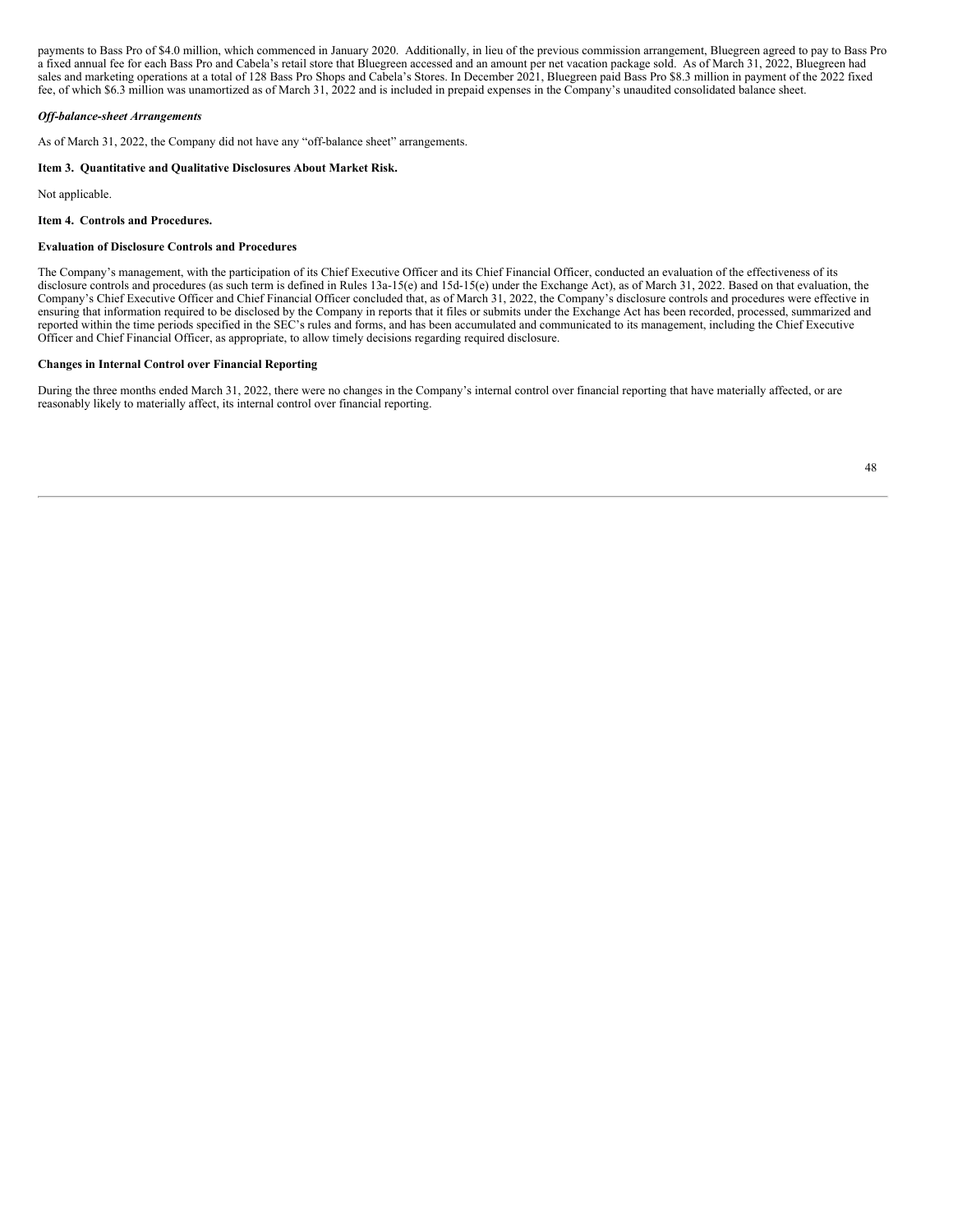## <span id="page-48-3"></span><span id="page-48-0"></span>**PART II - OTHER INFORMATION**

## <span id="page-48-1"></span>**Item 1. Legal Proceedings.**

There have been no material changes in the Company's material legal proceedings from those disclosed in the "Legal Proceedings" section of its Annual Report on Form 10- K for the year ended December 31, 2021, other than those described in Note 9 to the unaudited consolidated financial statements included in Part I of this Quarterly Report on Form 10-Q, which are incorporated into this Item by reference.

## <span id="page-48-2"></span>**Item 1A. Risk Factors.**

There have been no material changes to the risk factors faced by the Company from those disclosed in the "Risk Factors" section of the Company's Annual Report on Form 10-K for the year ended December 31, 2021.

## **Item 2. Unregistered sales of Equity Securities and Use of Proceeds**

Information regarding the Company's purchase of its Class A and Class B Common Stock during the quarter ended March 31, 2022 is set forth in the table below:

| Period                         | <b>Total Number of</b><br><b>Shares Purchased</b> | <b>Total Number of Shares</b><br><b>Purchased as a Part of Publicly</b><br><b>Average Price</b><br>Per Share<br><b>Announced Programs</b> |                          |                                 | <b>Maximum Number of Shares</b><br>That May Yet Be Purchased<br>Under the Program $(1)$ |  |  |
|--------------------------------|---------------------------------------------------|-------------------------------------------------------------------------------------------------------------------------------------------|--------------------------|---------------------------------|-----------------------------------------------------------------------------------------|--|--|
| January 1 - January 31, 2022   |                                                   |                                                                                                                                           |                          |                                 | 12,737,633                                                                              |  |  |
| February 1 - February 28, 2022 |                                                   |                                                                                                                                           | $\overline{\phantom{0}}$ |                                 | 12,737,633                                                                              |  |  |
| March 1 - March 31, 2022       | 151.232                                           | 31.07                                                                                                                                     |                          | 151,232 shares (or \$4,698,190) | 58.039.443                                                                              |  |  |
| Total                          | 151,232                                           | 31.07                                                                                                                                     |                          | 151,232 shares (or \$4,698,190) | 58.039.443                                                                              |  |  |

(1) In August 2021, the Company's board of directors approved a share repurchase program which authorizes the repurchase of the Company's Class A Common Stock and Class B Common Stock at an aggregate cost of the Company's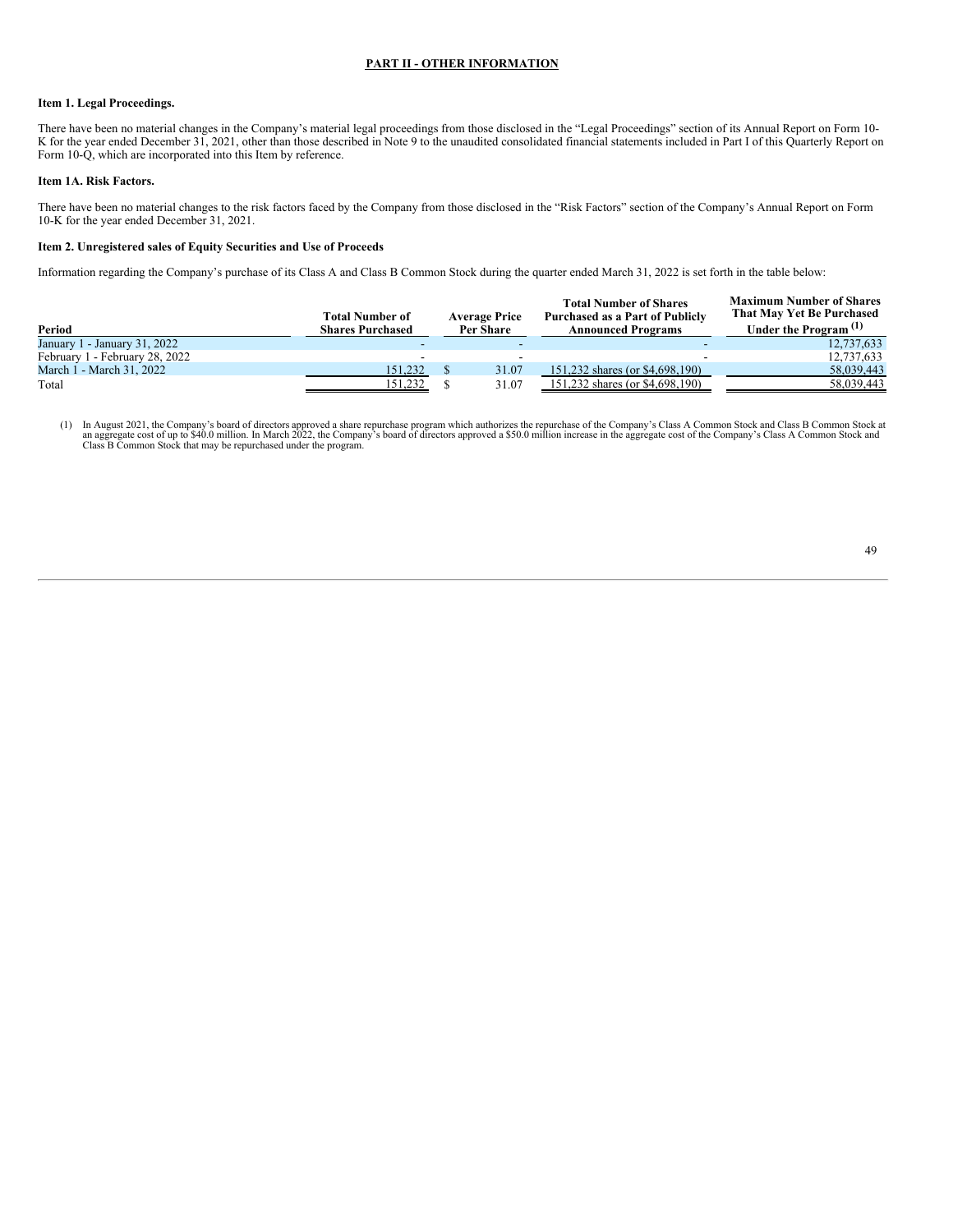## **EXHIBIT INDEX**

<span id="page-49-0"></span>

| Exhibit           |                                                                                                                                                                                                                                                                                                                                                                                                                                                                                     |
|-------------------|-------------------------------------------------------------------------------------------------------------------------------------------------------------------------------------------------------------------------------------------------------------------------------------------------------------------------------------------------------------------------------------------------------------------------------------------------------------------------------------|
| <b>Number</b>     | <b>Description</b>                                                                                                                                                                                                                                                                                                                                                                                                                                                                  |
| 10.1              | Indenture, dated as of April 28, 2022, among BXG Receivables Note Trust 2022-A, as Issuer, Bluegreen Vacations Corporation, as Servicer,<br>Vacation Trust, Inc., as Club Trustee, Concord Servicing LLC, as Backup Servicer, and U.S. Bank Trust Company, National Association, as<br>Indenture Trustee, U.S. Bank National association, as Custodian (incorporated by reference to Exhibit 10.1 to the Company's Current Report on<br>Form 8-K filed with the SEC on May 2, 2022) |
| 10.2              | Sale Agreement, dated as of April 28, 2022, by and between BRFC 2022-A LLC, as Depositor, and BXG Receivables Note Trust 2022-A, as Issuer<br>(incorporated by reference to Exhibit 10.1 to the Company's Current Report on Form 8-K filed with the SEC on May 2, 2022)                                                                                                                                                                                                             |
| 10.3              | Transfer Agreement, dated as of April 28, 2022, by and among Bluegreen Vacations Corporation, BXG Timeshare Trust I, as Seller, and BRFC<br>2022-A LLC, as Depositor (incorporated by reference to Exhibit 10.1 to the Company's Current Report on Form 8-K filed with the SEC on May 2,<br>2022)                                                                                                                                                                                   |
| 10.4              | Purchase and Contribution Agreement, dated as of April 28, 2022, by and between Bluegreen Vacations Corporation, as Seller, and BRFC 2022-A<br>LLC, as Depositor (incorporated by reference to Exhibit 10.1 to the Company's Current Report on Form 8-K filed with the SEC on May 2, 2022)                                                                                                                                                                                          |
| 10.5              | BXG Receivables Note Trust 2022-A, Standard Definitions (incorporated by reference to Exhibit 10.1 to the Company's Current Report on Form 8-<br>K filed with the SEC on May 2, 2022)                                                                                                                                                                                                                                                                                               |
| <u>31.1</u>       | Certification of Chief Executive Officer pursuant to Section 302 of the Sarbanes-Oxley Act of 2002                                                                                                                                                                                                                                                                                                                                                                                  |
| 31.2              | Certification of Chief Financial Officer pursuant to Section 302 of the Sarbanes-Oxley Act of 2002                                                                                                                                                                                                                                                                                                                                                                                  |
| 32.1 <sup>†</sup> | Certification of Chief Executive Officer pursuant to Section 906 of the Sarbanes-Oxley Act of 2002                                                                                                                                                                                                                                                                                                                                                                                  |
| 32.2 <sup>†</sup> | Certification of Chief Financial Officer pursuant to Section 906 of the Sarbanes-Oxley Act of 2002                                                                                                                                                                                                                                                                                                                                                                                  |
| 101.INS           | <b>XBRL</b> Instance Document                                                                                                                                                                                                                                                                                                                                                                                                                                                       |
| 101.SCH           | XBRL Taxonomy Extension Schema Document                                                                                                                                                                                                                                                                                                                                                                                                                                             |
| 101.CAL           | XBRL Taxonomy Extension Calculation Linkbase Document                                                                                                                                                                                                                                                                                                                                                                                                                               |
| 101.DEF           | XBRL Taxonomy Extension Definition Linkbase Document                                                                                                                                                                                                                                                                                                                                                                                                                                |
| 101.LAB           | XBRL Taxonomy Extension Labels LinkBase Document                                                                                                                                                                                                                                                                                                                                                                                                                                    |
| 101.PRE           | XBRL Taxonomy Extension Presentation Linkbase Document                                                                                                                                                                                                                                                                                                                                                                                                                              |
| 10 <sub>A</sub>   | The cover nege for the Company's Querterly Report on Form $10$ Q has been formatted in Ipline YRPI, and contained in Exhibit $101$                                                                                                                                                                                                                                                                                                                                                  |

104 The cover page for the Company's Quarterly Report on Form 10-Q has been formatted in Inline XBRL and contained in Exhibit 101

† Exhibit is furnished, not filed, with this report.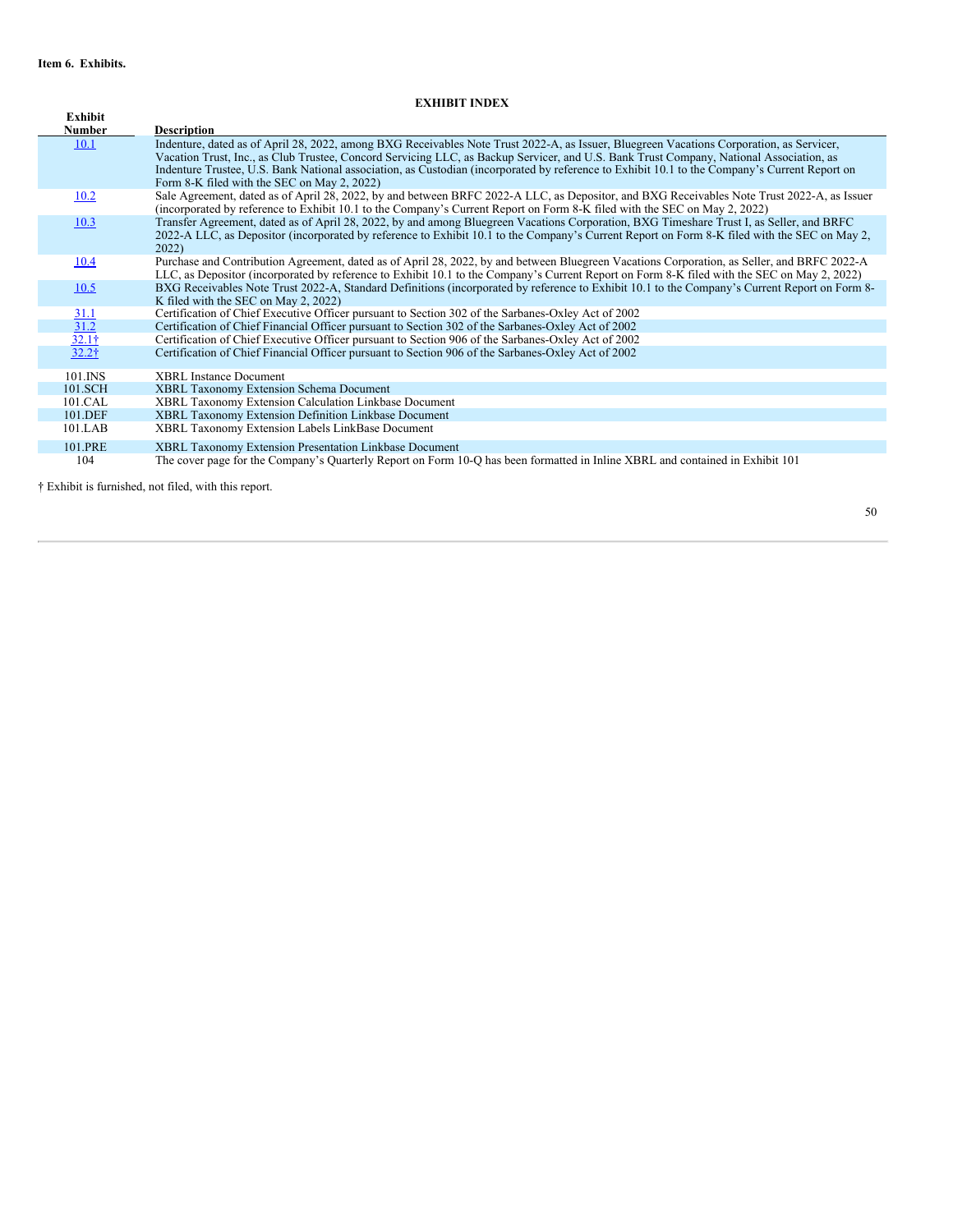## <span id="page-50-0"></span>**SIGNATURES**

Pursuant to the requirements of the Securities Exchange Act of 1934, the registrant has duly caused this report to be signed on its behalf by the undersigned thereunto duly authorized.

## **BLUEGREEN VACATIONS HOLDING CORPORATION**

May 5, 2022 By:/s/ Alan B. Levan

Alan B. Levan Chairman of the Board, Chief Executive Officer and President

May 5, 2022 By: /s/ Raymond S. Lopez Raymond S. Lopez Executive Vice President, Chief Operating Officer, Chief Financial Officer and Treasurer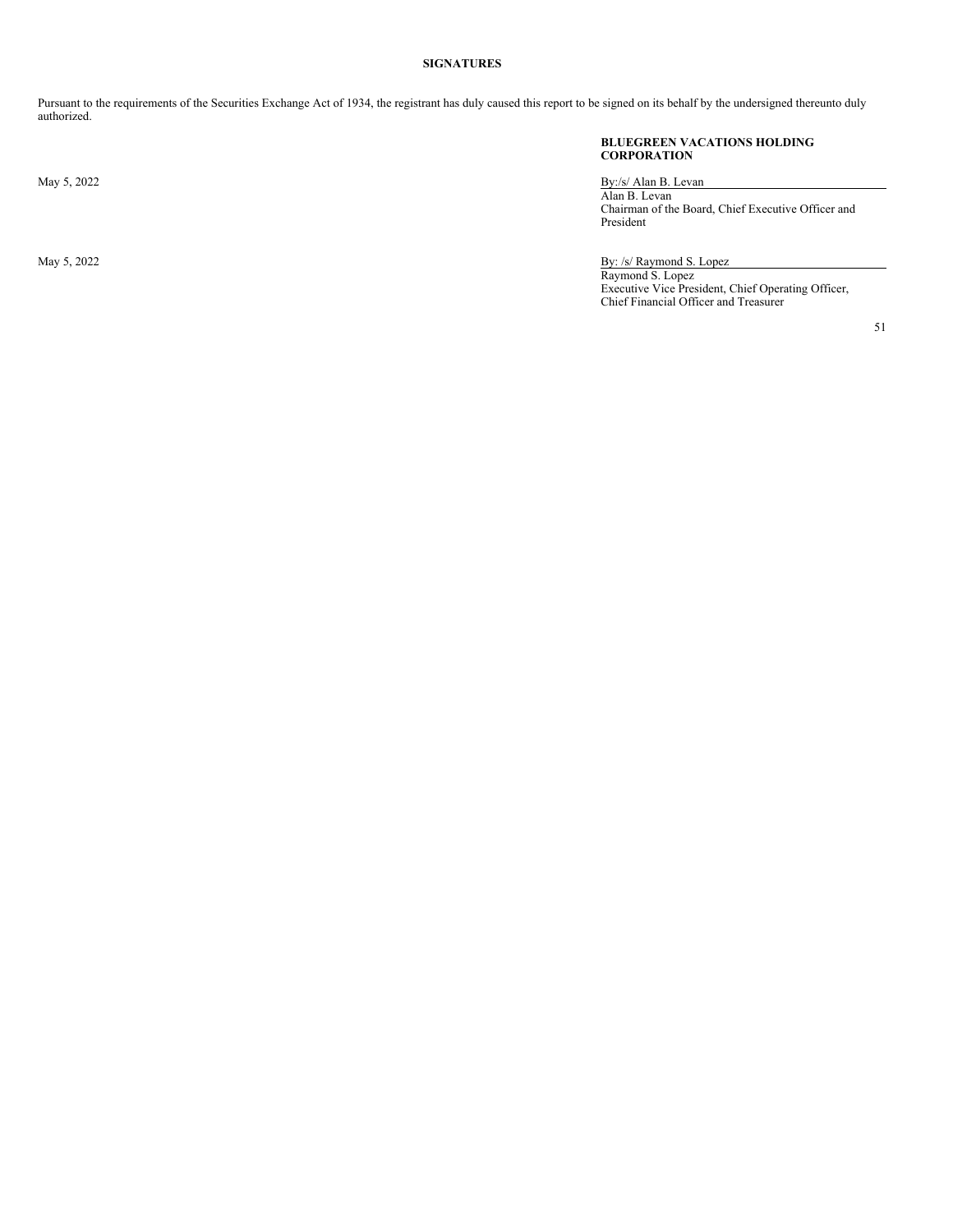### **Rule 13a-14(a)/15d-14(a) Certification**

- <span id="page-51-0"></span>I, Alan B. Levan, certify that:
	- 1. I have reviewed this quarterly report on Form 10-Qof Bluegreen Vacations Holding Corporation;
	- 2. Based on my knowledge, this report does not contain any untrue statement of a material fact or omit to state a material fact necessary to make the statements made, in light of the circumstances under which such statemen report;
	- 3. Based on my knowledge, the financial statements, and other financial information included in this report, fairly present in all material respects the financial condition, results of operations and cash flows of the registrant as of, and for, the periods presented in this report;
	- 4. The registrant's other certifying officer and I are responsible for establishing and maintaining disclosure controls and procedures (as defined in Exchange Act Rules 13a-15(e) and 15d-15(e) and internal control over fin 15(f)) for the registrant and have:
		- a) Designed such disclosure controls and procedures, or caused such disclosure controls and procedures to be designed under our supervision, to ensure that material information relating to the registrant, including its consolidated subsidiaries, is made known to us by others within those entities, particularly during the period in which this report is being prepared;
		- b) Designed such internal control over financial reporting, or caused such internal control over financial reporting to be designed under our supervision, to provide reasonable assurance regarding the reliability of financ
		- c) Evaluated the effectiveness of the registrant's disclosure controls and procedures and presented in this report our conclusions about the effectiveness of the disclosure controls and procedures, as of the end of the period covered by this report based on such evaluation; and
		- d) Disclosed in this report any change in the registrant's internal control over financial reporting that occurred during the registrant's most recent fiscal quarter (the registrant's fourth fiscal quarter in the case of an annual report) that has materially affected, or is reasonably likely to materially affect, the registrant's internal control over financial reporting; and
	- 5. The registrant's other certifying officer and I have disclosed, based on our most recent evaluation of internal control over financial reporting, to the registrant's auditors and the audit committee of the registrant's board of directors (or persons performing the equivalent functions):
		- a) All significant deficiencies and material weaknesses in the design or operation of internal control over financial reporting which are reasonably likely to adversely affect the registrant's ability to record, process, summarize and report financial information; and
		- b) Any fraud, whether or not material, that involves management or other employees who have a significant role in the registrant's internal control over financial reporting.

Date: May 5, 2022

/s/ Alan B. Levan Alan B. Levan Chairman of the Board of Directors, Chief Executive Officer and President